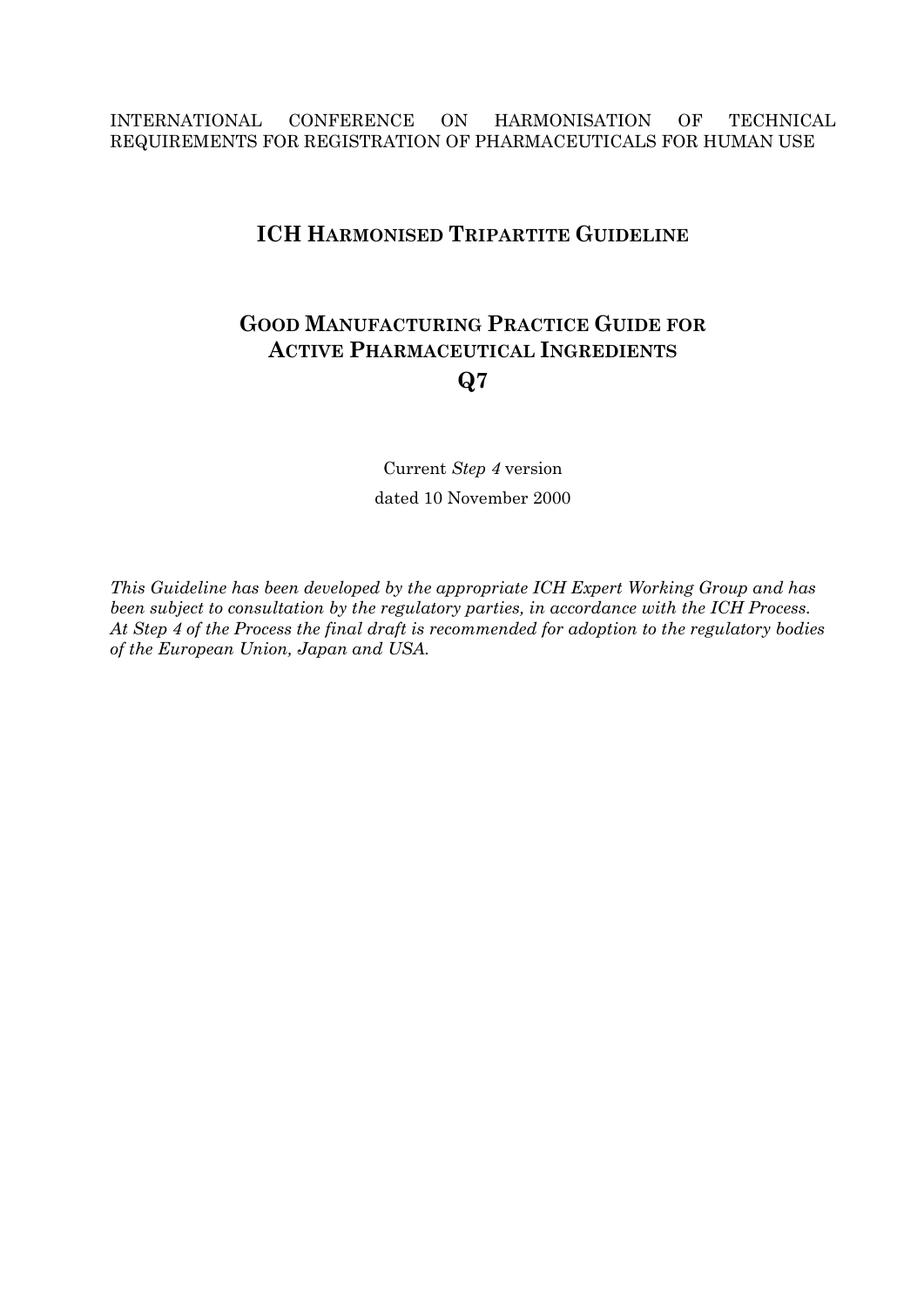#### **Q7 Document History**

| First<br>Codification | History                                                                                 | Date               | New<br>Codification<br><b>November</b><br>2005 |
|-----------------------|-----------------------------------------------------------------------------------------|--------------------|------------------------------------------------|
| Q7A                   | Approval by the Steering Committee under Step 2 and<br>release for public consultation. | 19<br>July<br>2000 | $\rm Q7$                                       |

# **Current** *Step 4* **version**

| Q7A | Approval by the Steering Committee under Step 4 and<br>recommendation for adoption to the three ICH regulatory November |      |  |
|-----|-------------------------------------------------------------------------------------------------------------------------|------|--|
|     | bodies.                                                                                                                 | 2000 |  |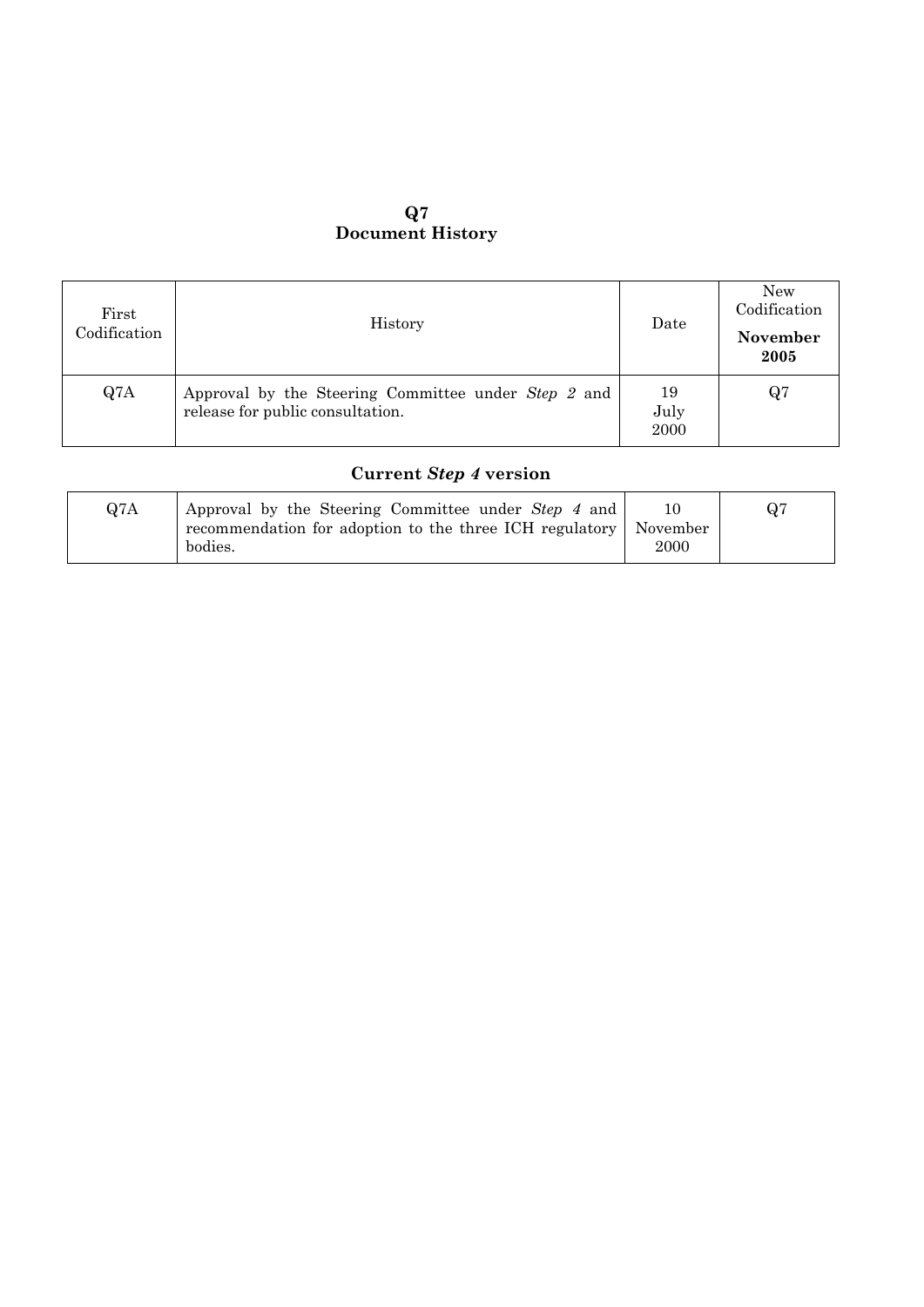# **GOOD MANUFACTURING PRACTICE GUIDE FOR ACTIVE PHARMACEUTICAL INGREDIENTS**

## **ICH Harmonised Tripartite Guideline**

Having reached Step 4 of the ICH Process at the ICH Steering Committee meeting on 10 November 2000, this guideline is recommended for adoption to the three regulatory parties to ICH

# **TABLE OF CONTENTS**

| 1. |     |  |  |  |  |
|----|-----|--|--|--|--|
|    | 1.1 |  |  |  |  |
|    | 1.2 |  |  |  |  |
|    | 1.3 |  |  |  |  |
| 2. |     |  |  |  |  |
|    | 2.1 |  |  |  |  |
|    | 2.2 |  |  |  |  |
|    | 2.3 |  |  |  |  |
|    | 2.4 |  |  |  |  |
|    | 2.5 |  |  |  |  |
| 3. |     |  |  |  |  |
|    | 3.1 |  |  |  |  |
|    | 3.2 |  |  |  |  |
|    | 3.3 |  |  |  |  |
| 4. |     |  |  |  |  |
|    | 4.1 |  |  |  |  |
|    | 4.2 |  |  |  |  |
|    | 4.3 |  |  |  |  |
|    | 4.4 |  |  |  |  |
|    | 4.5 |  |  |  |  |
|    | 4.6 |  |  |  |  |
|    | 4.7 |  |  |  |  |
| 5. |     |  |  |  |  |
|    | 5.1 |  |  |  |  |
|    | 5.2 |  |  |  |  |
|    | 5.3 |  |  |  |  |
|    | 5.4 |  |  |  |  |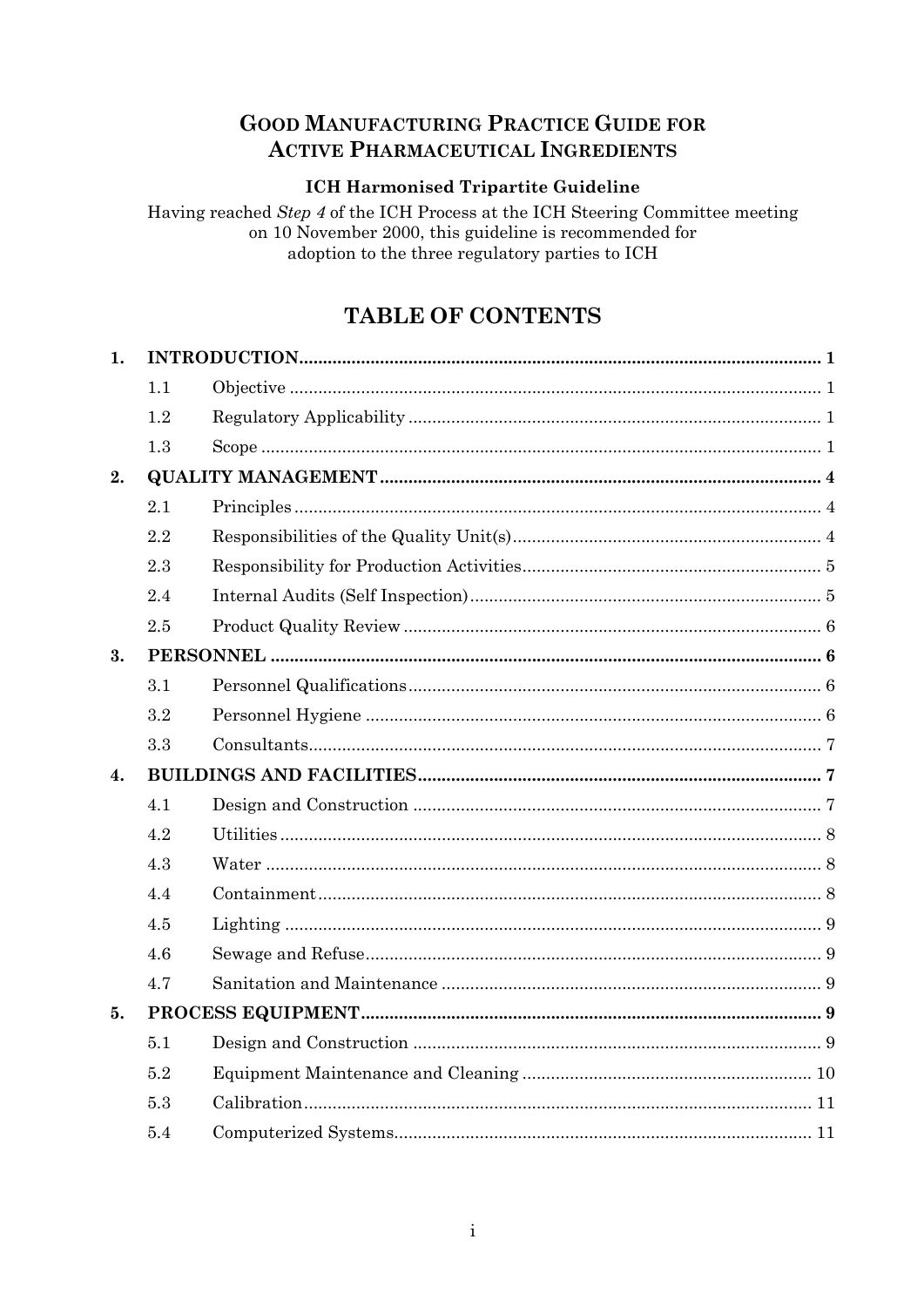| 6.  |      |                                                                          |  |  |
|-----|------|--------------------------------------------------------------------------|--|--|
|     | 6.1  |                                                                          |  |  |
|     | 6.2  |                                                                          |  |  |
|     | 6.3  | Records of Raw Materials, Intermediates, API Labelling and Packaging     |  |  |
|     | 6.4  | Master Production Instructions (Master Production and Control Records)13 |  |  |
|     | 6.5  | Batch Production Records (Batch Production and Control Records)  14      |  |  |
|     | 6.6  |                                                                          |  |  |
|     | 6.7  |                                                                          |  |  |
| 7.  |      |                                                                          |  |  |
|     | 7.1  |                                                                          |  |  |
|     | 7.2  |                                                                          |  |  |
|     | 7.3  | Sampling and Testing of Incoming Production Materials16                  |  |  |
|     | 7.4  |                                                                          |  |  |
|     | 7.5  |                                                                          |  |  |
| 8.  |      |                                                                          |  |  |
|     | 8.1  |                                                                          |  |  |
|     | 8.2  |                                                                          |  |  |
|     | 8.3  |                                                                          |  |  |
|     | 8.4  |                                                                          |  |  |
|     | 8.5  |                                                                          |  |  |
| 9.  |      | PACKAGING AND IDENTIFICATION LABELLING OF APIS AND                       |  |  |
|     | 9.1  |                                                                          |  |  |
|     | 9.2  |                                                                          |  |  |
|     | 9.3  |                                                                          |  |  |
|     | 9.4  |                                                                          |  |  |
| 10. |      |                                                                          |  |  |
|     | 10.1 |                                                                          |  |  |
|     | 10.2 |                                                                          |  |  |
| 11. |      |                                                                          |  |  |
|     | 11.1 |                                                                          |  |  |
|     | 11.2 |                                                                          |  |  |
|     | 11.3 |                                                                          |  |  |
|     | 11.4 |                                                                          |  |  |
|     | 11.5 |                                                                          |  |  |
|     | 11.6 |                                                                          |  |  |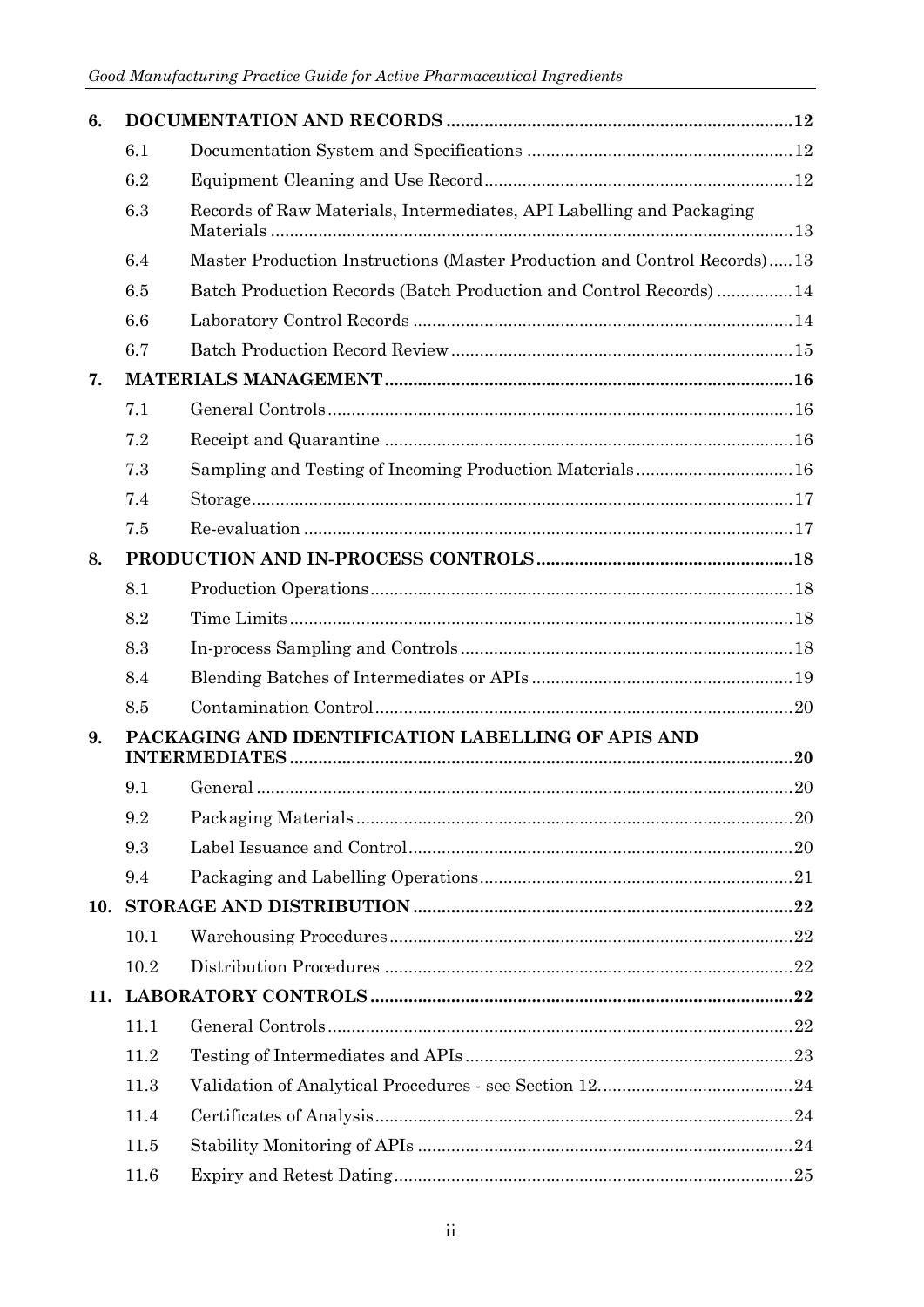|     | 11.7 |                                                                   |    |  |
|-----|------|-------------------------------------------------------------------|----|--|
|     |      |                                                                   |    |  |
|     | 12.1 |                                                                   |    |  |
|     | 12.2 |                                                                   |    |  |
|     | 12.3 |                                                                   |    |  |
|     | 12.4 |                                                                   |    |  |
|     | 12.5 |                                                                   |    |  |
|     | 12.6 |                                                                   |    |  |
|     | 12.7 |                                                                   |    |  |
|     | 12.8 |                                                                   |    |  |
| 13. |      |                                                                   |    |  |
| 14. |      |                                                                   |    |  |
|     | 14.1 |                                                                   |    |  |
|     | 14.2 |                                                                   |    |  |
|     | 14.3 |                                                                   |    |  |
|     | 14.4 |                                                                   |    |  |
|     | 14.5 |                                                                   |    |  |
| 15. |      |                                                                   |    |  |
|     |      |                                                                   |    |  |
| 16. |      | CONTRACT MANUFACTURERS (INCLUDING LABORATORIES) 31                |    |  |
|     |      | 17. AGENTS, BROKERS, TRADERS, DISTRIBUTORS, REPACKERS, AND        |    |  |
|     | 17.1 |                                                                   |    |  |
|     | 17.2 |                                                                   |    |  |
|     | 17.3 |                                                                   | 33 |  |
|     | 17.4 | Repackaging, Relabelling and Holding of APIs and Intermediates 33 |    |  |
|     | 17.5 |                                                                   |    |  |
|     | 17.6 |                                                                   |    |  |
|     | 17.7 |                                                                   |    |  |
|     | 17.8 |                                                                   |    |  |
| 18. |      | SPECIFIC GUIDANCE FOR APIS MANUFACTURED BY CELL                   |    |  |
|     |      |                                                                   |    |  |
|     | 18.1 |                                                                   |    |  |
|     | 18.2 |                                                                   |    |  |
|     | 18.3 |                                                                   |    |  |
|     | 18.4 |                                                                   |    |  |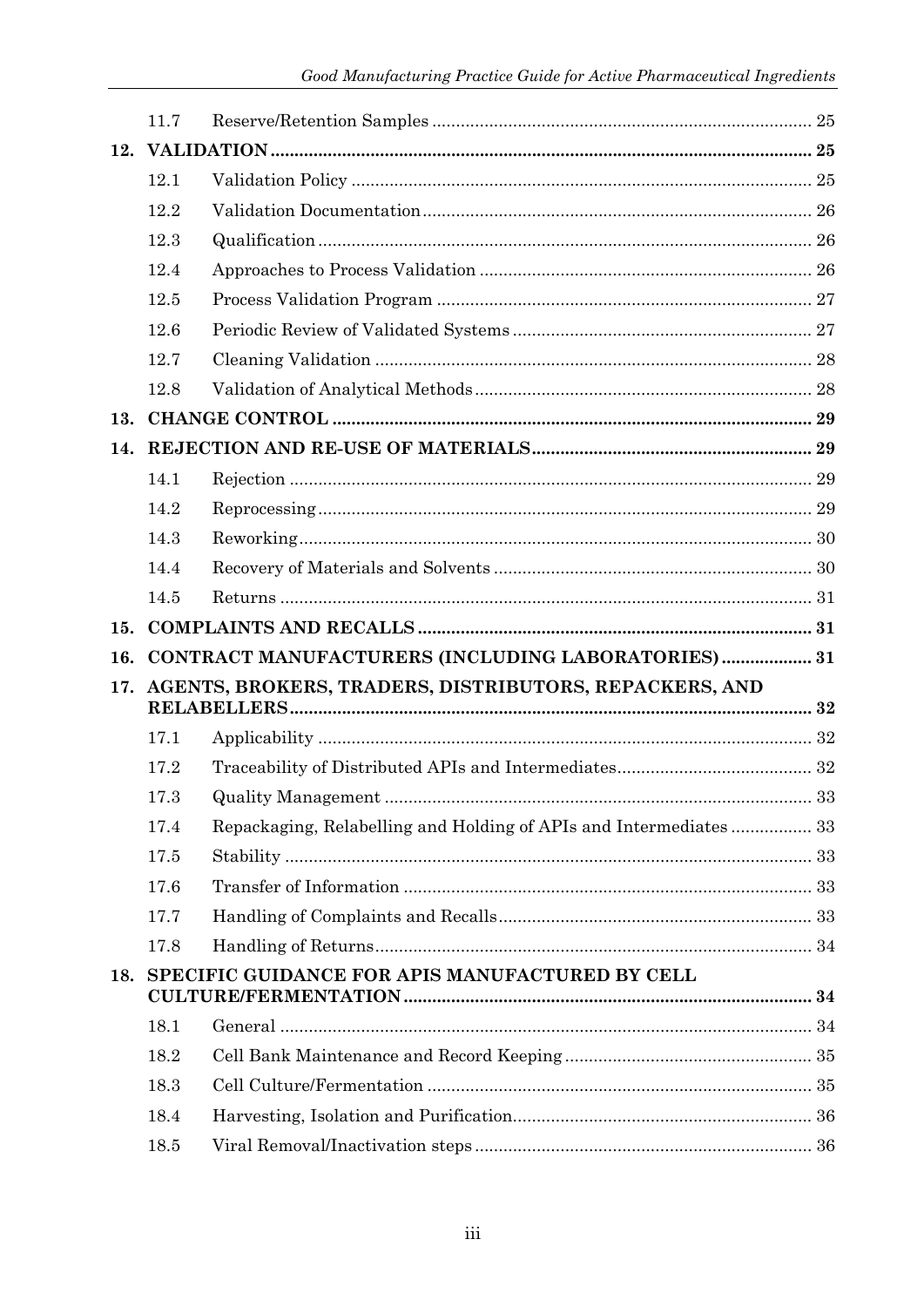|     | 19.1 |  |  |  |  |  |
|-----|------|--|--|--|--|--|
|     | 19.2 |  |  |  |  |  |
|     | 19.3 |  |  |  |  |  |
|     | 19.4 |  |  |  |  |  |
|     | 19.5 |  |  |  |  |  |
|     | 19.6 |  |  |  |  |  |
|     | 19.7 |  |  |  |  |  |
|     | 19.8 |  |  |  |  |  |
|     | 19.9 |  |  |  |  |  |
| 20. |      |  |  |  |  |  |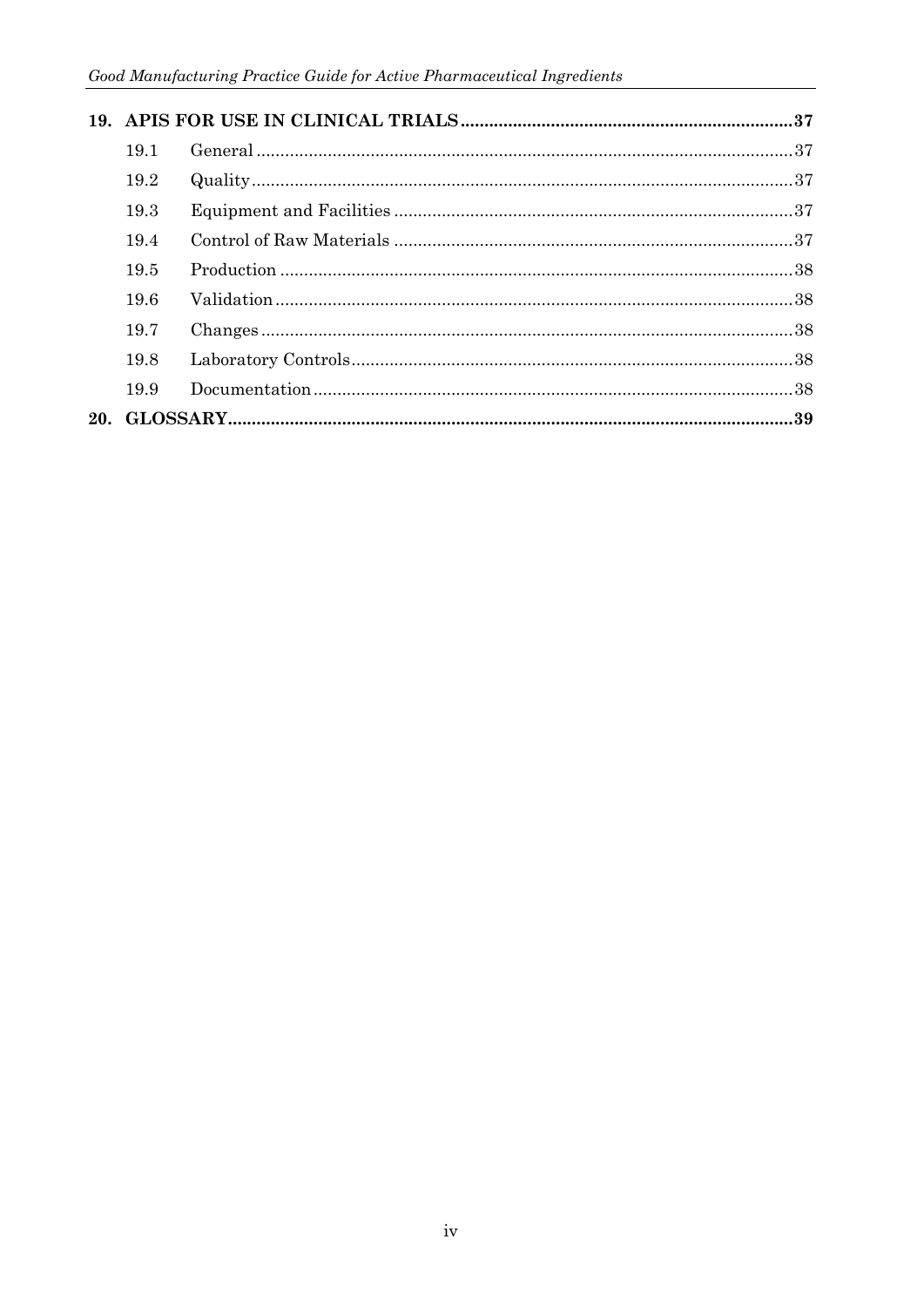# <span id="page-6-0"></span>**GOOD MANUFACTURING PRACTICE GUIDE FOR ACTIVE PHARMACEUTICAL INGREDIENTS**

## **1. INTRODUCTION**

## **1.1 Objective**

This document (Guide) is intended to provide guidance regarding good manufacturing practice (GMP) for the manufacturing of active pharmaceutical ingredients (APIs) under an appropriate system for managing quality. It is also intended to help ensure that APIs meet the requirements for quality and purity that they purport or are represented to possess.

In this Guide "manufacturing" is defined to include all operations of receipt of materials, production, packaging, repackaging, labelling, relabelling, quality control, release, storage and distribution of APIs and the related controls. In this Guide the term "should" indicates recommendations that are expected to apply unless shown to be inapplicable or replaced by an alternative demonstrated to provide at least an equivalent level of quality assurance. For the purposes of this Guide, the terms "current good manufacturing practices" and "good manufacturing practices" are equivalent.

The Guide as a whole does not cover safety aspects for the personnel engaged in the manufacture, nor aspects of protection of the environment. These controls are inherent responsibilities of the manufacturer and are governed by national laws.

This Guide is not intended to define registration/filing requirements or modify pharmacopoeial requirements. This Guide does not affect the ability of the responsible regulatory agency to establish specific registration/filing requirements regarding APIs within the context of marketing/manufacturing authorizations or drug applications. All commitments in registration/filing documents must be met.

## **1.2 Regulatory Applicability**

Within the world community, materials may vary as to the legal classification as an API. When a material is classified as an API in the region or country in which it is manufactured or used in a drug product, it should be manufactured according to this Guide.

#### **1.3 Scope**

This Guide applies to the manufacture of APIs for use in human drug (medicinal) products. It applies to the manufacture of sterile APIs only up to the point immediately prior to the APIs being rendered sterile. The sterilization and aseptic processing of sterile APIs are not covered by this guidance, but should be performed in accordance with GMP guidelines for drug (medicinal) products as defined by local authorities.

This Guide covers APIs that are manufactured by chemical synthesis, extraction, cell culture/fermentation, by recovery from natural sources, or by any combination of these processes. Specific guidance for APIs manufactured by cell culture/fermentation is described in Section 18.

This Guide excludes all vaccines, whole cells, whole blood and plasma, blood and plasma derivatives (plasma fractionation), and gene therapy APIs. However, it does include APIs that are produced using blood or plasma as raw materials. Note that cell substrates (mammalian, plant, insect or microbial cells, tissue or animal sources including transgenic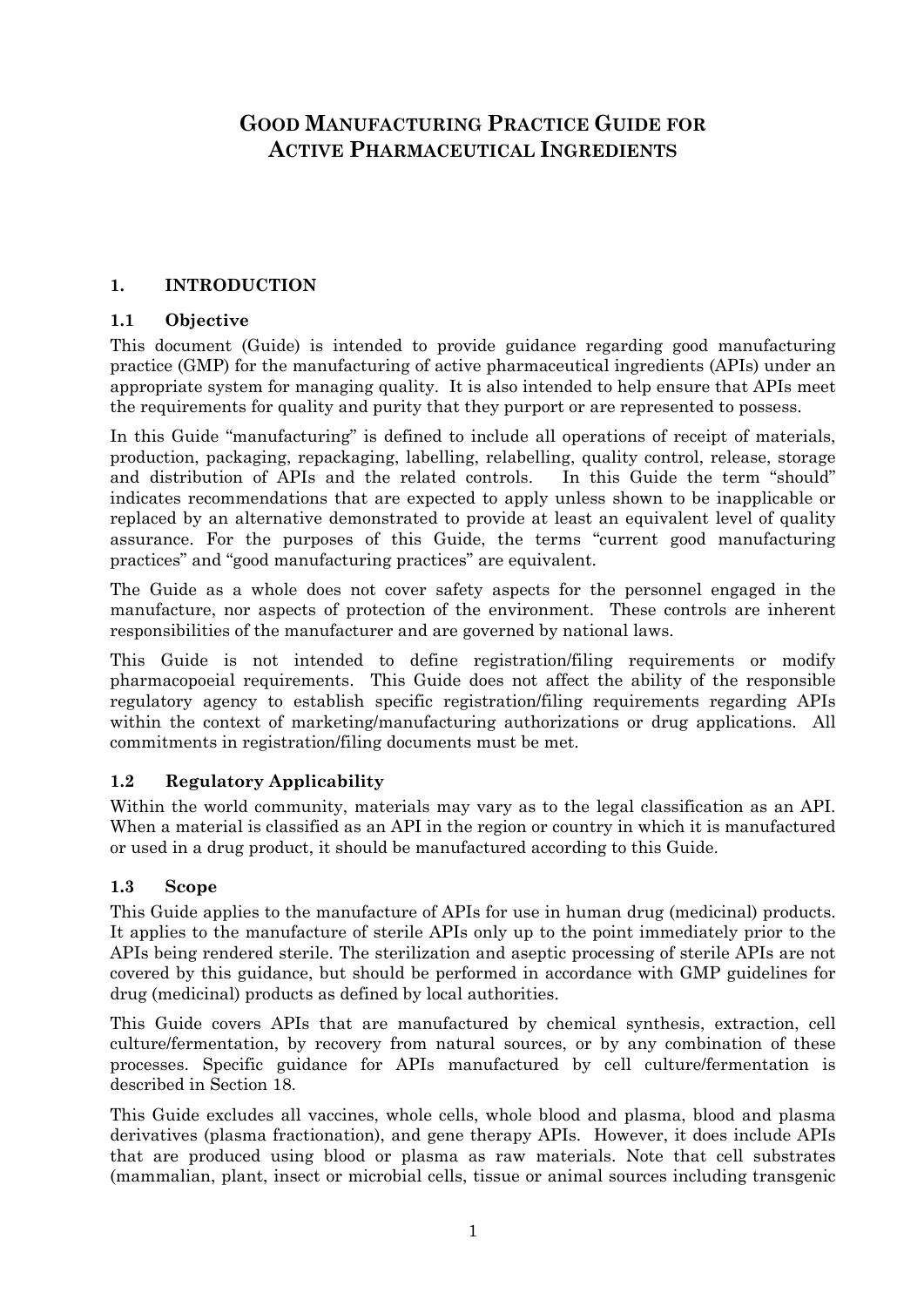animals) and early process steps may be subject to GMP but are not covered by this Guide. In addition, the Guide does not apply to medical gases, bulk-packaged drug (medicinal) products, and manufacturing/control aspects specific to radiopharmaceuticals.

Section 19 contains guidance that only applies to the manufacture of APIs used in the production of drug (medicinal) products specifically for clinical trials (investigational medicinal products).

An "API Starting Material" is a raw material, intermediate, or an API that is used in the production of an API and that is incorporated as a significant structural fragment into the structure of the API. An API Starting Material can be an article of commerce, a material purchased from one or more suppliers under contract or commercial agreement, or produced in-house. API Starting Materials normally have defined chemical properties and structure.

The company should designate and document the rationale for the point at which production of the API begins. For synthetic processes, this is known as the point at which "API Starting Materials" are entered into the process. For other processes (e.g. fermentation, extraction, purification, etc), this rationale should be established on a caseby-case basis. Table 1 gives guidance on the point at which the API Starting Material is normally introduced into the process.

From this point on, appropriate GMP as defined in this Guide should be applied to these intermediate and/or API manufacturing steps. This would include the validation of critical process steps determined to impact the quality of the API. However, it should be noted that the fact that a company chooses to validate a process step does not necessarily define that step as critical.

The guidance in this document would normally be applied to the steps shown in gray in Table 1. It does not imply that all steps shown should be completed. The stringency of GMP in API manufacturing should increase as the process proceeds from early API steps to final steps, purification, and packaging. Physical processing of APIs, such as granulation, coating or physical manipulation of particle size (e.g. milling, micronizing), should be conducted at least to the standards of this Guide.

This GMP Guide does not apply to steps prior to the introduction of the defined "API Starting Material".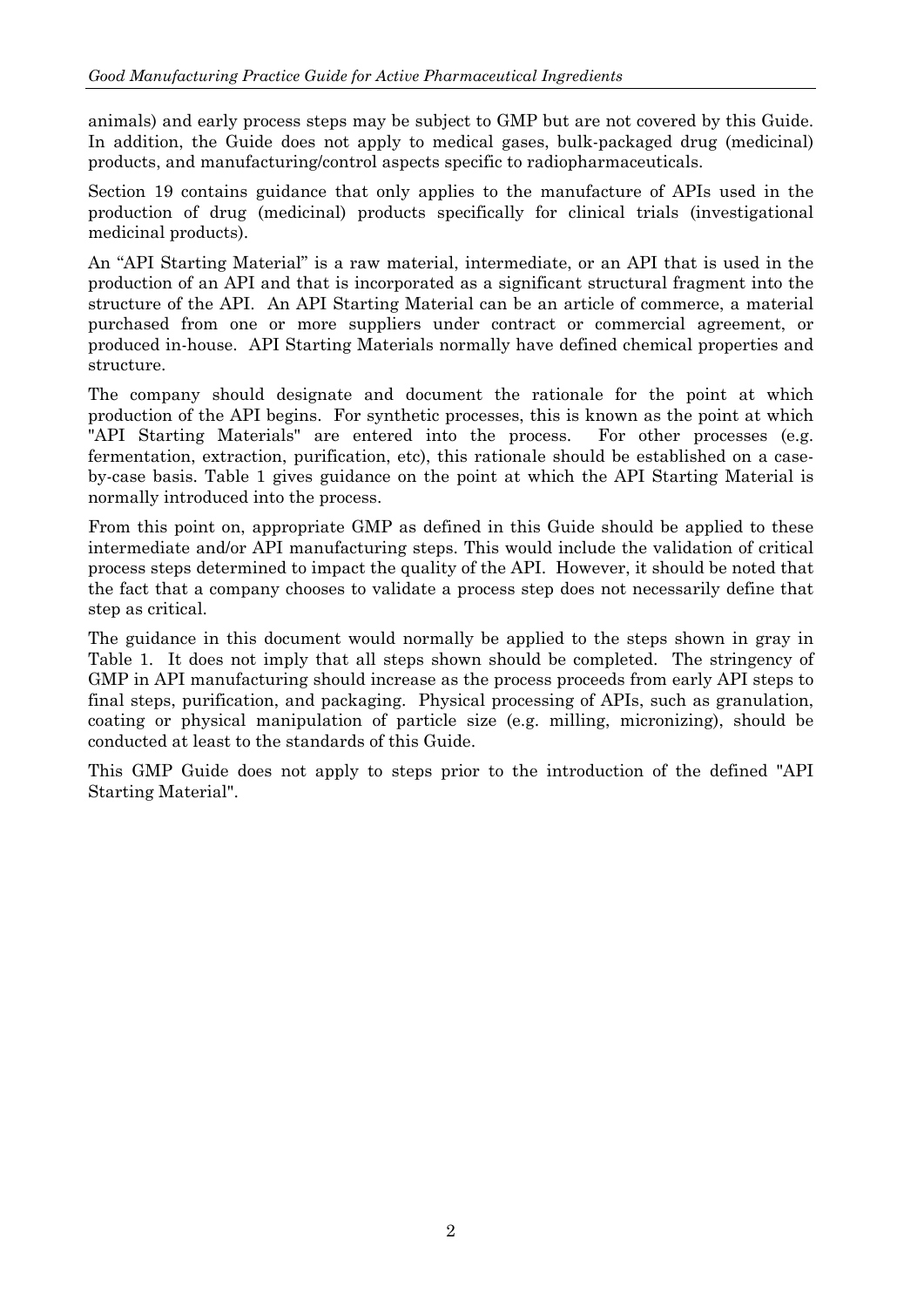| Type of<br>Manufacturing                             | Application of this Guide to steps (shown in grey) used in this type of<br>manufacturing |                                                                    |                                                                    |                                  |                                             |  |
|------------------------------------------------------|------------------------------------------------------------------------------------------|--------------------------------------------------------------------|--------------------------------------------------------------------|----------------------------------|---------------------------------------------|--|
| Chemical<br>Manufacturing                            | Production of<br>the API<br>Starting<br>Material                                         | Introduction<br>of the API<br>Starting<br>Material into<br>process | Production of<br>Intermediate(s)                                   | Isolation<br>and<br>purification | Physical<br>processing,<br>and<br>packaging |  |
| API derived from<br>animal sources                   | Collection of<br>organ, fluid, or<br>tissue                                              | Cutting,<br>mixing,<br>and/or initial<br>processing                | Introduction of<br>the API<br>Starting<br>Material into<br>process | Isolation<br>and<br>purification | Physical<br>processing,<br>and<br>packaging |  |
| API extracted<br>from plant<br>sources               | Collection of<br>plants                                                                  | Cutting and<br>initial<br>extraction(s)                            | Introduction of<br>the API<br>Starting<br>Material into<br>process | Isolation<br>and<br>purification | Physical<br>processing,<br>and<br>packaging |  |
| Herbal extracts<br>used as API                       | Collection of<br>plants                                                                  | Cutting and<br>initial<br>extraction                               |                                                                    | Further<br>extraction            | Physical<br>processing,<br>and<br>packaging |  |
| API consisting of<br>comminuted or<br>powdered herbs | Collection of<br>plants and/or<br>cultivation and<br>harvesting                          | Cutting/<br>comminuting                                            |                                                                    |                                  | Physical<br>processing,<br>and<br>packaging |  |
| Biotechnology:<br>fermentation/<br>cell culture      | Establishment<br>of master cell<br>bank and<br>working cell<br>bank                      | Maintenance<br>of working<br>cell bank                             | Cell culture<br>and/or<br>fermentation                             | Isolation<br>and<br>purification | Physical<br>processing,<br>and<br>packaging |  |
| "Classical"<br>Fermentation to<br>produce an API     | Establishment<br>of cell bank                                                            | Maintenance<br>of the cell<br>bank                                 | Introduction of<br>the cells into<br>fermentation                  | Isolation<br>and<br>purification | Physical<br>processing,<br>and<br>packaging |  |

# **Table 1: Application of this Guide to API Manufacturing**

# **Increasing GMP requirements**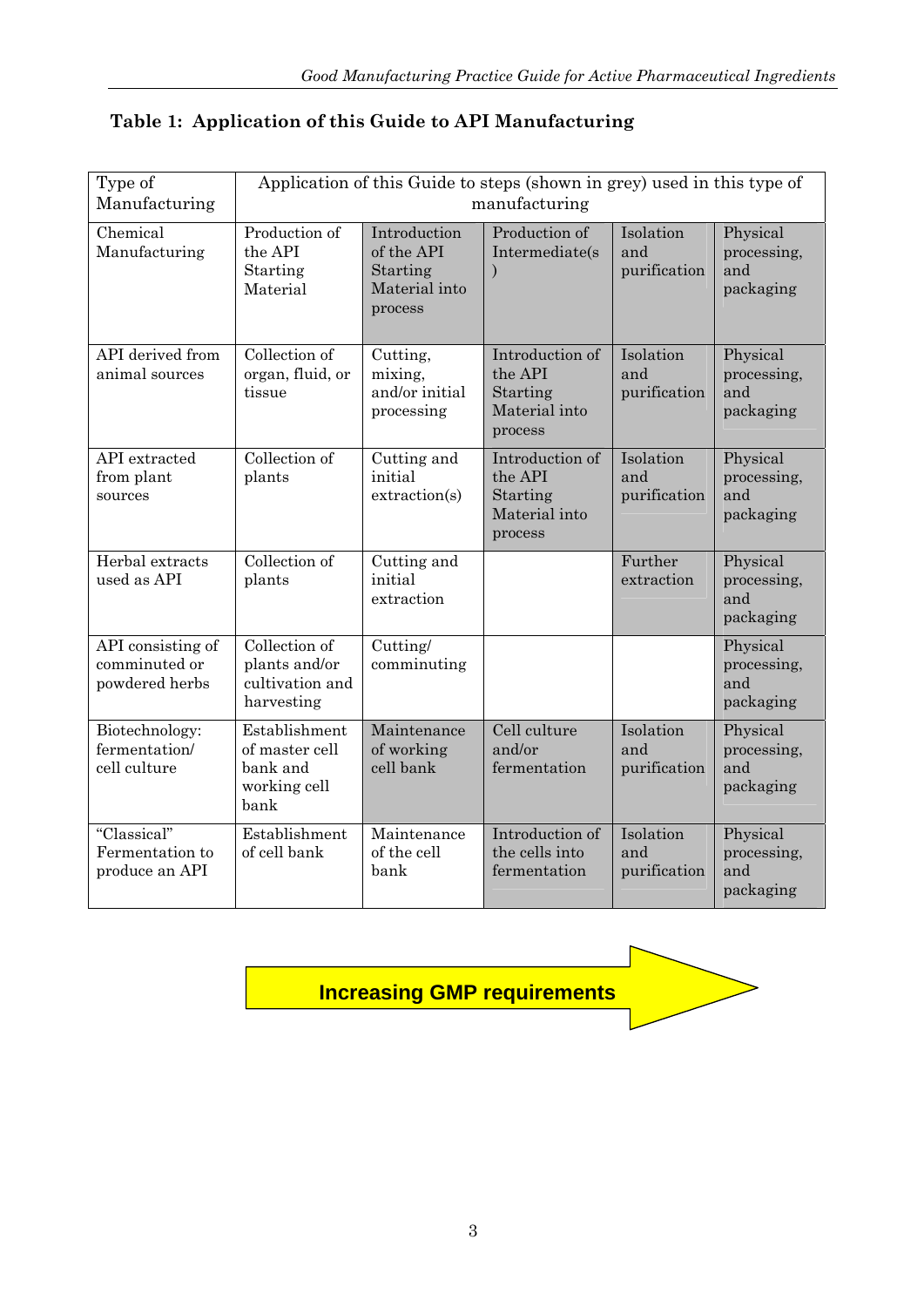## <span id="page-9-0"></span>**2. QUALITY MANAGEMENT**

## **2.1 Principles**

- 2.10 Quality should be the responsibility of all persons involved in manufacturing.
- 2.11 Each manufacturer should establish, document, and implement an effective system for managing quality that involves the active participation of management and appropriate manufacturing personnel.
- 2.12 The system for managing quality should encompass the organisational structure, procedures, processes and resources, as well as activities necessary to ensure confidence that the API will meet its intended specifications for quality and purity. All quality related activities should be defined and documented.
- 2.13 There should be a quality unit(s) that is independent of production and that fulfills both quality assurance (QA) and quality control (QC) responsibilities. This can be in the form of separate QA and QC units or a single individual or group, depending upon the size and structure of the organization.
- 2.14 The persons authorised to release intermediates and APIs should be specified.
- 2.15 All quality related activities should be recorded at the time they are performed.
- 2.16 Any deviation from established procedures should be documented and explained. Critical deviations should be investigated, and the investigation and its conclusions should be documented.
- 2.17 No materials should be released or used before the satisfactory completion of evaluation by the quality unit(s) unless there are appropriate systems in place to allow for such use (e.g. release under quarantine as described in Section 10.20 or the use of raw materials or intermediates pending completion of evaluation).
- 2.18 Procedures should exist for notifying responsible management in a timely manner of regulatory inspections, serious GMP deficiencies, product defects and related actions (e.g., quality related complaints, recalls, regulatory actions, etc.).

## **2.2 Responsibilities of the Quality Unit(s)**

- 2.20 The quality unit(s) should be involved in all quality-related matters.
- 2.21 The quality unit(s) should review and approve all appropriate quality-related documents.
- 2.22 The main responsibilities of the independent quality unit(s) should not be delegated. These responsibilities should be described in writing and should include but not necessarily be limited to:
	- 1. Releasing or rejecting all APIs. Releasing or rejecting intermediates for use outside the control of the manufacturing company;
	- 2. Establishing a system to release or reject raw materials, intermediates, packaging and labelling materials;
	- 3. Reviewing completed batch production and laboratory control records of critical process steps before release of the API for distribution;
	- 4. Making sure that critical deviations are investigated and resolved;
	- 5. Approving all specifications and master production instructions;
	- 6. Approving all procedures impacting the quality of intermediates or APIs;
	- 7. Making sure that internal audits (self-inspections) are performed;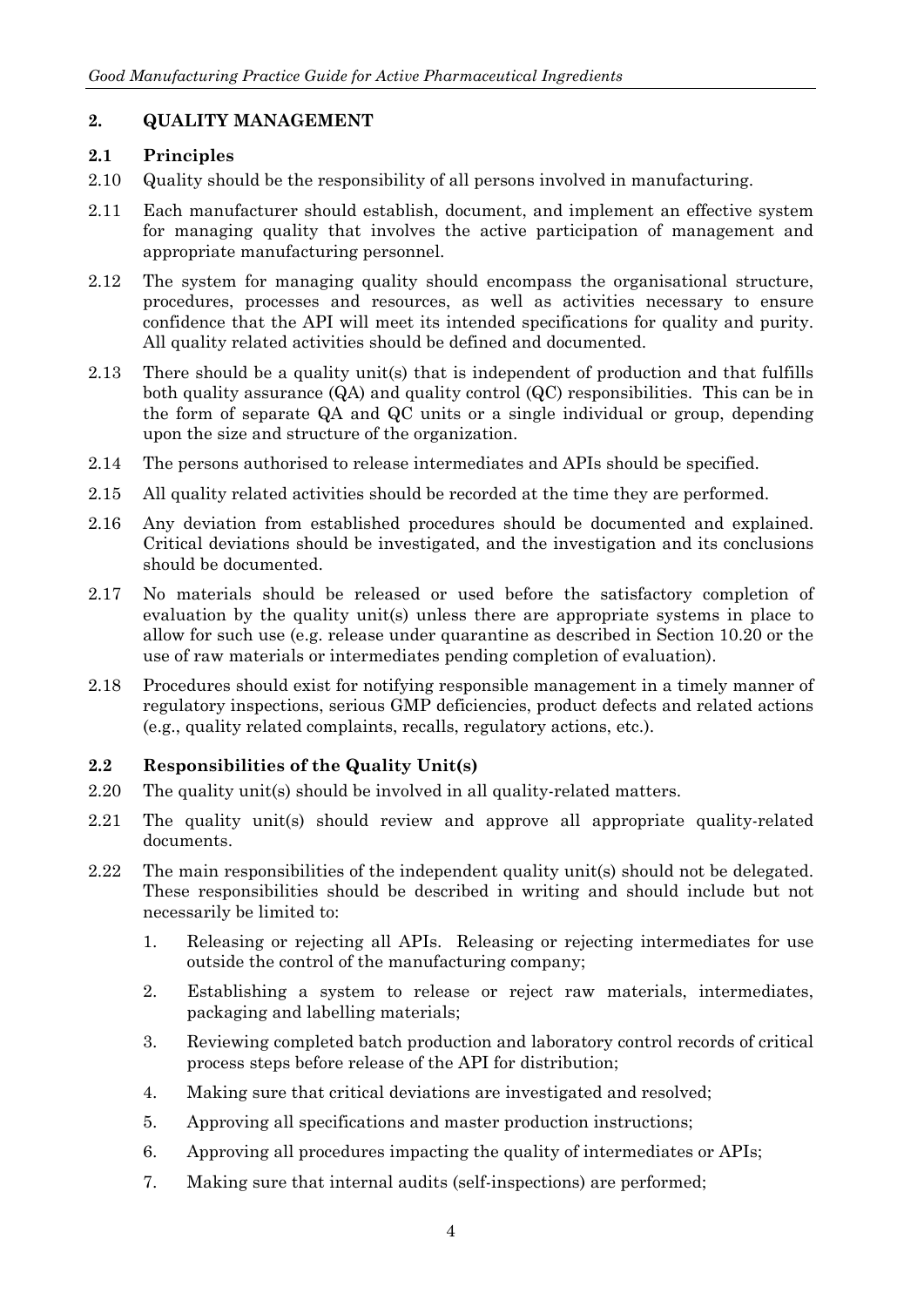- <span id="page-10-0"></span>8. Approving intermediate and API contract manufacturers;
- 9. Approving changes that potentially impact intermediate or API quality;
- 10. Reviewing and approving validation protocols and reports;
- 11. Making sure that quality related complaints are investigated and resolved;
- 12. Making sure that effective systems are used for maintaining and calibrating critical equipment;
- 13. Making sure that materials are appropriately tested and the results are reported;
- 14. Making sure that there is stability data to support retest or expiry dates and storage conditions on APIs and/or intermediates where appropriate; and
- 15. Performing product quality reviews (as defined in Section 2.5).

#### **2.3 Responsibility for Production Activities**

The responsibility for production activities should be described in writing, and should include but not necessarily be limited to:

- 1. Preparing, reviewing, approving and distributing the instructions for the production of intermediates or APIs according to written procedures;
- 2. Producing APIs and, when appropriate, intermediates according to preapproved instructions;
- 3. Reviewing all production batch records and ensuring that these are completed and signed;
- 4. Making sure that all production deviations are reported and evaluated and that critical deviations are investigated and the conclusions are recorded;
- 5. Making sure that production facilities are clean and when appropriate disinfected;
- 6. Making sure that the necessary calibrations are performed and records kept;
- 7. Making sure that the premises and equipment are maintained and records kept;
- 8. Making sure that validation protocols and reports are reviewed and approved;
- 9. Evaluating proposed changes in product, process or equipment; and
- 10. Making sure that new and, when appropriate, modified facilities and equipment are qualified.

#### **2.4 Internal Audits (Self Inspection)**

- 2.40 In order to verify compliance with the principles of GMP for APIs, regular internal audits should be performed in accordance with an approved schedule.
- 2.41 Audit findings and corrective actions should be documented and brought to the attention of responsible management of the firm. Agreed corrective actions should be completed in a timely and effective manner.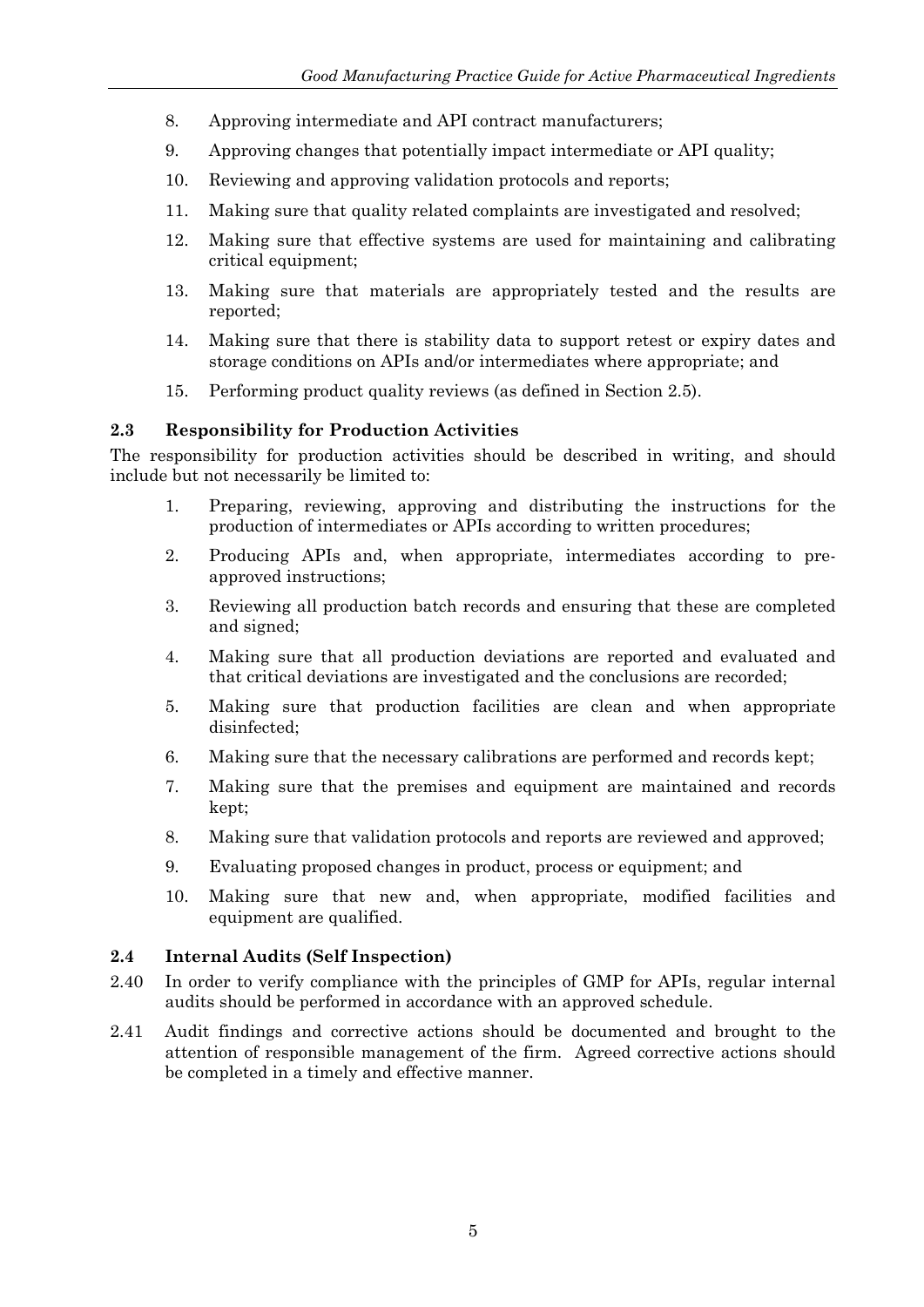#### <span id="page-11-0"></span>**2.5 Product Quality Review**

- 2.50 Regular quality reviews of APIs should be conducted with the objective of verifying the consistency of the process. Such reviews should normally be conducted and documented annually and should include at least:
	- A review of critical in-process control and critical API test results;
	- − A review of all batches that failed to meet established specification(s);
	- − A review of all critical deviations or non-conformances and related investigations;
	- − A review of any changes carried out to the processes or analytical methods;
	- − A review of results of the stability monitoring program;
	- − A review of all quality-related returns, complaints and recalls; and
	- − A review of adequacy of corrective actions.
- 2.51 The results of this review should be evaluated and an assessment made of whether corrective action or any revalidation should be undertaken. Reasons for such corrective action should be documented. Agreed corrective actions should be completed in a timely and effective manner.

#### **3. PERSONNEL**

#### **3.1 Personnel Qualifications**

- 3.10 There should be an adequate number of personnel qualified by appropriate education, training and/or experience to perform and supervise the manufacture of intermediates and APIs.
- 3.11 The responsibilities of all personnel engaged in the manufacture of intermediates and APIs should be specified in writing.
- 3.12 Training should be regularly conducted by qualified individuals and should cover, at a minimum, the particular operations that the employee performs and GMP as it relates to the employee's functions. Records of training should be maintained. Training should be periodically assessed.

#### **3.2 Personnel Hygiene**

- 3.20 Personnel should practice good sanitation and health habits.
- 3.21 Personnel should wear clean clothing suitable for the manufacturing activity with which they are involved and this clothing should be changed when appropriate. Additional protective apparel, such as head, face, hand, and arm coverings, should be worn when necessary, to protect intermediates and APIs from contamination.
- 3.22 Personnel should avoid direct contact with intermediates or APIs.
- 3.23 Smoking, eating, drinking, chewing and the storage of food should be restricted to certain designated areas separate from the manufacturing areas.
- 3.24 Personnel suffering from an infectious disease or having open lesions on the exposed surface of the body should not engage in activities that could result in compromising the quality of APIs. Any person shown at any time (either by medical examination or supervisory observation) to have an apparent illness or open lesions should be excluded from activities where the health condition could adversely affect the quality of the APIs until the condition is corrected or qualified medical personnel determine that the person's inclusion would not jeopardize the safety or quality of the APIs.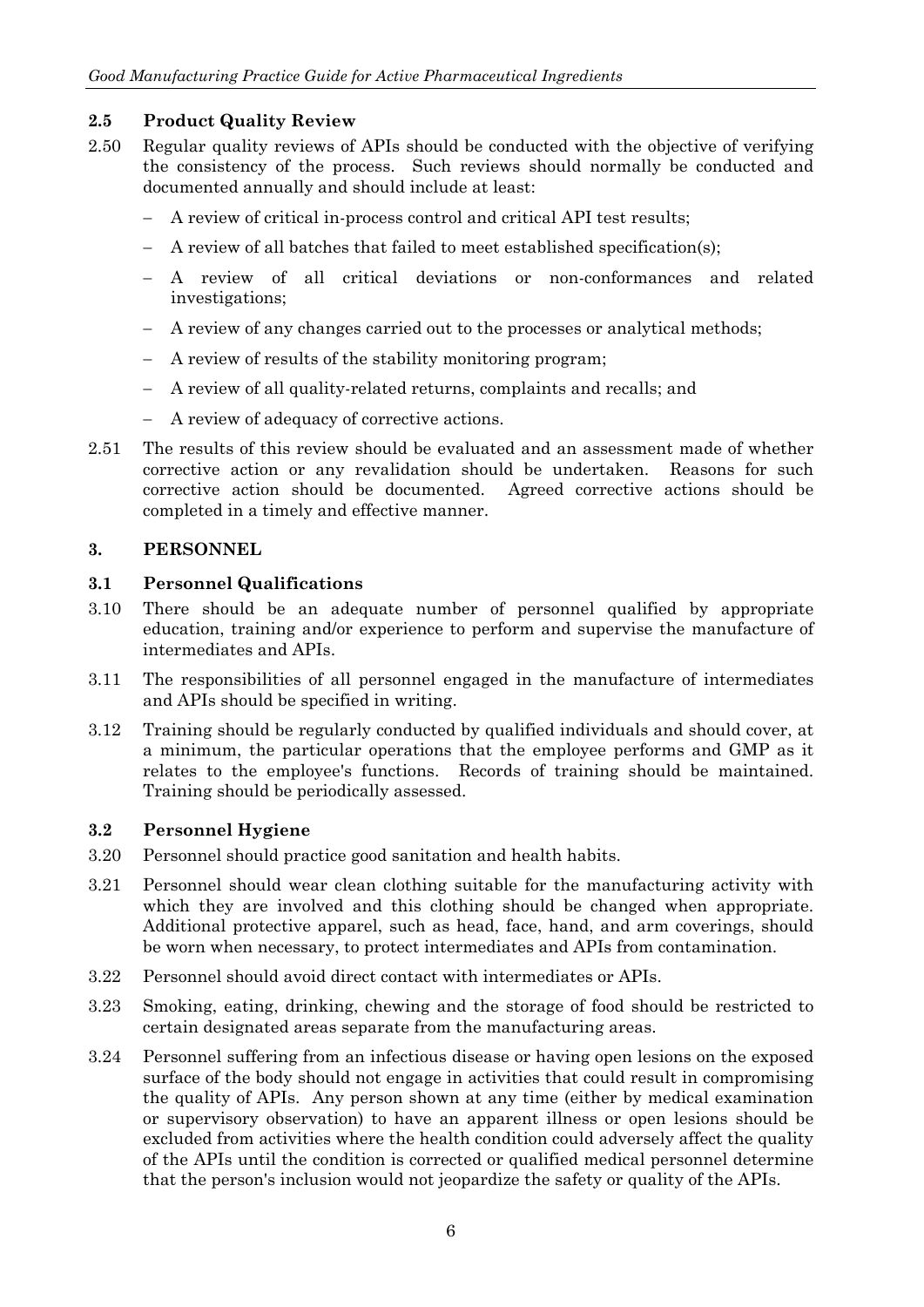## <span id="page-12-0"></span>**3.3 Consultants**

- 3.30 Consultants advising on the manufacture and control of intermediates or APIs should have sufficient education, training, and experience, or any combination thereof, to advise on the subject for which they are retained.
- 3.31 Records should be maintained stating the name, address, qualifications, and type of service provided by these consultants.

### **4. BUILDINGS AND FACILITIES**

#### **4.1 Design and Construction**

- 4.10 Buildings and facilities used in the manufacture of intermediates and APIs should be located, designed, and constructed to facilitate cleaning, maintenance, and operations as appropriate to the type and stage of manufacture. Facilities should also be designed to minimize potential contamination. Where microbiological specifications have been established for the intermediate or API, facilities should also be designed to limit exposure to objectionable microbiological contaminants as appropriate.
- 4.11 Buildings and facilities should have adequate space for the orderly placement of equipment and materials to prevent mix-ups and contamination.
- 4.12 Where the equipment itself (e.g., closed or contained systems) provides adequate protection of the material, such equipment can be located outdoors.
- 4.13 The flow of materials and personnel through the building or facilities should be designed to prevent mix-ups or contamination.
- 4.14 There should be defined areas or other control systems for the following activities:
	- Receipt, identification, sampling, and quarantine of incoming materials, pending release or rejection;
	- − Quarantine before release or rejection of intermediates and APIs;
	- − Sampling of intermediates and APIs;
	- − Holding rejected materials before further disposition (e.g., return, reprocessing or destruction);
	- − Storage of released materials;
	- − Production operations;
	- − Packaging and labelling operations; and
	- Laboratory operations.
- 4.15 Adequate, clean washing and toilet facilities should be provided for personnel. These washing facilities should be equipped with hot and cold water as appropriate, soap or detergent, air driers or single service towels. The washing and toilet facilities should be separate from, but easily accessible to, manufacturing areas. Adequate facilities for showering and/or changing clothes should be provided, when appropriate.
- 4.16 Laboratory areas/operations should normally be separated from production areas. Some laboratory areas, in particular those used for in-process controls, can be located in production areas, provided the operations of the production process do not adversely affect the accuracy of the laboratory measurements, and the laboratory and its operations do not adversely affect the production process or intermediate or API.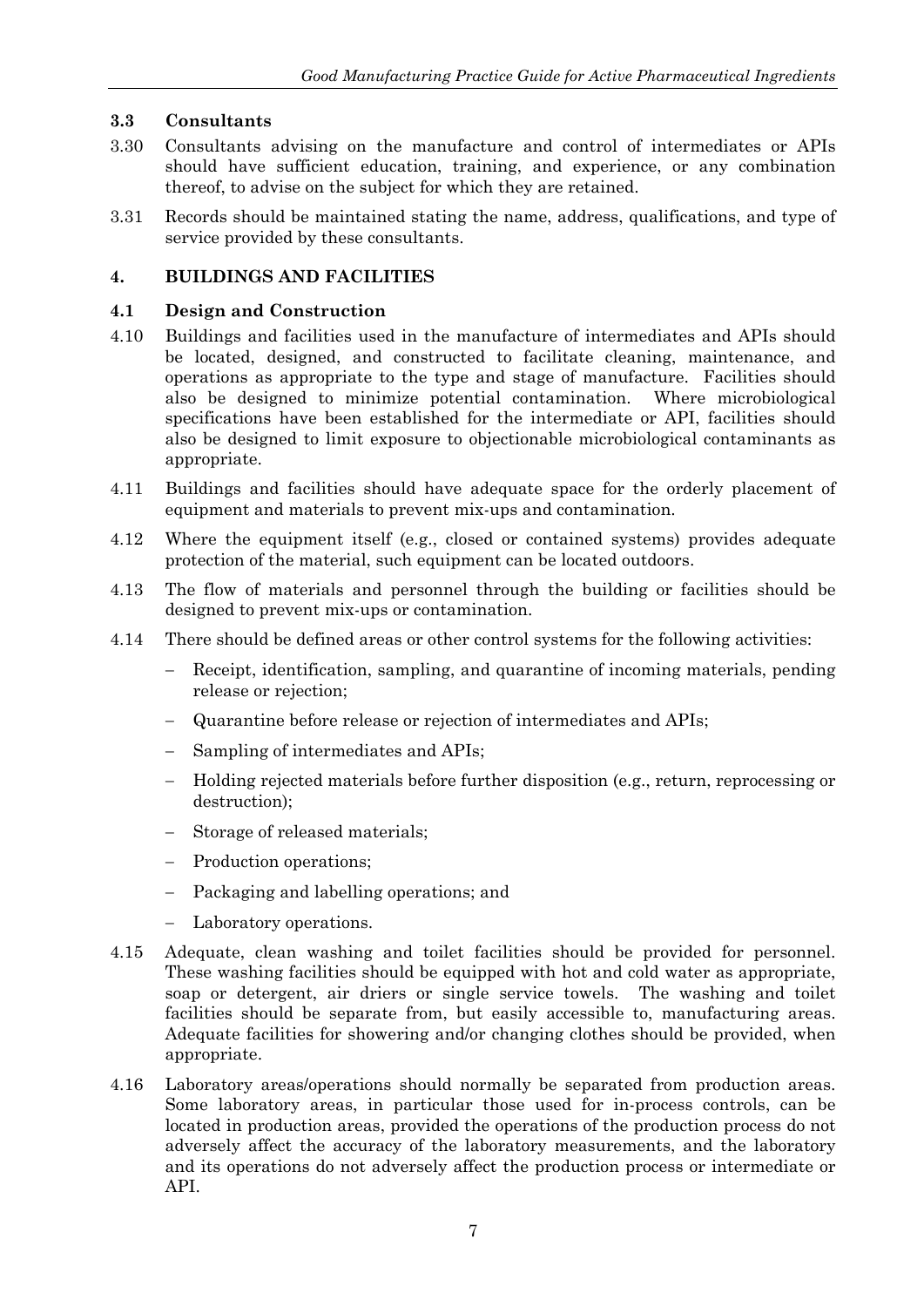## <span id="page-13-0"></span>**4.2 Utilities**

- 4.20 All utilities that could impact on product quality (e.g. steam, gases, compressed air, and heating, ventilation and air conditioning) should be qualified and appropriately monitored and action should be taken when limits are exceeded. Drawings for these utility systems should be available.
- 4.21 Adequate ventilation, air filtration and exhaust systems should be provided, where appropriate. These systems should be designed and constructed to minimise risks of contamination and cross-contamination and should include equipment for control of air pressure, microorganisms (if appropriate), dust, humidity, and temperature, as appropriate to the stage of manufacture. Particular attention should be given to areas where APIs are exposed to the environment.
- 4.22 If air is recirculated to production areas, appropriate measures should be taken to control risks of contamination and cross-contamination.
- 4.23 Permanently installed pipework should be appropriately identified. This can be accomplished by identifying individual lines, documentation, computer control systems, or alternative means. Pipework should be located to avoid risks of contamination of the intermediate or API.
- 4.24 Drains should be of adequate size and should be provided with an air break or a suitable device to prevent back-siphonage, when appropriate.

#### **4.3 Water**

- 4.30 Water used in the manufacture of APIs should be demonstrated to be suitable for its intended use.
- 4.31 Unless otherwise justified, process water should, at a minimum, meet World Health Organization (WHO) guidelines for drinking (potable) water quality.
- 4.32 If drinking (potable) water is insufficient to assure API quality, and tighter chemical and/or microbiological water quality specifications are called for, appropriate specifications for physical/chemical attributes, total microbial counts, objectionable organisms and/or endotoxins should be established.
- 4.33 Where water used in the process is treated by the manufacturer to achieve a defined quality, the treatment process should be validated and monitored with appropriate action limits.
- 4.34 Where the manufacturer of a non-sterile API either intends or claims that it is suitable for use in further processing to produce a sterile drug (medicinal) product, water used in the final isolation and purification steps should be monitored and controlled for total microbial counts, objectionable organisms, and endotoxins.

#### **4.4 Containment**

- 4.40 Dedicated production areas, which can include facilities, air handling equipment and/or process equipment, should be employed in the production of highly sensitizing materials, such as penicillins or cephalosporins.
- 4.41 Dedicated production areas should also be considered when material of an infectious nature or high pharmacological activity or toxicity is involved (e.g., certain steroids or cytotoxic anti-cancer agents) unless validated inactivation and/or cleaning procedures are established and maintained.
- 4.42 Appropriate measures should be established and implemented to prevent crosscontamination from personnel, materials, etc. moving from one dedicated area to another.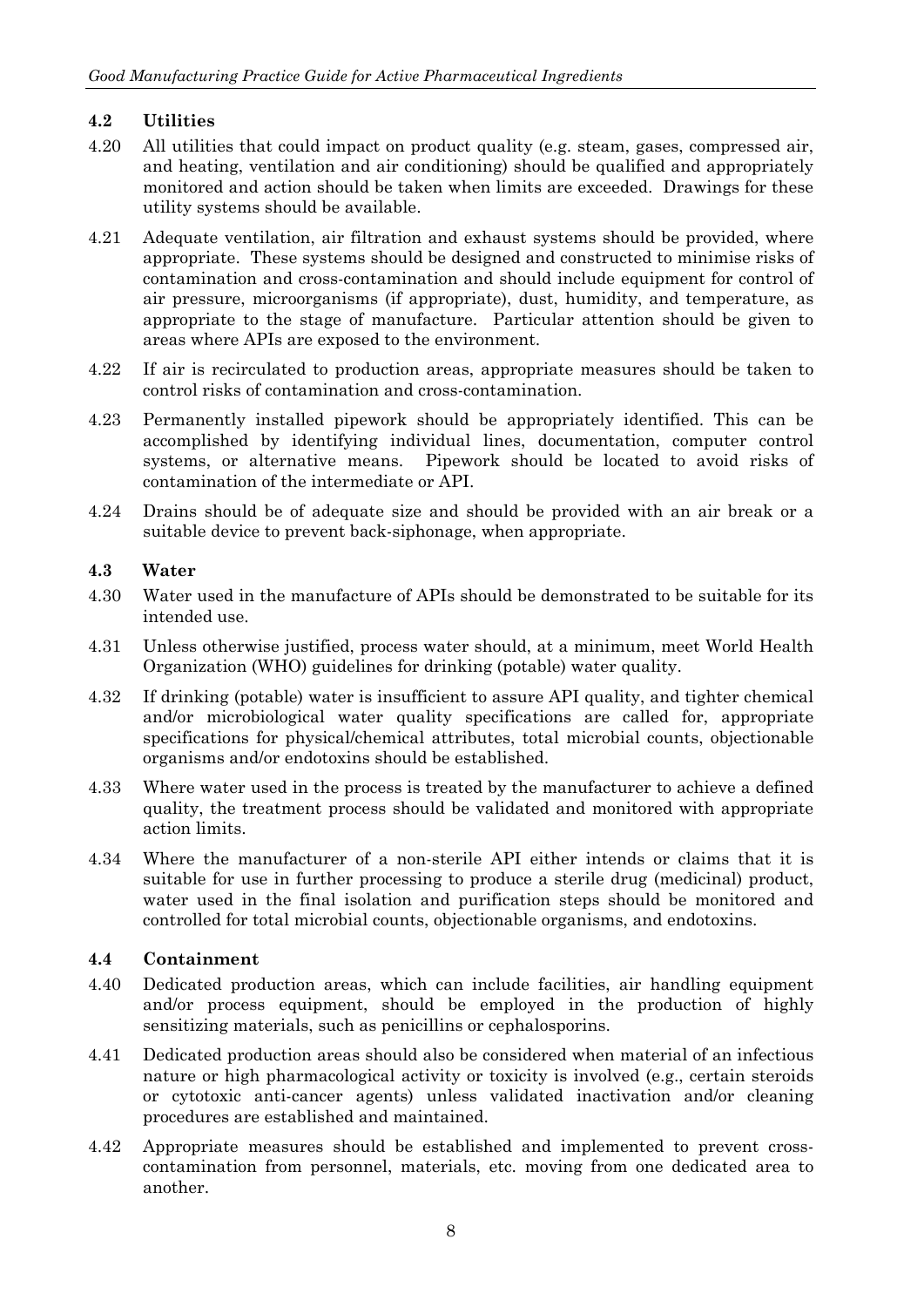<span id="page-14-0"></span>4.43 Any production activities (including weighing, milling, or packaging) of highly toxic non-pharmaceutical materials such as herbicides and pesticides should not be conducted using the buildings and/or equipment being used for the production of APIs. Handling and storage of these highly toxic non-pharmaceutical materials should be separate from APIs.

## **4.5 Lighting**

4.50 Adequate lighting should be provided in all areas to facilitate cleaning, maintenance, and proper operations.

#### **4.6 Sewage and Refuse**

4.60 Sewage, refuse, and other waste (e.g., solids, liquids, or gaseous by-products from manufacturing) in and from buildings and the immediate surrounding area should be disposed of in a safe, timely, and sanitary manner. Containers and/or pipes for waste material should be clearly identified.

#### **4.7 Sanitation and Maintenance**

- 4.70 Buildings used in the manufacture of intermediates and APIs should be properly maintained and repaired and kept in a clean condition.
- 4.71 Written procedures should be established assigning responsibility for sanitation and describing the cleaning schedules, methods, equipment, and materials to be used in cleaning buildings and facilities.
- 4.72 When necessary, written procedures should also be established for the use of suitable rodenticides, insecticides, fungicides, fumigating agents, and cleaning and sanitizing agents to prevent the contamination of equipment, raw materials, packaging/labelling materials, intermediates, and APIs.

#### **5. PROCESS EQUIPMENT**

#### **5.1 Design and Construction**

- 5.10 Equipment used in the manufacture of intermediates and APIs should be of appropriate design and adequate size, and suitably located for its intended use, cleaning, sanitization (where appropriate), and maintenance.
- 5.11 Equipment should be constructed so that surfaces that contact raw materials, intermediates, or APIs do not alter the quality of the intermediates and APIs beyond the official or other established specifications.
- 5.12 Production equipment should only be used within its qualified operating range.
- 5.13 Major equipment (e.g., reactors, storage containers) and permanently installed processing lines used during the production of an intermediate or API should be appropriately identified.
- 5.14 Any substances associated with the operation of equipment, such as lubricants, heating fluids or coolants, should not contact intermediates or APIs so as to alter their quality beyond the official or other established specifications. Any deviations from this should be evaluated to ensure that there are no detrimental effects upon the fitness for purpose of the material. Wherever possible, food grade lubricants and oils should be used.
- 5.15 Closed or contained equipment should be used whenever appropriate. Where open equipment is used, or equipment is opened, appropriate precautions should be taken to minimize the risk of contamination.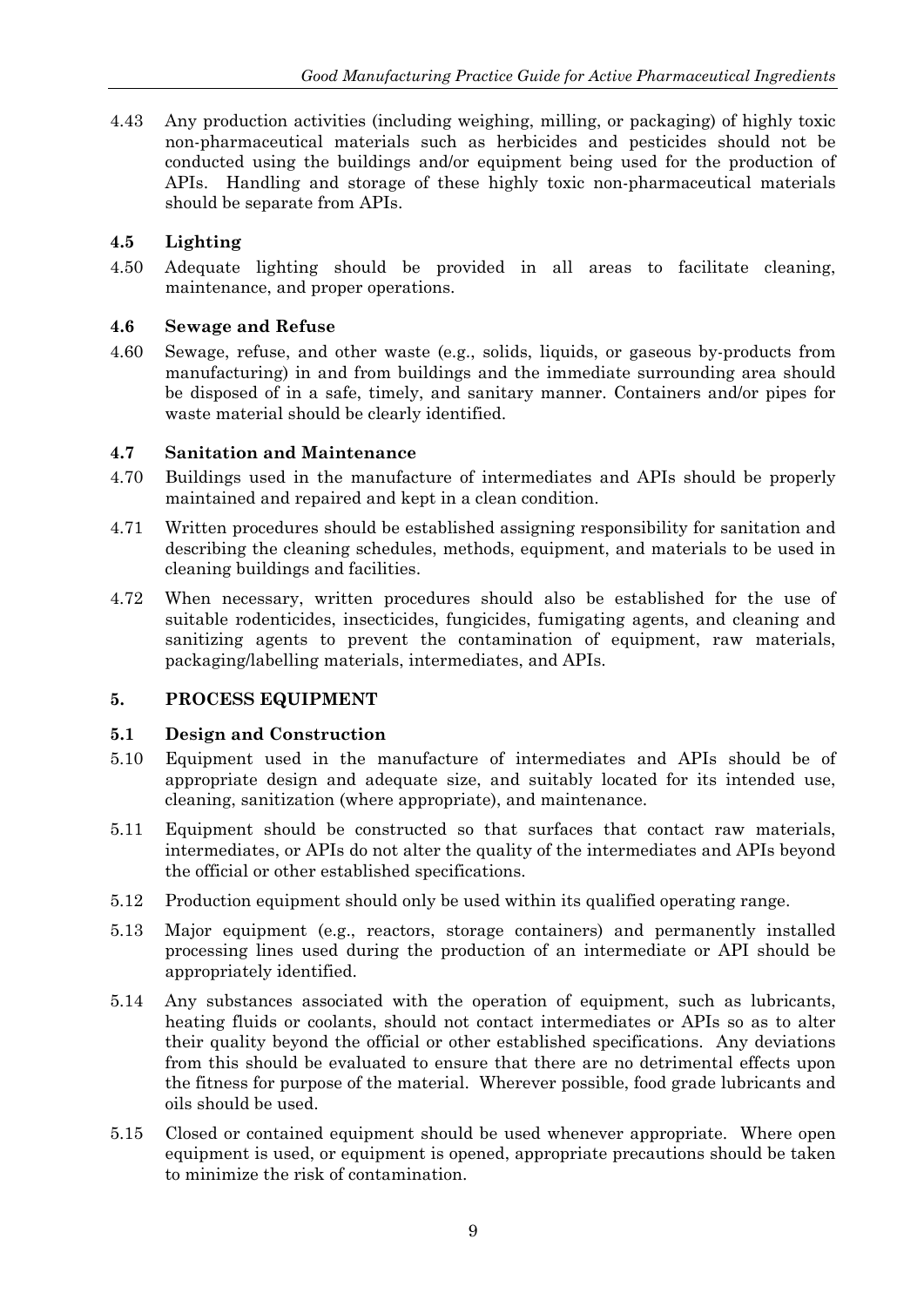<span id="page-15-0"></span>5.16 A set of current drawings should be maintained for equipment and critical installations (e.g., instrumentation and utility systems).

### **5.2 Equipment Maintenance and Cleaning**

- 5.20 Schedules and procedures (including assignment of responsibility) should be established for the preventative maintenance of equipment.
- 5.21 Written procedures should be established for cleaning of equipment and its subsequent release for use in the manufacture of intermediates and APIs. Cleaning procedures should contain sufficient details to enable operators to clean each type of equipment in a reproducible and effective manner. These procedures should include:
	- Assignment of responsibility for cleaning of equipment;
	- − Cleaning schedules, including, where appropriate, sanitizing schedules;
	- A complete description of the methods and materials, including dilution of cleaning agents used to clean equipment;
	- − When appropriate, instructions for disassembling and reassembling each article of equipment to ensure proper cleaning;
	- − Instructions for the removal or obliteration of previous batch identification;
	- Instructions for the protection of clean equipment from contamination prior to use;
	- − Inspection of equipment for cleanliness immediately before use, if practical; and
	- Establishing the maximum time that may elapse between the completion of processing and equipment cleaning, when appropriate.
- 5.22 Equipment and utensils should be cleaned, stored, and, where appropriate, sanitized or sterilized to prevent contamination or carry-over of a material that would alter the quality of the intermediate or API beyond the official or other established specifications.
- 5.23 Where equipment is assigned to continuous production or campaign production of successive batches of the same intermediate or API, equipment should be cleaned at appropriate intervals to prevent build-up and carry-over of contaminants (e.g. degradants or objectionable levels of micro-organisms).
- 5.24 Non-dedicated equipment should be cleaned between production of different materials to prevent cross-contamination.
- 5.25 Acceptance criteria for residues and the choice of cleaning procedures and cleaning agents should be defined and justified.
- 5.26 Equipment should be identified as to its contents and its cleanliness status by appropriate means.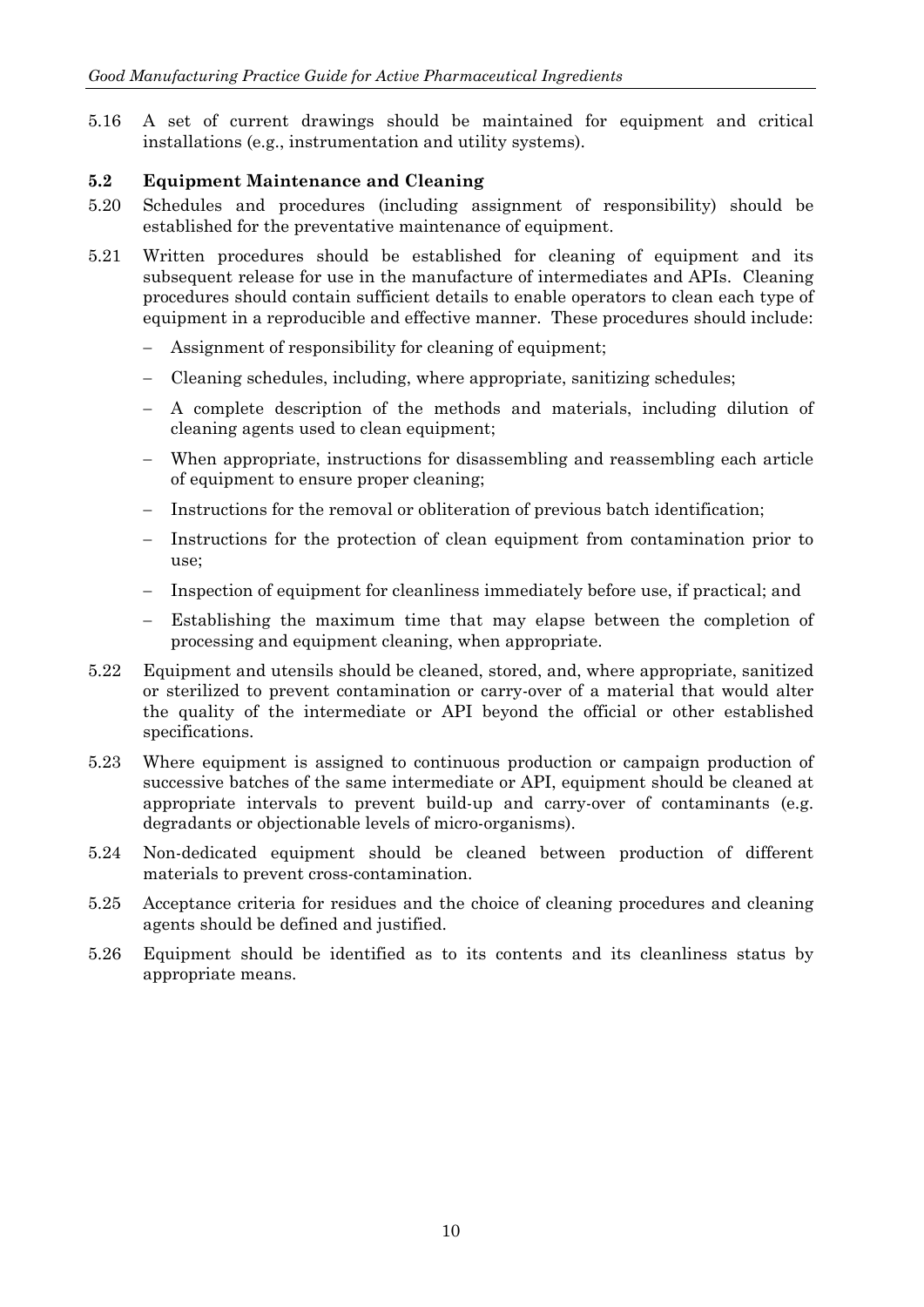## <span id="page-16-0"></span>**5.3 Calibration**

- 5.30 Control, weighing, measuring, monitoring and test equipment that is critical for assuring the quality of intermediates or APIs should be calibrated according to written procedures and an established schedule.
- 5.31 Equipment calibrations should be performed using standards traceable to certified standards, if existing.
- 5.32 Records of these calibrations should be maintained.
- 5.33 The current calibration status of critical equipment should be known and verifiable.
- 5.34 Instruments that do not meet calibration criteria should not be used.
- 5.35 Deviations from approved standards of calibration on critical instruments should be investigated to determine if these could have had an impact on the quality of the intermediate(s) or API(s) manufactured using this equipment since the last successful calibration.

### **5.4 Computerized Systems**

- 5.40 GMP related computerized systems should be validated. The depth and scope of validation depends on the diversity, complexity and criticality of the computerized application.
- 5.41 Appropriate installation qualification and operational qualification should demonstrate the suitability of computer hardware and software to perform assigned tasks.
- 5.42 Commercially available software that has been qualified does not require the same level of testing. If an existing system was not validated at time of installation, a retrospective validation could be conducted if appropriate documentation is available.
- 5.43 Computerized systems should have sufficient controls to prevent unauthorized access or changes to data. There should be controls to prevent omissions in data (e.g. system turned off and data not captured). There should be a record of any data change made, the previous entry, who made the change, and when the change was made.
- 5.44 Written procedures should be available for the operation and maintenance of computerized systems.
- 5.45 Where critical data are being entered manually, there should be an additional check on the accuracy of the entry. This can be done by a second operator or by the system itself.
- 5.46 Incidents related to computerized systems that could affect the quality of intermediates or APIs or the reliability of records or test results should be recorded and investigated.
- 5.47 Changes to the computerized system should be made according to a change procedure and should be formally authorized, documented and tested. Records should be kept of all changes, including modifications and enhancements made to the hardware, software and any other critical component of the system. These records should demonstrate that the system is maintained in a validated state.
- 5.48 If system breakdowns or failures would result in the permanent loss of records, a back-up system should be provided. A means of ensuring data protection should be established for all computerized systems.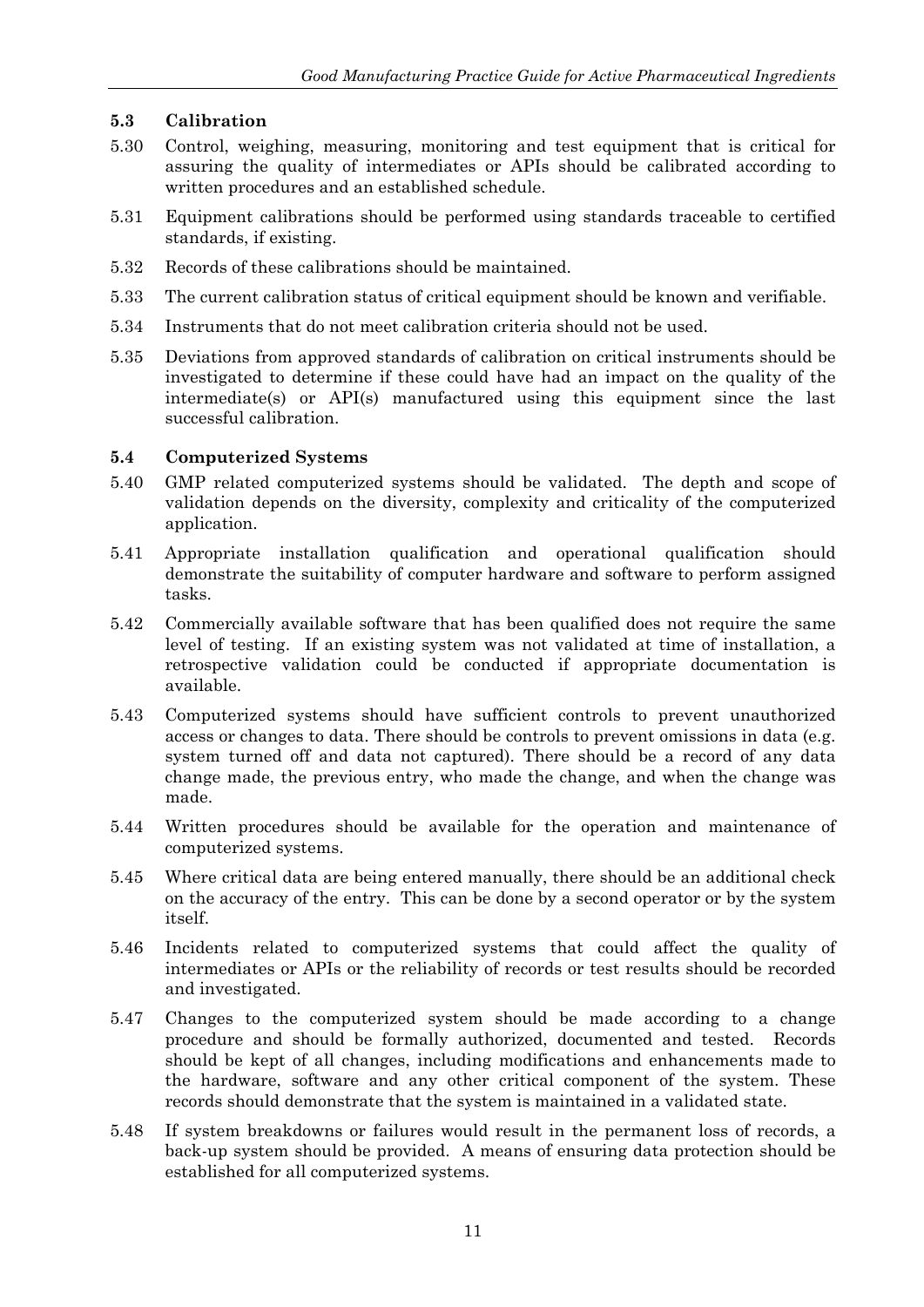<span id="page-17-0"></span>5.49 Data can be recorded by a second means in addition to the computer system.

### **6. DOCUMENTATION AND RECORDS**

#### **6.1 Documentation System and Specifications**

- 6.10 All documents related to the manufacture of intermediates or APIs should be prepared, reviewed, approved and distributed according to written procedures. Such documents can be in paper or electronic form.
- 6.11 The issuance, revision, superseding and withdrawal of all documents should be controlled with maintenance of revision histories.
- 6.12 A procedure should be established for retaining all appropriate documents (e.g., development history reports, scale-up reports, technical transfer reports, process validation reports, training records, production records, control records, and distribution records). The retention periods for these documents should be specified.
- 6.13 All production, control, and distribution records should be retained for at least 1 year after the expiry date of the batch. For APIs with retest dates, records should be retained for at least 3 years after the batch is completely distributed.
- 6.14 When entries are made in records, these should be made indelibly in spaces provided for such entries, directly after performing the activities, and should identify the person making the entry. Corrections to entries should be dated and signed and leave the original entry still readable.
- 6.15 During the retention period, originals or copies of records should be readily available at the establishment where the activities described in such records occurred. Records that can be promptly retrieved from another location by electronic or other means are acceptable.
- 6.16 Specifications, instructions, procedures, and records can be retained either as originals or as true copies such as photocopies, microfilm, microfiche, or other accurate reproductions of the original records. Where reduction techniques such as microfilming or electronic records are used, suitable retrieval equipment and a means to produce a hard copy should be readily available.
- 6.17 Specifications should be established and documented for raw materials, intermediates where necessary, APIs, and labelling and packaging materials. In addition, specifications may be appropriate for certain other materials, such as process aids, gaskets, or other materials used during the production of intermediates or APIs that could critically impact on quality. Acceptance criteria should be established and documented for in-process controls.
- 6.18 If electronic signatures are used on documents, they should be authenticated and secure.

#### **6.2 Equipment Cleaning and Use Record**

- 6.20 Records of major equipment use, cleaning, sanitization and/or sterilization and maintenance should show the date, time (if appropriate), product, and batch number of each batch processed in the equipment, and the person who performed the cleaning and maintenance.
- 6.21 If equipment is dedicated to manufacturing one intermediate or API, then individual equipment records are not necessary if batches of the intermediate or API follow in traceable sequence. In cases where dedicated equipment is employed, the records of cleaning, maintenance, and use can be part of the batch record or maintained separately.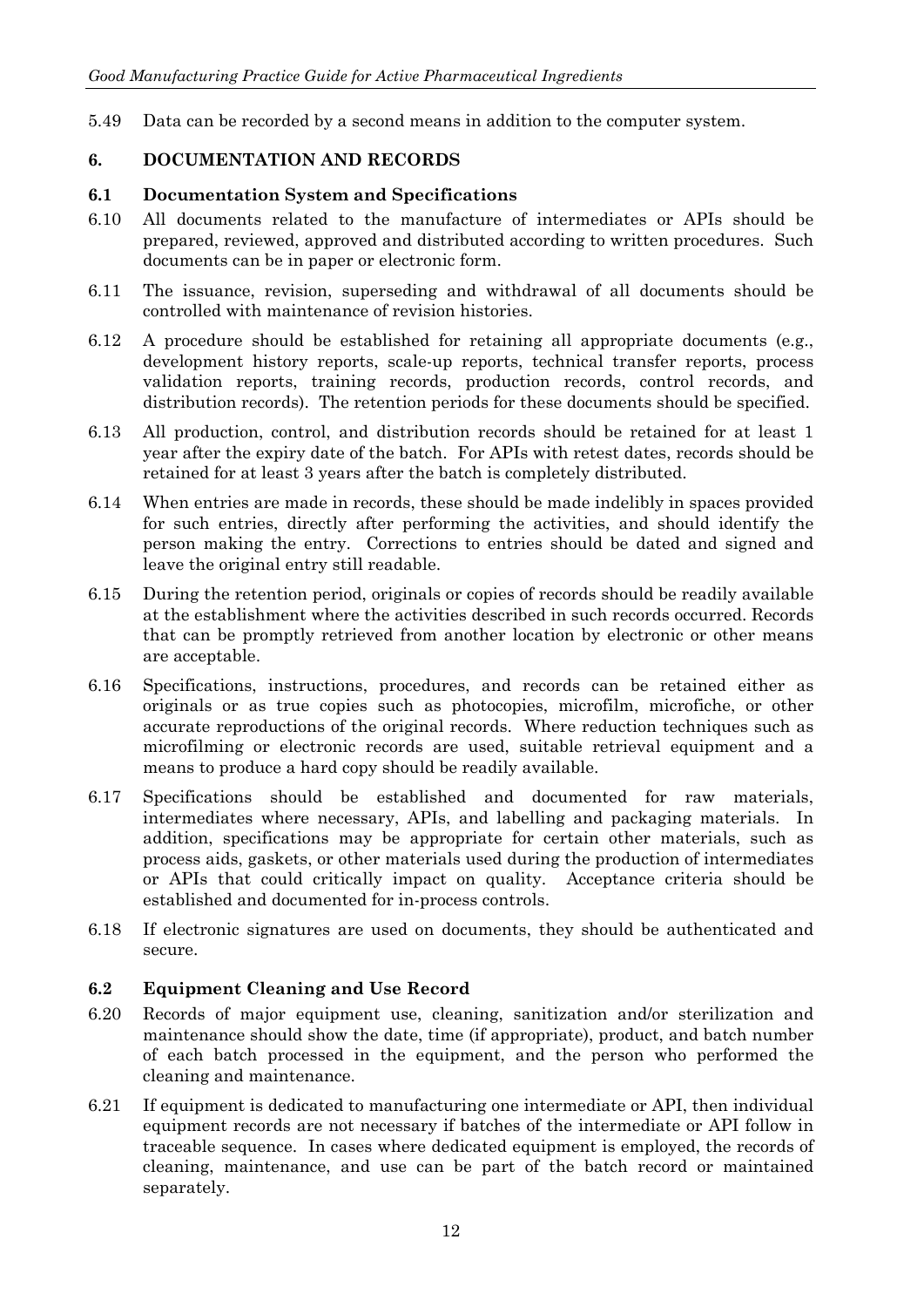### <span id="page-18-0"></span>**6.3 Records of Raw Materials, Intermediates, API Labelling and Packaging Materials**

- 6.30 Records should be maintained including:
	- The name of the manufacturer, identity and quantity of each shipment of each batch of raw materials, intermediates or labelling and packaging materials for API's; the name of the supplier; the supplier's control number(s), if known, or other identification number; the number allocated on receipt; and the date of receipt;
	- The results of any test or examination performed and the conclusions derived from this;
	- − Records tracing the use of materials;
	- − Documentation of the examination and review of API labelling and packaging materials for conformity with established specifications; and
	- The final decision regarding rejected raw materials, intermediates or API labelling and packaging materials.
- 6.31 Master (approved) labels should be maintained for comparison to issued labels.

#### **6.4 Master Production Instructions (Master Production and Control Records)**

- 6.40 To ensure uniformity from batch to batch, master production instructions for each intermediate and API should be prepared, dated, and signed by one person and independently checked, dated, and signed by a person in the quality unit(s).
- 6.41 Master production instructions should include:
	- The name of the intermediate or API being manufactured and an identifying document reference code, if applicable;
	- − A complete list of raw materials and intermediates designated by names or codes sufficiently specific to identify any special quality characteristics;
	- − An accurate statement of the quantity or ratio of each raw material or intermediate to be used, including the unit of measure. Where the quantity is not fixed, the calculation for each batch size or rate of production should be included. Variations to quantities should be included where they are justified;
	- The production location and major production equipment to be used:
	- Detailed production instructions, including the:
		- − sequences to be followed,
		- − ranges of process parameters to be used,
		- − sampling instructions and in-process controls with their acceptance criteria, where appropriate,
		- − time limits for completion of individual processing steps and/or the total process, where appropriate; and
		- expected yield ranges at appropriate phases of processing or time;
	- Where appropriate, special notations and precautions to be followed, or crossreferences to these; and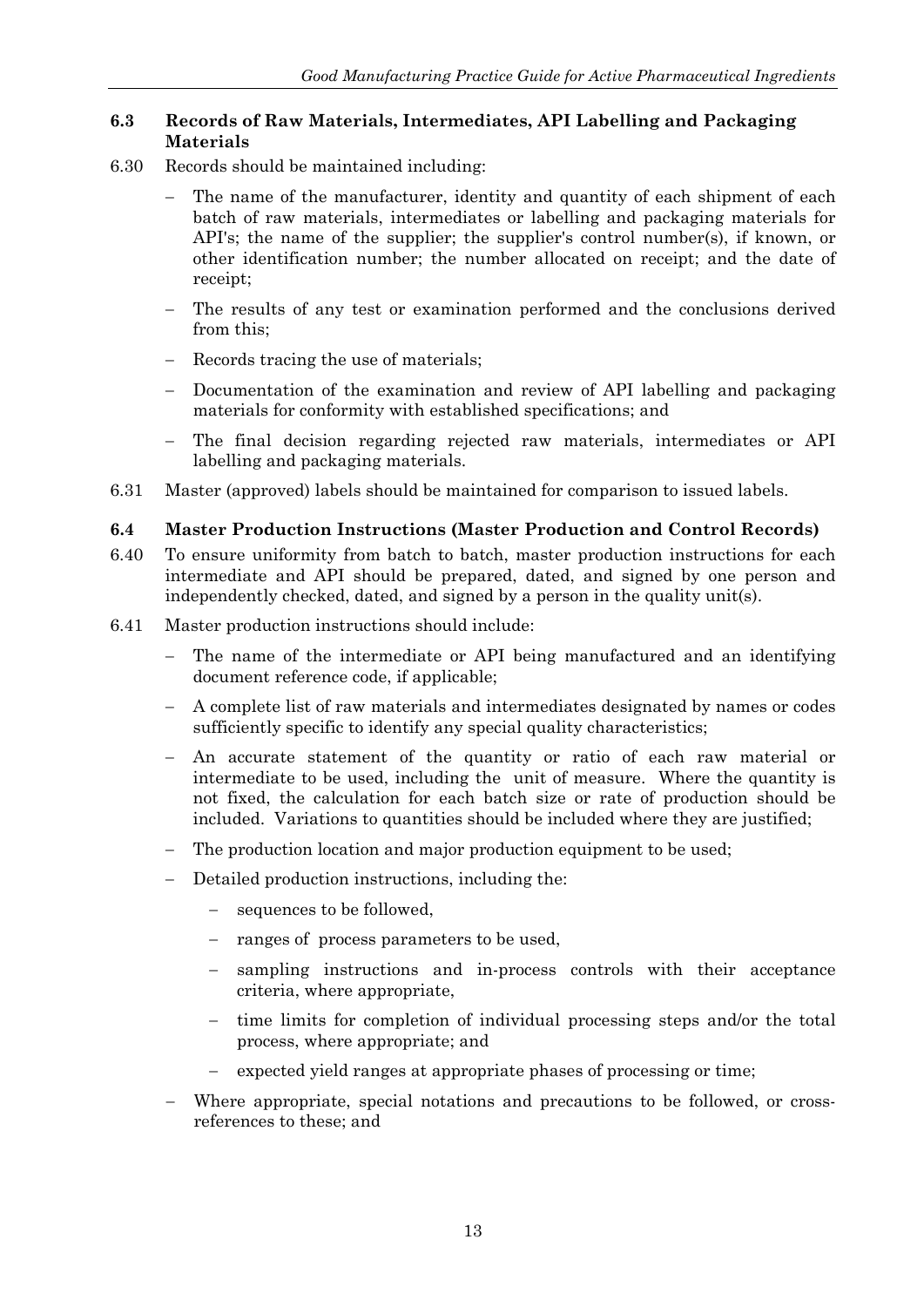<span id="page-19-0"></span>The instructions for storage of the intermediate or API to assure its suitability for use, including the labelling and packaging materials and special storage conditions with time limits, where appropriate.

## **6.5 Batch Production Records (Batch Production and Control Records)**

- 6.50 Batch production records should be prepared for each intermediate and API and should include complete information relating to the production and control of each batch. The batch production record should be checked before issuance to assure that it is the correct version and a legible accurate reproduction of the appropriate master production instruction. If the batch production record is produced from a separate part of the master document, that document should include a reference to the current master production instruction being used.
- 6.51 These records should be numbered with a unique batch or identification number, dated and signed when issued. In continuous production, the product code together with the date and time can serve as the unique identifier until the final number is allocated.
- 6.52 Documentation of completion of each significant step in the batch production records (batch production and control records) should include:
	- Dates and, when appropriate, times;
	- − Identity of major equipment (e.g., reactors, driers, mills, etc.) used;
	- − Specific identification of each batch, including weights, measures, and batch numbers of raw materials, intermediates, or any reprocessed materials used during manufacturing;
	- − Actual results recorded for critical process parameters;
	- − Any sampling performed;
	- − Signatures of the persons performing and directly supervising or checking each critical step in the operation;
	- In-process and laboratory test results:
	- − Actual yield at appropriate phases or times;
	- − Description of packaging and label for intermediate or API;
	- − Representative label of API or intermediate if made commercially available;
	- − Any deviation noted, its evaluation, investigation conducted (if appropriate) or reference to that investigation if stored separately; and
	- Results of release testing.
- 6.53 Written procedures should be established and followed for investigating critical deviations or the failure of a batch of intermediate or API to meet specifications. The investigation should extend to other batches that may have been associated with the specific failure or deviation.

#### **6.6 Laboratory Control Records**

6.60 Laboratory control records should include complete data derived from all tests conducted to ensure compliance with established specifications and standards, including examinations and assays, as follows: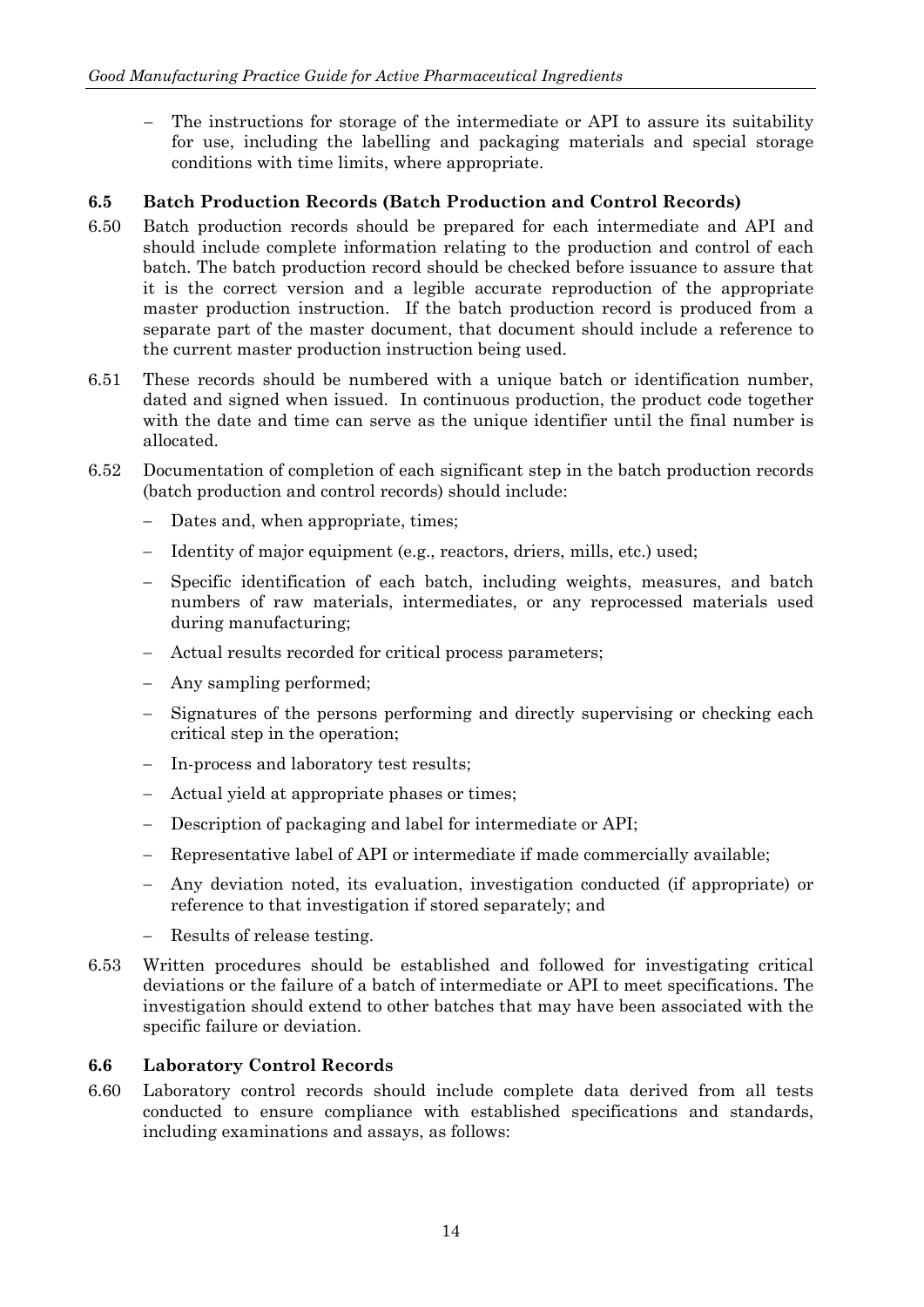- <span id="page-20-0"></span>− A description of samples received for testing, including the material name or source, batch number or other distinctive code, date sample was taken, and, where appropriate, the quantity and date the sample was received for testing;
- − A statement of or reference to each test method used;
- − A statement of the weight or measure of sample used for each test as described by the method; data on or cross-reference to the preparation and testing of reference standards, reagents and standard solutions;
- − A complete record of all raw data generated during each test, in addition to graphs, charts, and spectra from laboratory instrumentation, properly identified to show the specific material and batch tested;
- − A record of all calculations performed in connection with the test, including, for example, units of measure, conversion factors, and equivalency factors;
- − A statement of the test results and how they compare with established acceptance criteria;
- The signature of the person who performed each test and the date(s) the tests were performed; and
- The date and signature of a second person showing that the original records have been reviewed for accuracy, completeness, and compliance with established standards.
- 6.61 Complete records should also be maintained for:
	- Any modifications to an established analytical method;
	- − Periodic calibration of laboratory instruments, apparatus, gauges, and recording devices;
	- − All stability testing performed on APIs; and
	- − Out-of-specification (OOS) investigations.

## **6.7 Batch Production Record Review**

- 6.70 Written procedures should be established and followed for the review and approval of batch production and laboratory control records, including packaging and labelling, to determine compliance of the intermediate or API with established specifications before a batch is released or distributed.
- 6.71 Batch production and laboratory control records of critical process steps should be reviewed and approved by the quality unit(s) before an API batch is released or distributed. Production and laboratory control records of non-critical process steps can be reviewed by qualified production personnel or other units following procedures approved by the quality unit(s).
- 6.72 All deviation, investigation, and OOS reports should be reviewed as part of the batch record review before the batch is released.
- 6.73 The quality unit(s) can delegate to the production unit the responsibility and authority for release of intermediates, except for those shipped outside the control of the manufacturing company.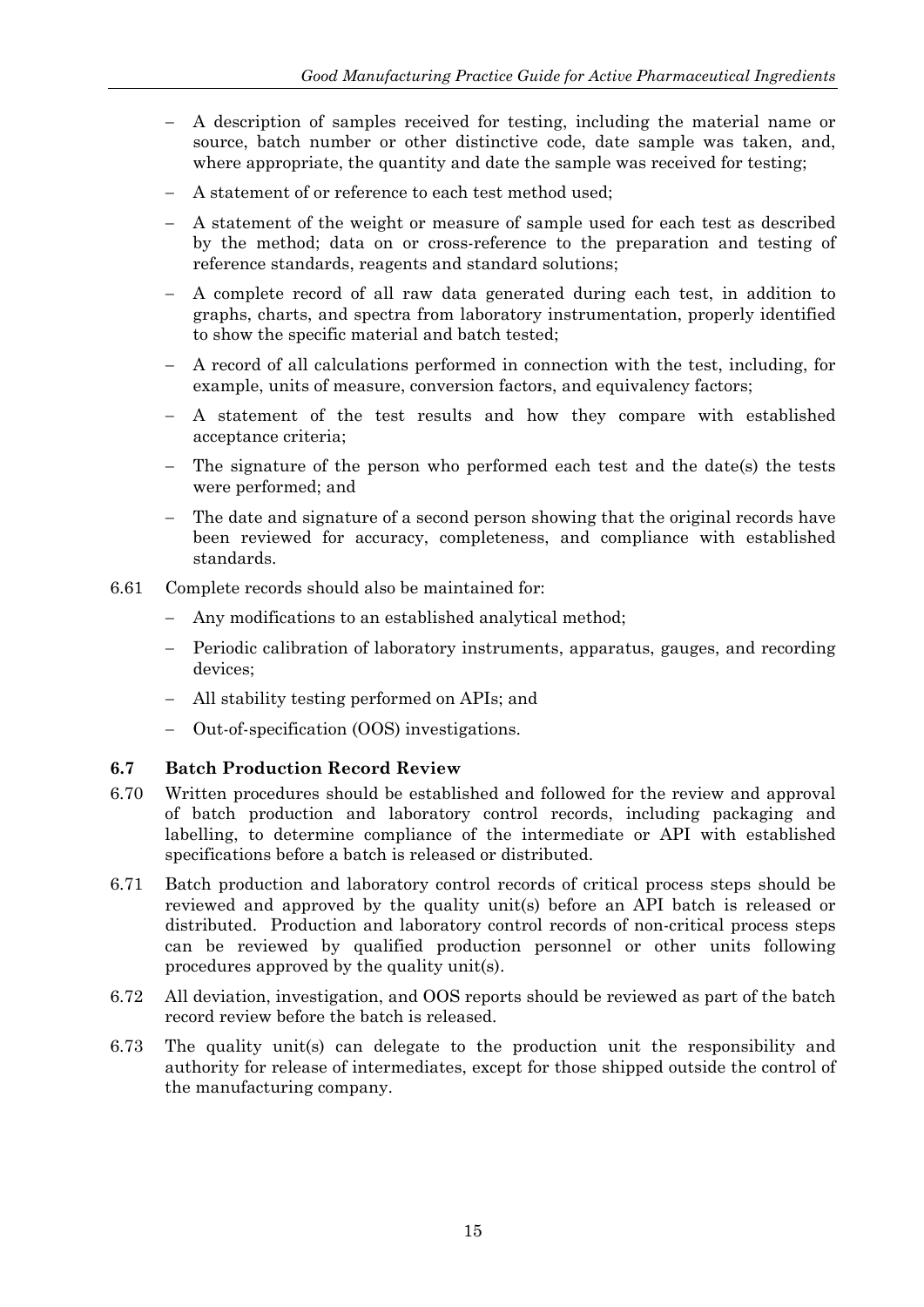## <span id="page-21-0"></span>**7. MATERIALS MANAGEMENT**

#### **7.1 General Controls**

- 7.10 There should be written procedures describing the receipt, identification, quarantine, storage, handling, sampling, testing, and approval or rejection of materials.
- 7.11 Manufacturers of intermediates and/or APIs should have a system for evaluating the suppliers of critical materials.
- 7.12 Materials should be purchased against an agreed specification, from a supplier or suppliers approved by the quality unit(s).
- 7.13 If the supplier of a critical material is not the manufacturer of that material, the name and address of that manufacturer should be known by the intermediate and/or API manufacturer.
- 7.14 Changing the source of supply of critical raw materials should be treated according to Section 13, Change Control.

#### **7.2 Receipt and Quarantine**

- 7.20 Upon receipt and before acceptance, each container or grouping of containers of materials should be examined visually for correct labelling (including correlation between the name used by the supplier and the in-house name, if these are different), container damage, broken seals and evidence of tampering or contamination. Materials should be held under quarantine until they have been sampled, examined or tested as appropriate, and released for use.
- 7.21 Before incoming materials are mixed with existing stocks (e.g., solvents or stocks in silos), they should be identified as correct, tested, if appropriate, and released. Procedures should be available to prevent discharging incoming materials wrongly into the existing stock.
- 7.22 If bulk deliveries are made in non-dedicated tankers, there should be assurance of no cross-contamination from the tanker. Means of providing this assurance could include one or more of the following:
	- − certificate of cleaning
	- − testing for trace impurities
	- audit of the supplier.
- 7.23 Large storage containers, and their attendant manifolds, filling and discharge lines should be appropriately identified.
- 7.24 Each container or grouping of containers (batches) of materials should be assigned and identified with a distinctive code, batch, or receipt number. This number should be used in recording the disposition of each batch. A system should be in place to identify the status of each batch.

#### **7.3 Sampling and Testing of Incoming Production Materials**

- 7.30 At least one test to verify the identity of each batch of material should be conducted, with the exception of the materials described below in 7.32. A supplier's Certificate of Analysis can be used in place of performing other tests, provided that the manufacturer has a system in place to evaluate suppliers.
- 7.31 Supplier approval should include an evaluation that provides adequate evidence (e.g., past quality history) that the manufacturer can consistently provide material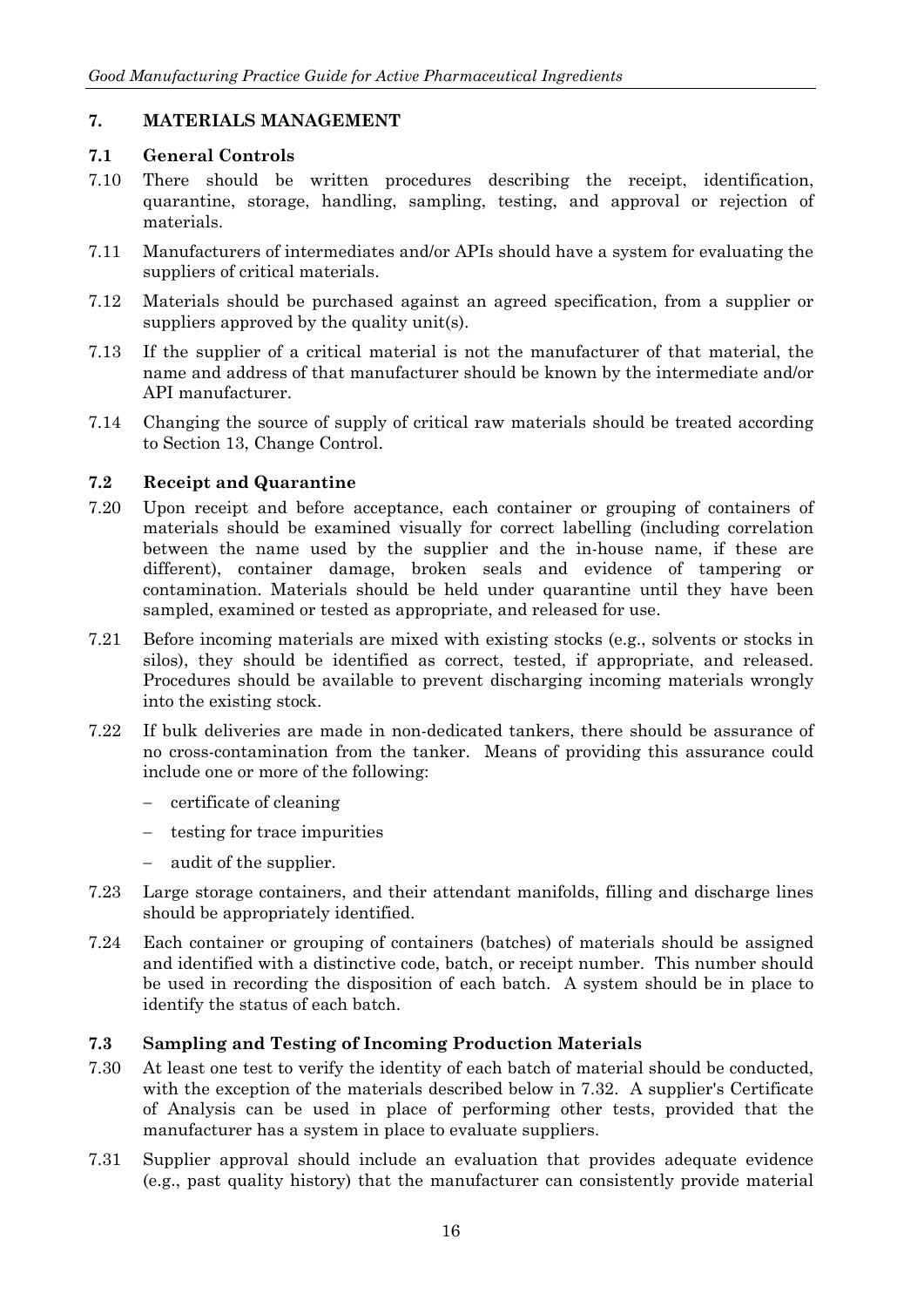<span id="page-22-0"></span>meeting specifications. Full analyses should be conducted on at least three batches before reducing in-house testing. However, as a minimum, a full analysis should be performed at appropriate intervals and compared with the Certificates of Analysis. Reliability of Certificates of Analysis should be checked at regular intervals.

- 7.32 Processing aids, hazardous or highly toxic raw materials, other special materials, or materials transferred to another unit within the company's control do not need to be tested if the manufacturer's Certificate of Analysis is obtained, showing that these raw materials conform to established specifications. Visual examination of containers, labels, and recording of batch numbers should help in establishing the identity of these materials. The lack of on-site testing for these materials should be justified and documented.
- 7.33 Samples should be representative of the batch of material from which they are taken. Sampling methods should specify the number of containers to be sampled, which part of the container to sample, and the amount of material to be taken from each container. The number of containers to sample and the sample size should be based upon a sampling plan that takes into consideration the criticality of the material, material variability, past quality history of the supplier, and the quantity needed for analysis.
- 7.34 Sampling should be conducted at defined locations and by procedures designed to prevent contamination of the material sampled and contamination of other materials.
- 7.35 Containers from which samples are withdrawn should be opened carefully and subsequently reclosed. They should be marked to indicate that a sample has been taken.

## **7.4 Storage**

- 7.40 Materials should be handled and stored in a manner to prevent degradation, contamination, and cross-contamination.
- 7.41 Materials stored in fiber drums, bags, or boxes should be stored off the floor and, when appropriate, suitably spaced to permit cleaning and inspection.
- 7.42 Materials should be stored under conditions and for a period that have no adverse affect on their quality, and should normally be controlled so that the oldest stock is used first.
- 7.43 Certain materials in suitable containers can be stored outdoors, provided identifying labels remain legible and containers are appropriately cleaned before opening and use.
- 7.44 Rejected materials should be identified and controlled under a quarantine system designed to prevent their unauthorised use in manufacturing.

## **7.5 Re-evaluation**

7.50 Materials should be re-evaluated as appropriate to determine their suitability for use (e.g., after prolonged storage or exposure to heat or humidity).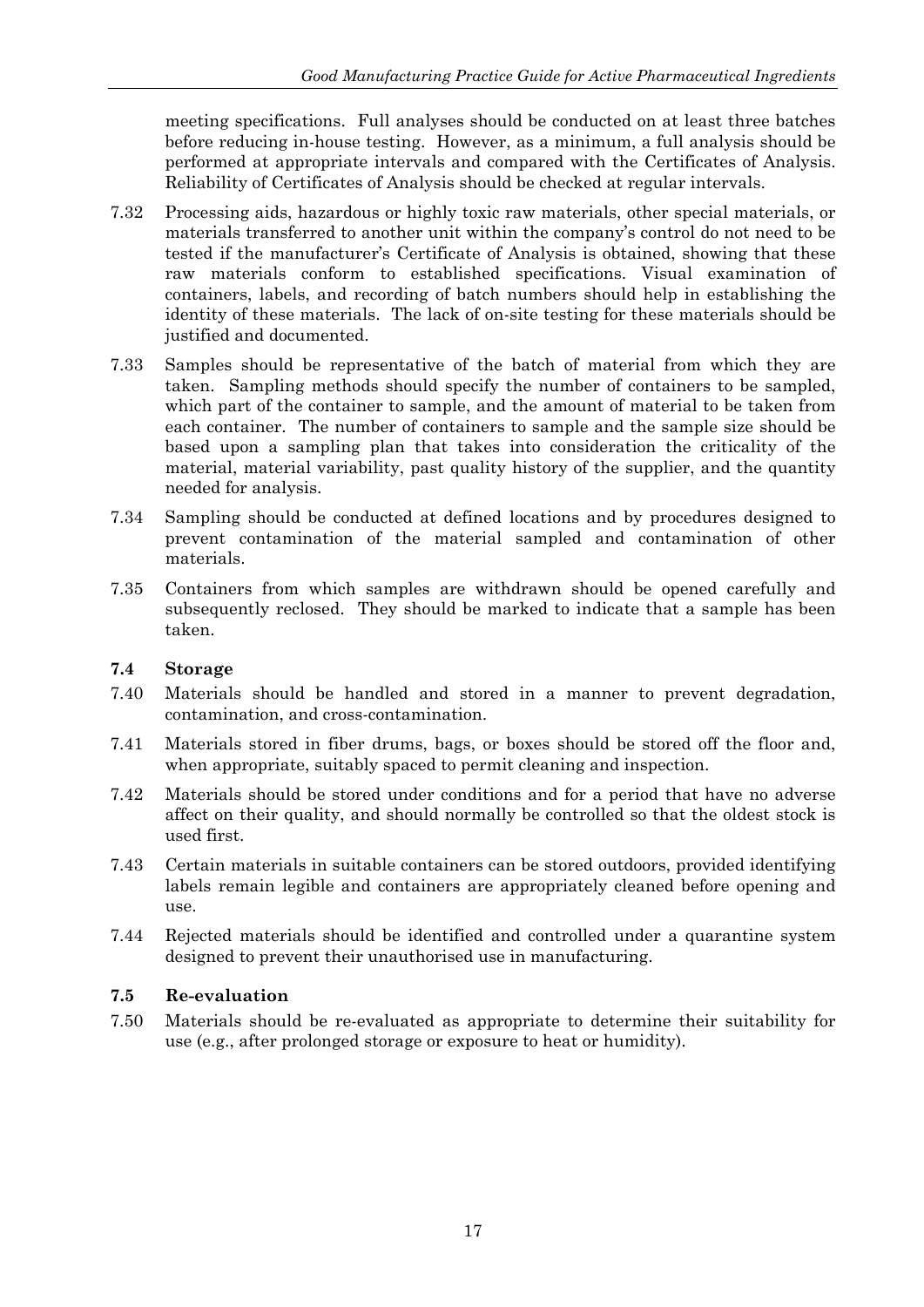## <span id="page-23-0"></span>**8. PRODUCTION AND IN-PROCESS CONTROLS**

#### **8.1 Production Operations**

- 8.10 Raw materials for intermediate and API manufacturing should be weighed or measured under appropriate conditions that do not affect their suitability for use. Weighing and measuring devices should be of suitable accuracy for the intended use.
- 8.11 If a material is subdivided for later use in production operations, the container receiving the material should be suitable and should be so identified that the following information is available:
	- − Material name and/or item code;
	- − Receiving or control number;
	- − Weight or measure of material in the new container; and
	- − Re-evaluation or retest date if appropriate.
- 8.12 Critical weighing, measuring, or subdividing operations should be witnessed or subjected to an equivalent control. Prior to use, production personnel should verify that the materials are those specified in the batch record for the intended intermediate or API.
- 8.13 Other critical activities should be witnessed or subjected to an equivalent control.
- 8.14 Actual yields should be compared with expected yields at designated steps in the production process. Expected yields with appropriate ranges should be established based on previous laboratory, pilot scale, or manufacturing data. Deviations in yield associated with critical process steps should be investigated to determine their impact or potential impact on the resulting quality of affected batches.
- 8.15 Any deviation should be documented and explained. Any critical deviation should be investigated.
- 8.16 The processing status of major units of equipment should be indicated either on the individual units of equipment or by appropriate documentation, computer control systems, or alternative means.
- 8.17 Materials to be reprocessed or reworked should be appropriately controlled to prevent unauthorized use.

## **8.2 Time Limits**

- 8.20 If time limits are specified in the master production instruction (see 6.41), these time limits should be met to ensure the quality of intermediates and APIs. Deviations should be documented and evaluated. Time limits may be inappropriate when processing to a target value (e.g., pH adjustment, hydrogenation, drying to predetermined specification) because completion of reactions or processing steps are determined by in-process sampling and testing.
- 8.21 Intermediates held for further processing should be stored under appropriate conditions to ensure their suitability for use.

## **8.3 In-process Sampling and Controls**

8.30 Written procedures should be established to monitor the progress and control the performance of processing steps that cause variability in the quality characteristics of intermediates and APIs. In-process controls and their acceptance criteria should be defined based on the information gained during the development stage or historical data.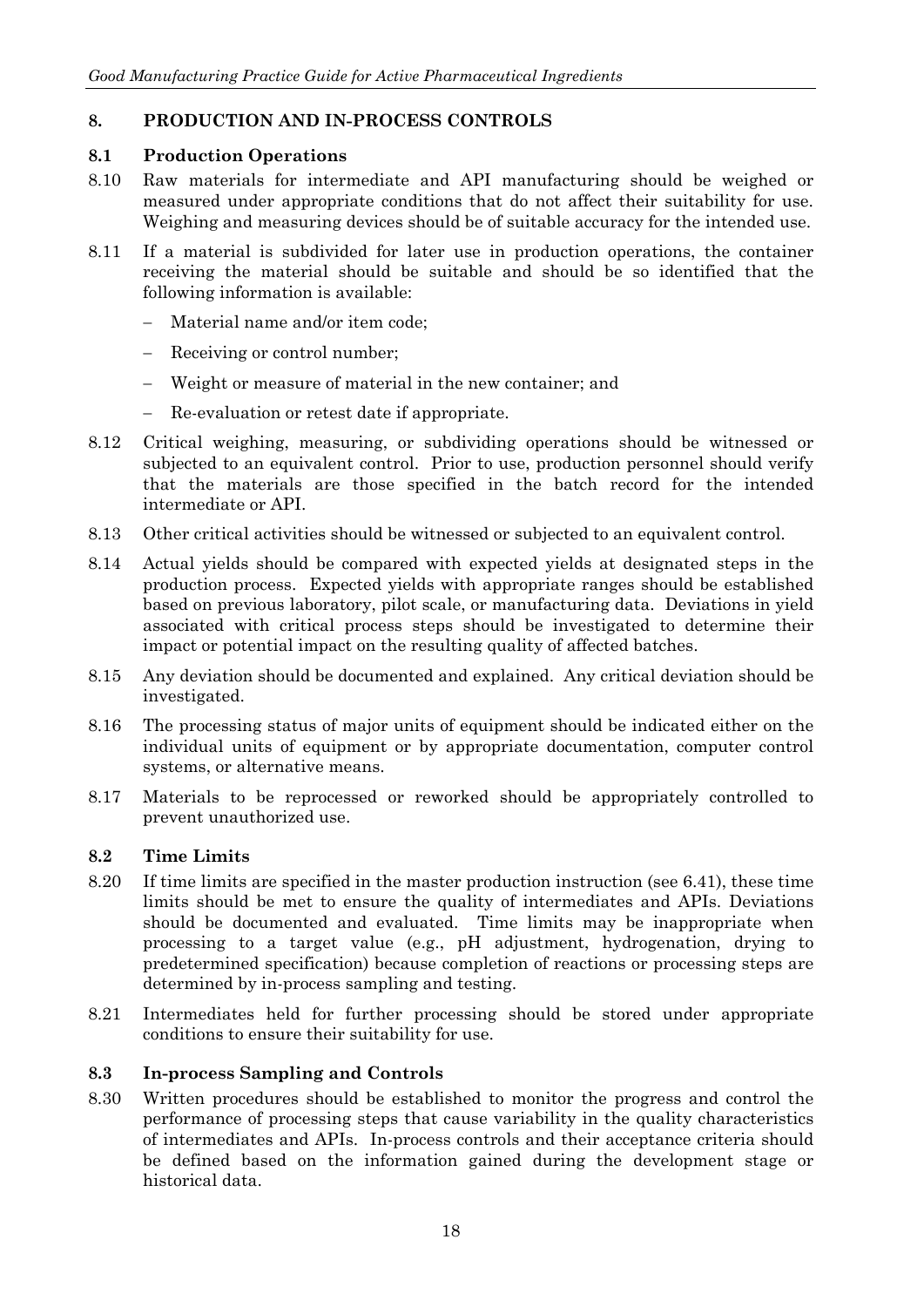- <span id="page-24-0"></span>8.31 The acceptance criteria and type and extent of testing can depend on the nature of the intermediate or API being manufactured, the reaction or process step being conducted, and the degree to which the process introduces variability in the product's quality. Less stringent in-process controls may be appropriate in early processing steps, whereas tighter controls may be appropriate for later processing steps (e.g., isolation and purification steps).
- 8.32 Critical in-process controls (and critical process monitoring), including the control points and methods, should be stated in writing and approved by the quality unit(s).
- 8.33 In-process controls can be performed by qualified production department personnel and the process adjusted without prior quality unit(s) approval if the adjustments are made within pre-established limits approved by the quality unit(s). All tests and results should be fully documented as part of the batch record.
- 8.34 Written procedures should describe the sampling methods for in-process materials, intermediates, and APIs. Sampling plans and procedures should be based on scientifically sound sampling practices.
- 8.35 In-process sampling should be conducted using procedures designed to prevent contamination of the sampled material and other intermediates or APIs. Procedures should be established to ensure the integrity of samples after collection.
- 8.36 Out-of-specification (OOS) investigations are not normally needed for in-process tests that are performed for the purpose of monitoring and/or adjusting the process.

### **8.4 Blending Batches of Intermediates or APIs**

- 8.40 For the purpose of this document, blending is defined as the process of combining materials within the same specification to produce a homogeneous intermediate or API. In-process mixing of fractions from single batches (e.g., collecting several centrifuge loads from a single crystallization batch) or combining fractions from several batches for further processing is considered to be part of the production process and is not considered to be blending.
- 8.41 Out-Of-Specification batches should not be blended with other batches for the purpose of meeting specifications. Each batch incorporated into the blend should have been manufactured using an established process and should have been individually tested and found to meet appropriate specifications prior to blending.
- 8.42 Acceptable blending operations include but are not limited to:
	- Blending of small batches to increase batch size
	- Blending of tailings (i.e., relatively small quantities of isolated material) from batches of the same intermediate or API to form a single batch.
- 8.43 Blending processes should be adequately controlled and documented and the blended batch should be tested for conformance to established specifications where appropriate.
- 8.44 The batch record of the blending process should allow traceability back to the individual batches that make up the blend.
- 8.45 Where physical attributes of the API are critical (e.g., APIs intended for use in solid oral dosage forms or suspensions), blending operations should be validated to show homogeneity of the combined batch. Validation should include testing of critical attributes (e.g., particle size distribution, bulk density, and tap density) that may be affected by the blending process.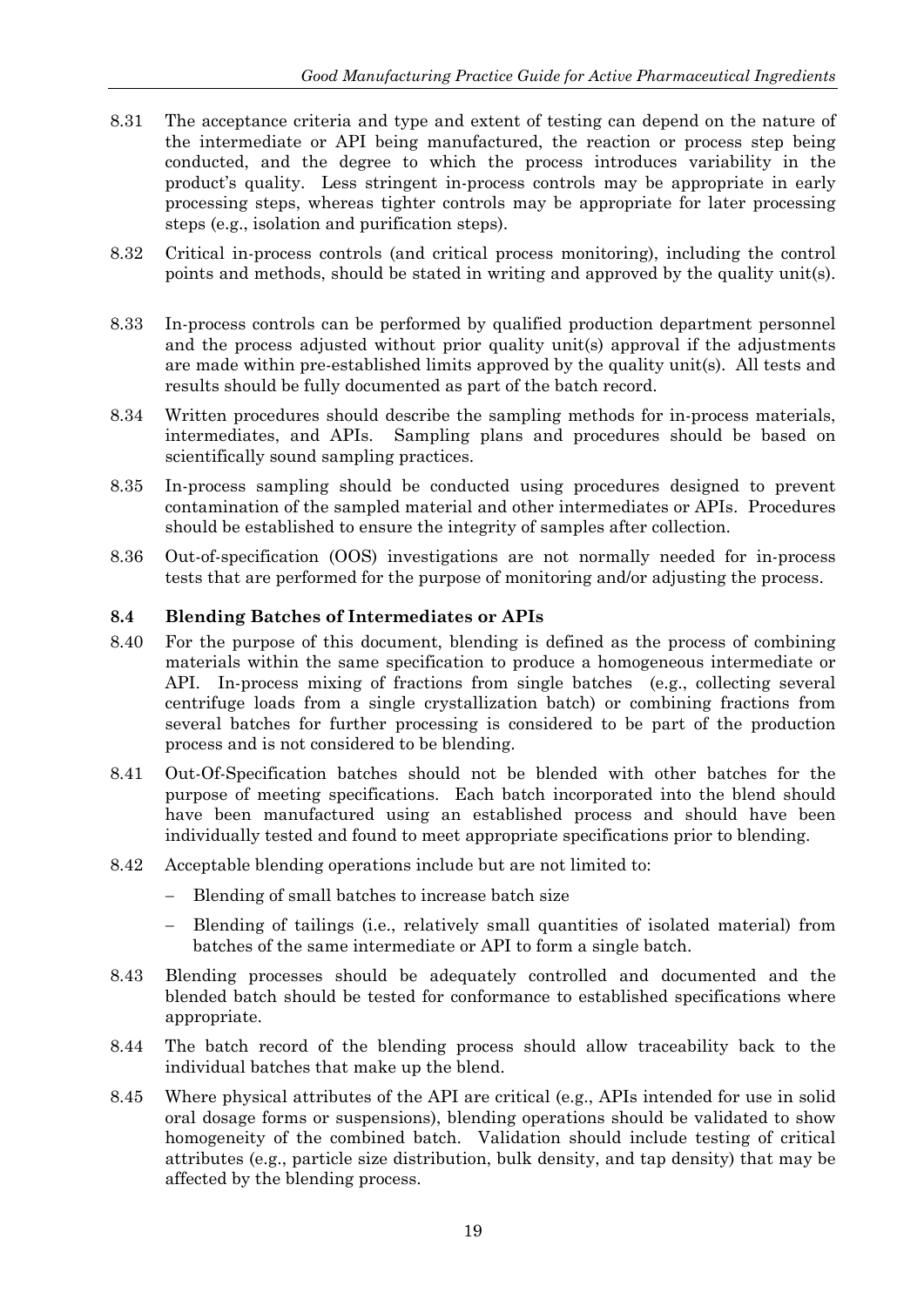- <span id="page-25-0"></span>8.46 If the blending could adversely affect stability, stability testing of the final blended batches should be performed.
- 8.47 The expiry or retest date of the blended batch should be based on the manufacturing date of the oldest tailings or batch in the blend.

### **8.5 Contamination Control**

- 8.50 Residual materials can be carried over into successive batches of the same intermediate or API if there is adequate control. Examples include residue adhering to the wall of a micronizer, residual layer of damp crystals remaining in a centrifuge bowl after discharge, and incomplete discharge of fluids or crystals from a processing vessel upon transfer of the material to the next step in the process. Such carryover should not result in the carryover of degradants or microbial contamination that may adversely alter the established API impurity profile.
- 8.51 Production operations should be conducted in a manner that will prevent contamination of intermediates or APIs by other materials.
- 8.52 Precautions to avoid contamination should be taken when APIs are handled after purification.

#### **9. PACKAGING AND IDENTIFICATION LABELLING OF APIs AND INTERMEDIATES**

#### **9.1 General**

- 9.10 There should be written procedures describing the receipt, identification, quarantine, sampling, examination and/or testing and release, and handling of packaging and labelling materials.
- 9.11 Packaging and labelling materials should conform to established specifications. Those that do not comply with such specifications should be rejected to prevent their use in operations for which they are unsuitable.
- 9.12 Records should be maintained for each shipment of labels and packaging materials showing receipt, examination, or testing, and whether accepted or rejected.

#### **9.2 Packaging Materials**

- 9.20 Containers should provide adequate protection against deterioration or contamination of the intermediate or API that may occur during transportation and recommended storage.
- 9.21 Containers should be clean and, where indicated by the nature of the intermediate or API, sanitized to ensure that they are suitable for their intended use. These containers should not be reactive, additive, or absorptive so as to alter the quality of the intermediate or API beyond the specified limits.
- 9.22 If containers are re-used, they should be cleaned in accordance with documented procedures and all previous labels should be removed or defaced.

#### **9.3 Label Issuance and Control**

- 9.30 Access to the label storage areas should be limited to authorised personnel.
- 9.31 Procedures should be used to reconcile the quantities of labels issued, used, and returned and to evaluate discrepancies found between the number of containers labelled and the number of labels issued. Such discrepancies should be investigated, and the investigation should be approved by the quality unit(s).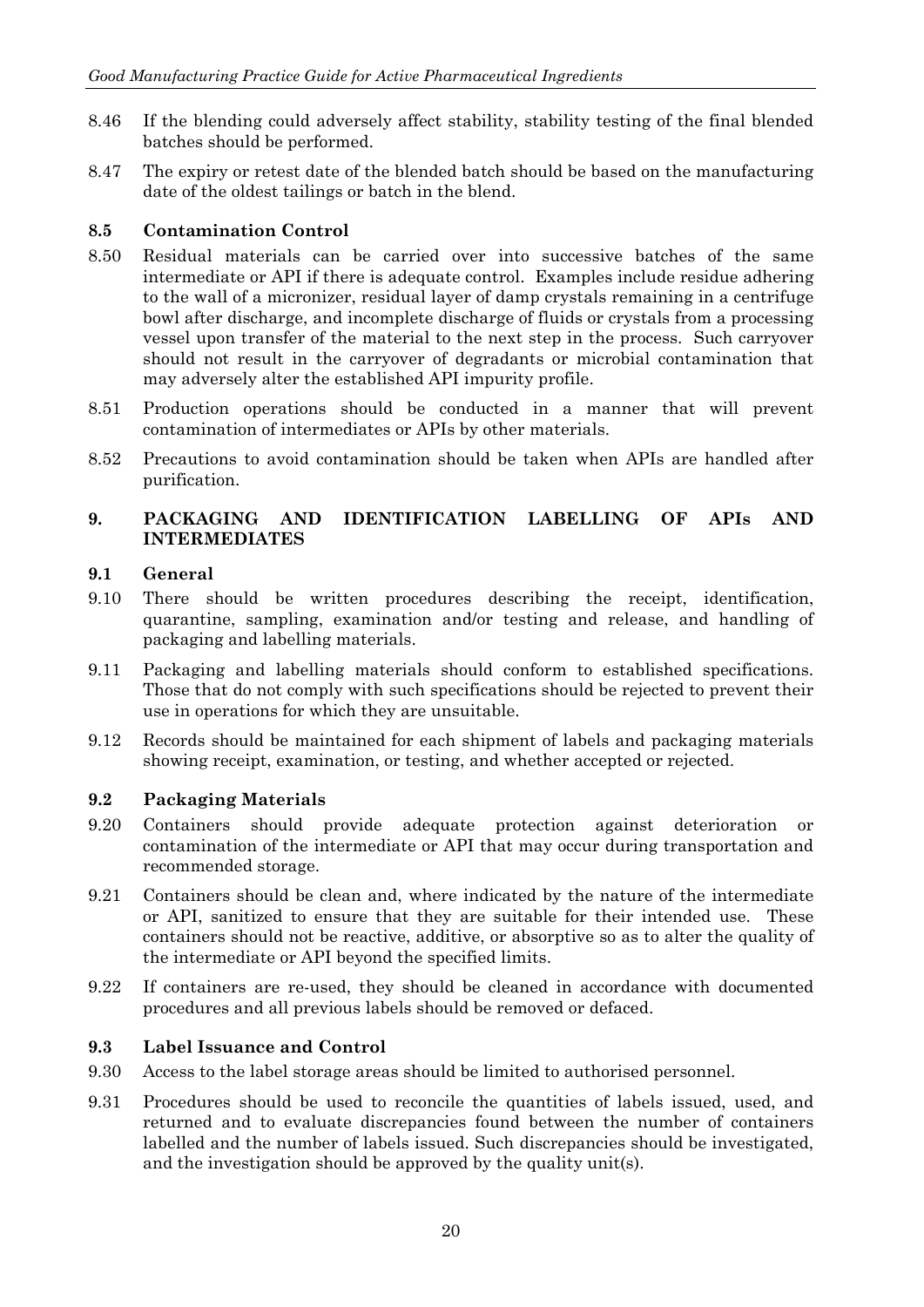- <span id="page-26-0"></span>9.32 All excess labels bearing batch numbers or other batch-related printing should be destroyed. Returned labels should be maintained and stored in a manner that prevents mix-ups and provides proper identification.
- 9.33 Obsolete and out-dated labels should be destroyed.
- 9.34 Printing devices used to print labels for packaging operations should be controlled to ensure that all imprinting conforms to the print specified in the batch production record.
- 9.35 Printed labels issued for a batch should be carefully examined for proper identity and conformity to specifications in the master production record. The results of this examination should be documented.
- 9.36 A printed label representative of those used should be included in the batch production record.

## **9.4 Packaging and Labelling Operations**

- 9.40 There should be documented procedures designed to ensure that correct packaging materials and labels are used.
- 9.41 Labelling operations should be designed to prevent mix-ups. There should be physical or spatial separation from operations involving other intermediates or APIs.
- 9.42 Labels used on containers of intermediates or APIs should indicate the name or identifying code, the batch number of the product, and storage conditions, when such information is critical to assure the quality of intermediate or API.
- 9.43 If the intermediate or API is intended to be transferred outside the control of the manufacturer's material management system, the name and address of the manufacturer, quantity of contents, and special transport conditions and any special legal requirements should also be included on the label. For intermediates or APIs with an expiry date, the expiry date should be indicated on the label and Certificate of Analysis. For intermediates or APIs with a retest date, the retest date should be indicated on the label and/or Certificate of Analysis.
- 9.44 Packaging and labelling facilities should be inspected immediately before use to ensure that all materials not needed for the next packaging operation have been removed. This examination should be documented in the batch production records, the facility log, or other documentation system.
- 9.45 Packaged and labelled intermediates or APIs should be examined to ensure that containers and packages in the batch have the correct label. This examination should be part of the packaging operation. Results of these examinations should be recorded in the batch production or control records.
- 9.46 Intermediate or API containers that are transported outside of the manufacturer's control should be sealed in a manner such that, if the seal is breached or missing, the recipient will be alerted to the possibility that the contents may have been altered.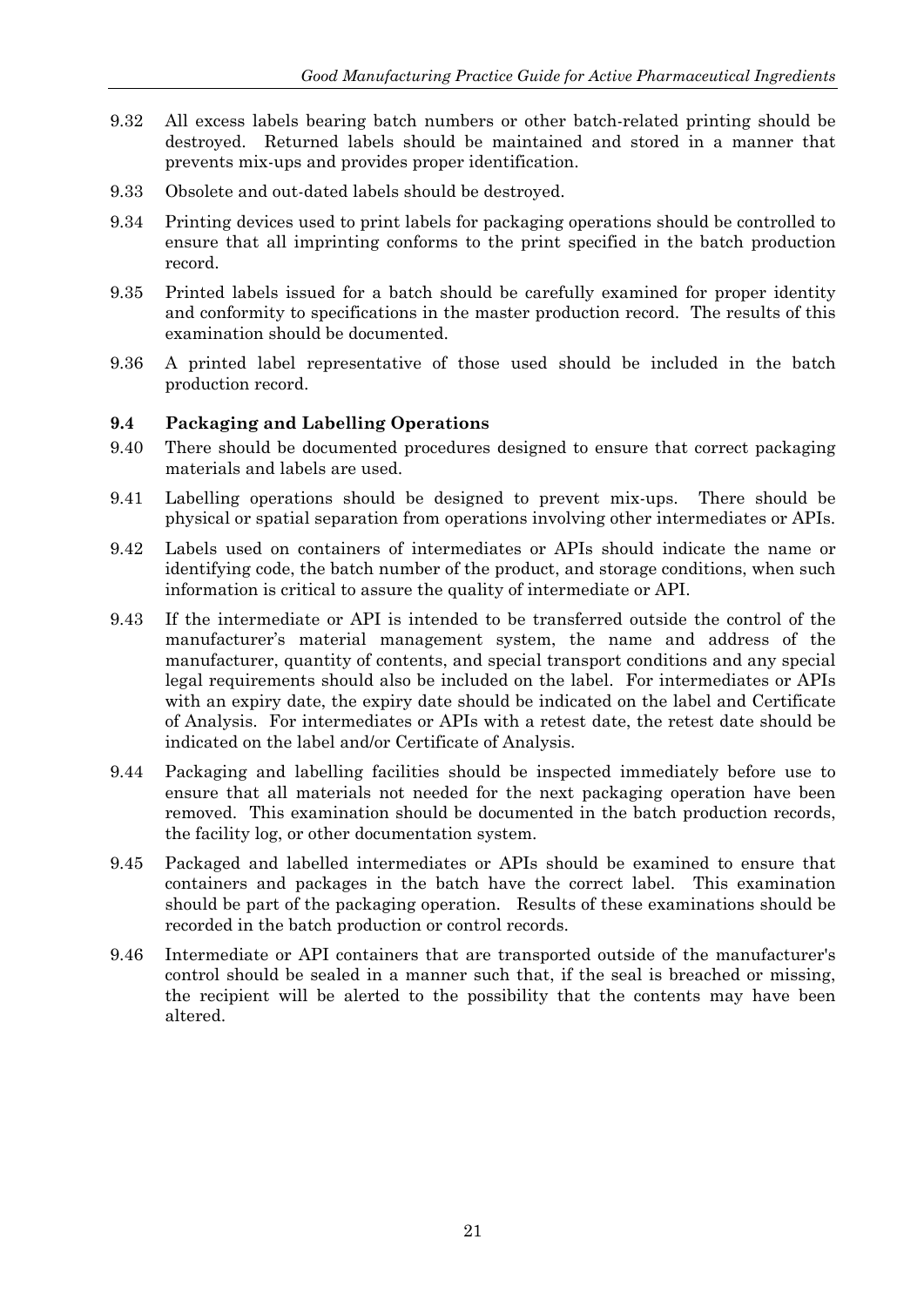## <span id="page-27-0"></span>**10. STORAGE AND DISTRIBUTION**

#### **10.1 Warehousing Procedures**

- 10.10 Facilities should be available for the storage of all materials under appropriate conditions (e.g. controlled temperature and humidity when necessary). Records should be maintained of these conditions if they are critical for the maintenance of material characteristics.
- 10.11 Unless there is an alternative system to prevent the unintentional or unauthorised use of quarantined, rejected, returned, or recalled materials, separate storage areas should be assigned for their temporary storage until the decision as to their future use has been taken.

#### **10.2 Distribution Procedures**

- 10.20 APIs and intermediates should only be released for distribution to third parties after they have been released by the quality unit(s). APIs and intermediates can be transferred under quarantine to another unit under the company's control when authorized by the quality unit(s) and if appropriate controls and documentation are in place.
- 10.21 APIs and intermediates should be transported in a manner that does not adversely affect their quality.
- 10.22 Special transport or storage conditions for an API or intermediate should be stated on the label.
- 10.23 The manufacturer should ensure that the contract acceptor (contractor) for transportation of the API or intermediate knows and follows the appropriate transport and storage conditions.
- 10.24 A system should be in place by which the distribution of each batch of intermediate and/or API can be readily determined to permit its recall.

#### **11. LABORATORY CONTROLS**

#### **11.1 General Controls**

- 11.10 The independent quality unit(s) should have at its disposal adequate laboratory facilities.
- 11.11 There should be documented procedures describing sampling, testing, approval or rejection of materials, and recording and storage of laboratory data. Laboratory records should be maintained in accordance with Section 6.6.
- 11.12 All specifications, sampling plans, and test procedures should be scientifically sound and appropriate to ensure that raw materials, intermediates, APIs, and labels and packaging materials conform to established standards of quality and/or purity. Specifications and test procedures should be consistent with those included in the registration/filing. There can be specifications in addition to those in the registration/filing. Specifications, sampling plans, and test procedures, including changes to them, should be drafted by the appropriate organizational unit and reviewed and approved by the quality unit(s).
- 11.13 Appropriate specifications should be established for APIs in accordance with accepted standards and consistent with the manufacturing process. The specifications should include a control of the impurities (e.g. organic impurities, inorganic impurities, and residual solvents). If the API has a specification for microbiological purity, appropriate action limits for total microbial counts and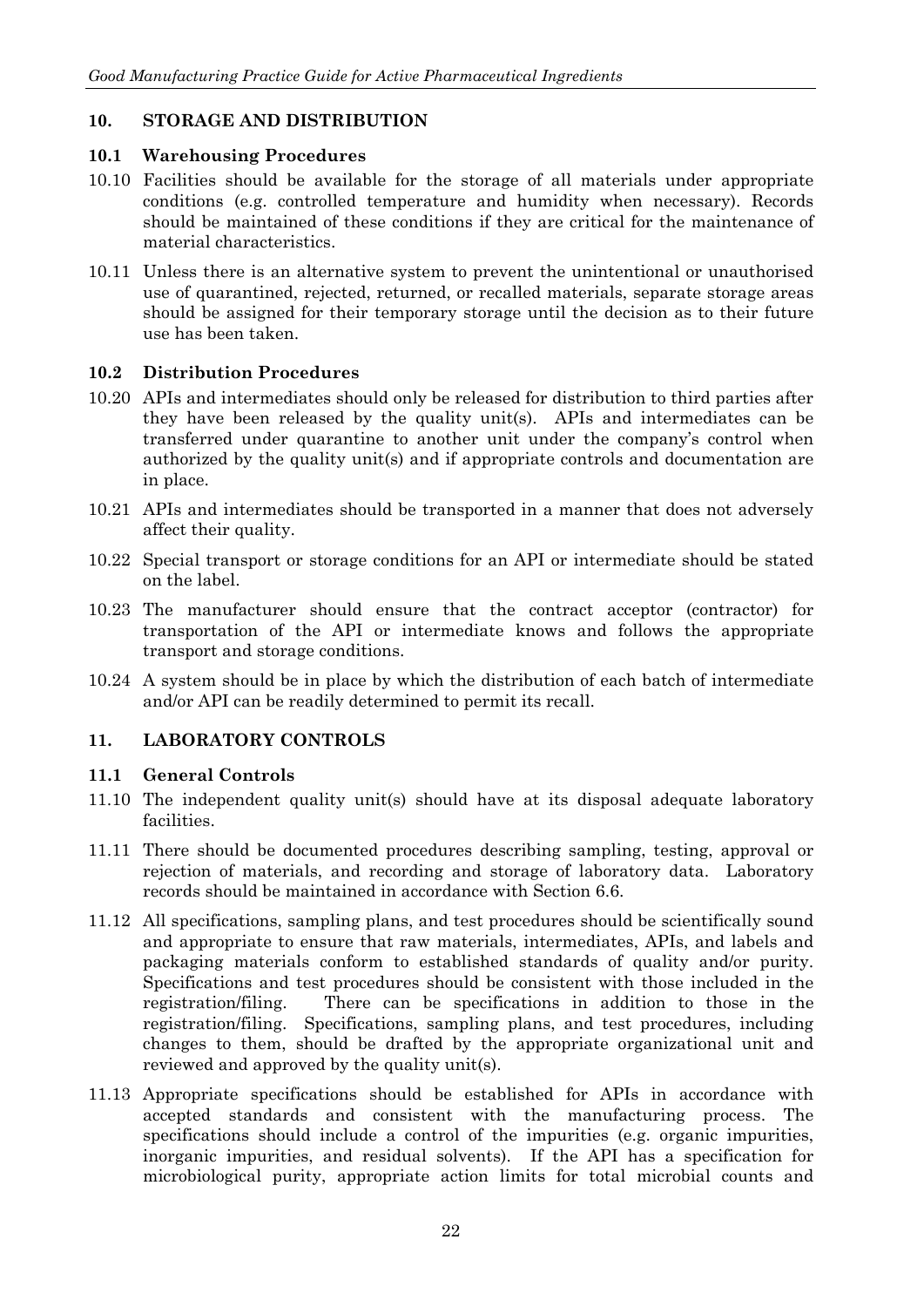objectionable organisms should be established and met. If the API has a specification for endotoxins, appropriate action limits should be established and met.

- <span id="page-28-0"></span>11.14 Laboratory controls should be followed and documented at the time of performance. Any departures from the above described procedures should be documented and explained.
- 11.15 Any out-of-specification result obtained should be investigated and documented according to a procedure. This procedure should require analysis of the data, assessment of whether a significant problem exists, allocation of the tasks for corrective actions, and conclusions. Any resampling and/or retesting after OOS results should be performed according to a documented procedure.
- 11.16 Reagents and standard solutions should be prepared and labelled following written procedures. "Use by" dates should be applied as appropriate for analytical reagents or standard solutions.
- 11.17 Primary reference standards should be obtained as appropriate for the manufacture of APIs. The source of each primary reference standard should be documented. Records should be maintained of each primary reference standard's storage and use in accordance with the supplier's recommendations. Primary reference standards obtained from an officially recognised source are normally used without testing if stored under conditions consistent with the supplier's recommendations.
- 11.18 Where a primary reference standard is not available from an officially recognized source, an "in-house primary standard" should be established. Appropriate testing should be performed to establish fully the identity and purity of the primary reference standard. Appropriate documentation of this testing should be maintained.
- 11.19 Secondary reference standards should be appropriately prepared, identified, tested, approved, and stored. The suitability of each batch of secondary reference standard should be determined prior to first use by comparing against a primary reference standard. Each batch of secondary reference standard should be periodically requalified in accordance with a written protocol.

## **11.2 Testing of Intermediates and APIs**

- 11.20 For each batch of intermediate and API, appropriate laboratory tests should be conducted to determine conformance to specifications.
- 11.21 An impurity profile describing the identified and unidentified impurities present in a typical batch produced by a specific controlled production process should normally be established for each API. The impurity profile should include the identity or some qualitative analytical designation (e.g. retention time), the range of each impurity observed, and classification of each identified impurity (e.g. inorganic, organic, solvent). The impurity profile is normally dependent upon the production process and origin of the API. Impurity profiles are normally not necessary for APIs from herbal or animal tissue origin. Biotechnology considerations are covered in ICH Guideline Q6B.
- 11.22 The impurity profile should be compared at appropriate intervals against the impurity profile in the regulatory submission or compared against historical data in order to detect changes to the API resulting from modifications in raw materials, equipment operating parameters, or the production process.
- 11.23 Appropriate microbiological tests should be conducted on each batch of intermediate and API where microbial quality is specified.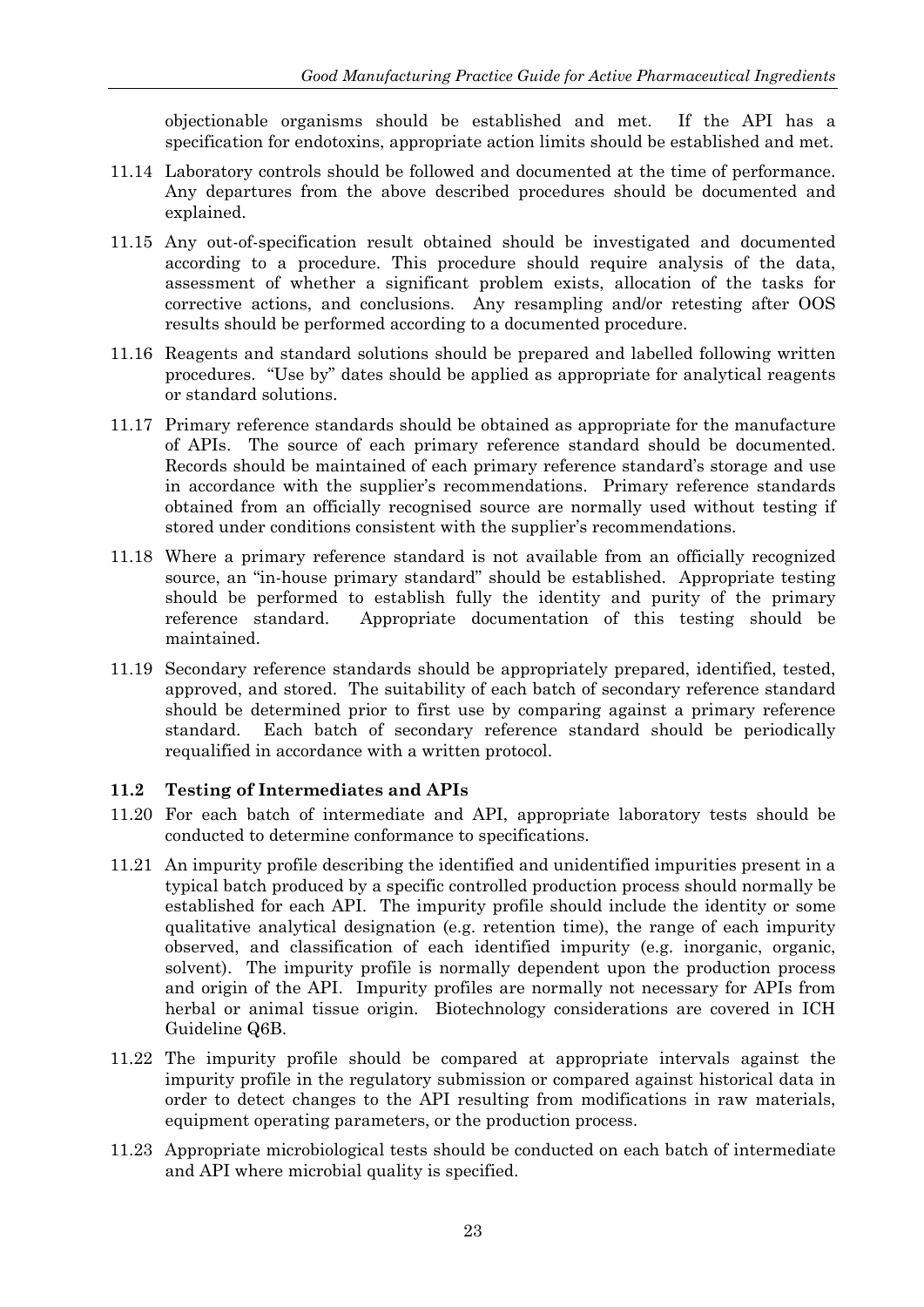## <span id="page-29-0"></span>**11.3 Validation of Analytical Procedures** - see Section 12.

#### **11.4 Certificates of Analysis**

- 11.40 Authentic Certificates of Analysis should be issued for each batch of intermediate or API on request.
- 11.41 Information on the name of the intermediate or API including where appropriate its grade, the batch number, and the date of release should be provided on the Certificate of Analysis. For intermediates or APIs with an expiry date, the expiry date should be provided on the label and Certificate of Analysis. For intermediates or APIs with a retest date, the retest date should be indicated on the label and/or Certificate of Analysis.
- 11.42 The Certificate should list each test performed in accordance with compendial or customer requirements, including the acceptance limits, and the numerical results obtained (if test results are numerical).
- 11.43 Certificates should be dated and signed by authorised personnel of the quality unit(s) and should show the name, address and telephone number of the original manufacturer. Where the analysis has been carried out by a repacker or reprocessor, the Certificate of Analysis should show the name, address and telephone number of the repacker/reprocessor and a reference to the name of the original manufacturer.
- 11.44 If new Certificates are issued by or on behalf of repackers/reprocessors, agents or brokers, these Certificates should show the name, address and telephone number of the laboratory that performed the analysis. They should also contain a reference to the name and address of the original manufacturer and to the original batch Certificate, a copy of which should be attached.

#### **11.5 Stability Monitoring of APIs**

- 11.50 A documented, on-going testing program should be designed to monitor the stability characteristics of APIs, and the results should be used to confirm appropriate storage conditions and retest or expiry dates.
- 11.51 The test procedures used in stability testing should be validated and be stability indicating.
- 11.52 Stability samples should be stored in containers that simulate the market container. For example, if the API is marketed in bags within fiber drums, stability samples can be packaged in bags of the same material and in smaller-scale drums of similar or identical material composition to the market drums.
- 11.53 Normally the first three commercial production batches should be placed on the stability monitoring program to confirm the retest or expiry date. However, where data from previous studies show that the API is expected to remain stable for at least two years, fewer than three batches can be used.
- 11.54 Thereafter, at least one batch per year of API manufactured (unless none is produced that year) should be added to the stability monitoring program and tested at least annually to confirm the stability.
- 11.55 For APIs with short shelf-lives, testing should be done more frequently. For example, for those biotechnological/biologic and other APIs with shelf-lives of one year or less, stability samples should be obtained and should be tested monthly for the first three months, and at three month intervals after that. When data exist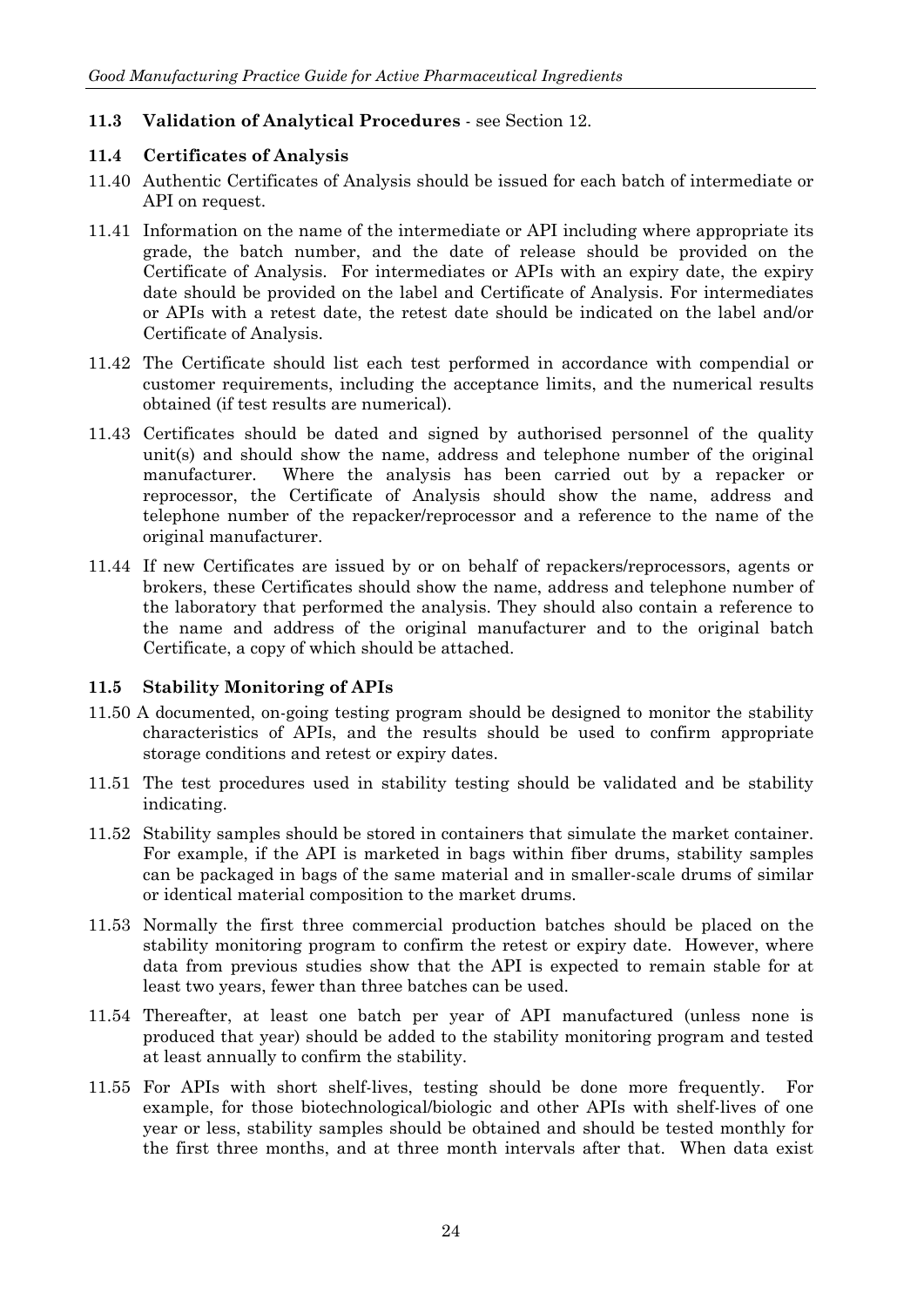that confirm that the stability of the API is not compromised, elimination of specific test intervals (e.g. 9 month testing) can be considered.

<span id="page-30-0"></span>11.56 Where appropriate, the stability storage conditions should be consistent with the ICH guidelines on stability.

## **11.6 Expiry and Retest Dating**

- 11.60 When an intermediate is intended to be transferred outside the control of the manufacturer's material management system and an expiry or retest date is assigned, supporting stability information should be available (e.g. published data, test results).
- 11.61 An API expiry or retest date should be based on an evaluation of data derived from stability studies. Common practice is to use a retest date, not an expiration date.
- 11.62 Preliminary API expiry or retest dates can be based on pilot scale batches if (1) the pilot batches employ a method of manufacture and procedure that simulates the final process to be used on a commercial manufacturing scale; and (2) the quality of the API represents the material to be made on a commercial scale.
- 11.63 A representative sample should be taken for the purpose of performing a retest.

### **11.7 Reserve/Retention Samples**

- 11.70 The packaging and holding of reserve samples is for the purpose of potential future evaluation of the quality of batches of API and not for future stability testing purposes.
- 11.71 Appropriately identified reserve samples of each API batch should be retained for one year after the expiry date of the batch assigned by the manufacturer, or for three years after distribution of the batch, whichever is the longer. For APIs with retest dates, similar reserve samples should be retained for three years after the batch is completely distributed by the manufacturer.
- 11.72 The reserve sample should be stored in the same packaging system in which the API is stored or in one that is equivalent to or more protective than the marketed packaging system. Sufficient quantities should be retained to conduct at least two full compendial analyses or, when there is no pharmacopoeial monograph, two full specification analyses.

#### **12. VALIDATION**

#### **12.1 Validation Policy**

- 12.10 The company's overall policy, intentions, and approach to validation, including the validation of production processes, cleaning procedures, analytical methods, inprocess control test procedures, computerized systems, and persons responsible for design, review, approval and documentation of each validation phase, should be documented.
- 12.11 The critical parameters/attributes should normally be identified during the development stage or from historical data, and the ranges necessary for the reproducible operation should be defined. This should include:
	- − Defining the API in terms of its critical product attributes;
	- − Identifying process parameters that could affect the critical quality attributes of the API;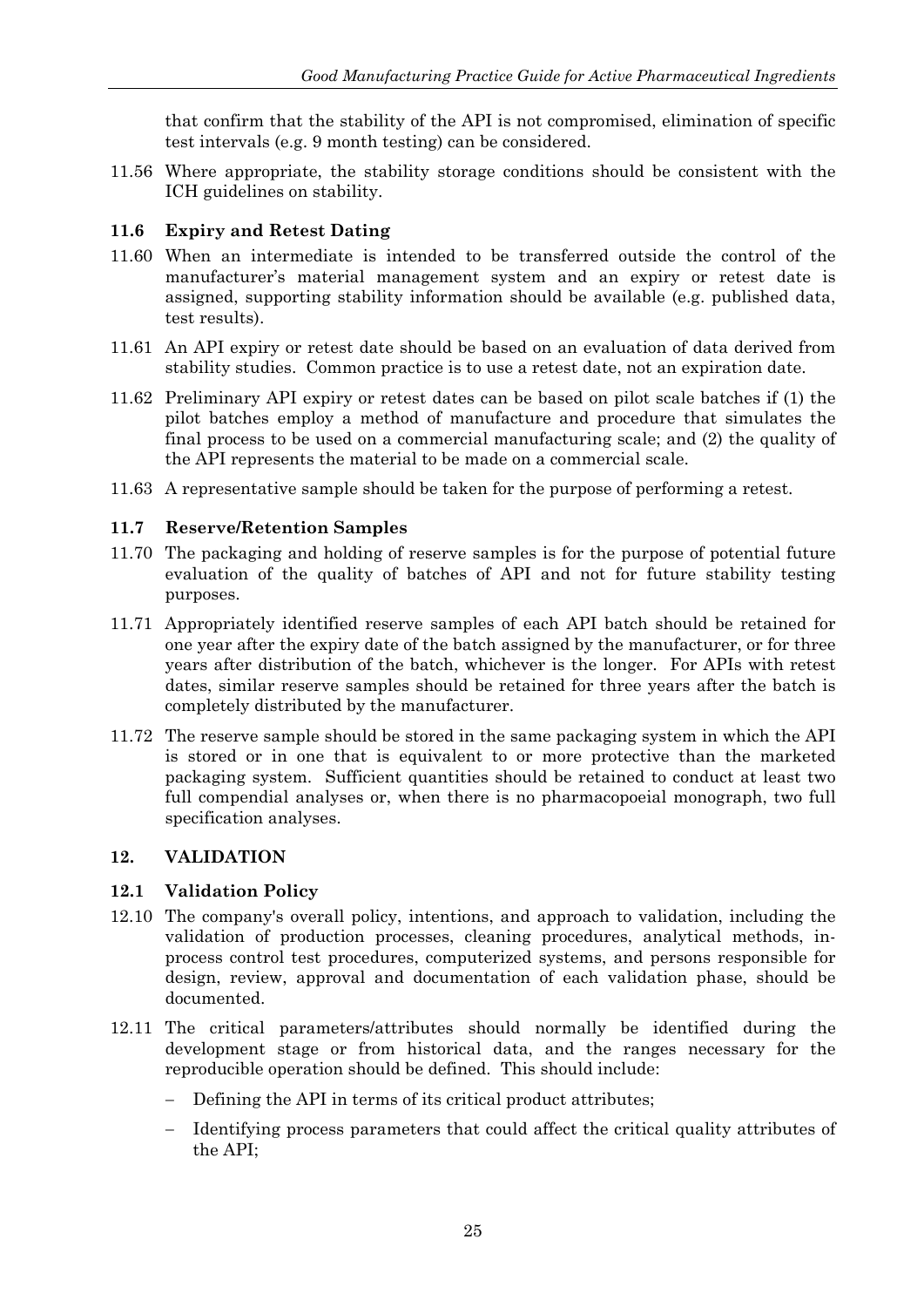- <span id="page-31-0"></span>Determining the range for each critical process parameter expected to be used during routine manufacturing and process control.
- 12.12 Validation should extend to those operations determined to be critical to the quality and purity of the API.

## **12.2 Validation Documentation**

- 12.20 A written validation protocol should be established that specifies how validation of a particular process will be conducted. The protocol should be reviewed and approved by the quality unit(s) and other designated units.
- 12.21 The validation protocol should specify critical process steps and acceptance criteria as well as the type of validation to be conducted (e.g. retrospective, prospective, concurrent) and the number of process runs.
- 12.22 A validation report that cross-references the validation protocol should be prepared, summarising the results obtained, commenting on any deviations observed, and drawing the appropriate conclusions, including recommending changes to correct deficiencies.
- 12.23 Any variations from the validation protocol should be documented with appropriate justification.

### **12.3 Qualification**

- 12.30 Before starting process validation activities, appropriate qualification of critical equipment and ancillary systems should be completed. Qualification is usually carried out by conducting the following activities, individually or combined:
	- Design Qualification (DQ): documented verification that the proposed design of the facilities, equipment, or systems is suitable for the intended purpose.
	- − Installation Qualification (IQ): documented verification that the equipment or systems, as installed or modified, comply with the approved design, the manufacturer's recommendations and/or user requirements.
	- − Operational Qualification (OQ): documented verification that the equipment or systems, as installed or modified, perform as intended throughout the anticipated operating ranges.
	- − Performance Qualification (PQ): documented verification that the equipment and ancillary systems, as connected together, can perform effectively and reproducibly based on the approved process method and specifications.

## **12.4 Approaches to Process Validation**

- 12.40 Process Validation (PV) is the documented evidence that the process, operated within established parameters, can perform effectively and reproducibly to produce an intermediate or API meeting its predetermined specifications and quality attributes.
- 12.41 There are three approaches to validation. Prospective validation is the preferred approach, but there are exceptions where the other approaches can be used. These approaches and their applicability are listed below.
- 12.42 Prospective validation should normally be performed for all API processes as defined in 12.12. Prospective validation performed on an API process should be completed before the commercial distribution of the final drug product manufactured from that API.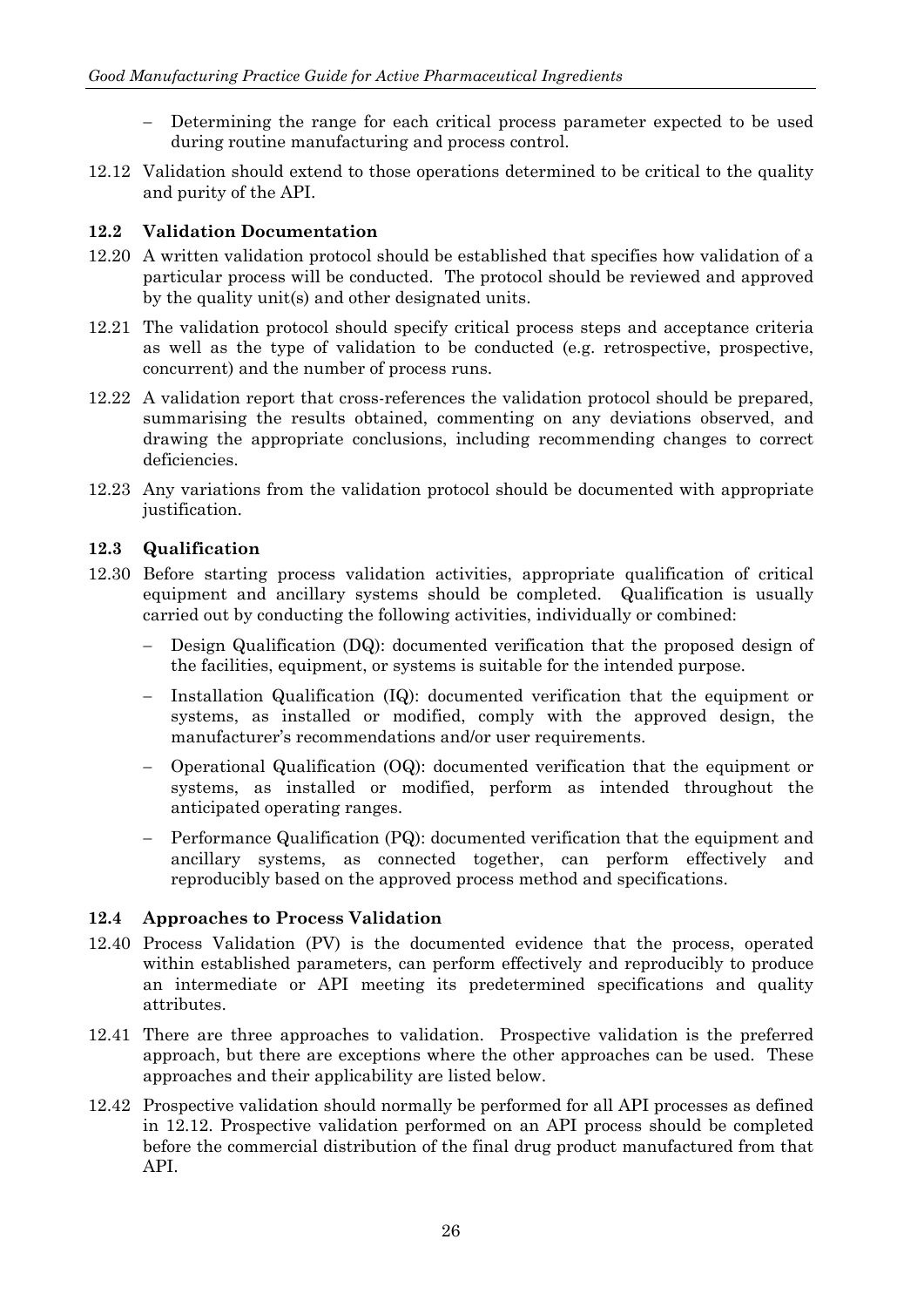- <span id="page-32-0"></span>12.43 Concurrent validation can be conducted when data from replicate production runs are unavailable because only a limited number of API batches have been produced, API batches are produced infrequently, or API batches are produced by a validated process that has been modified. Prior to the completion of concurrent validation, batches can be released and used in final drug product for commercial distribution based on thorough monitoring and testing of the API batches.
- 12.44 An exception can be made for retrospective validation for well established processes that have been used without significant changes to API quality due to changes in raw materials, equipment, systems, facilities, or the production process. This validation approach may be used where:
	- (1) Critical quality attributes and critical process parameters have been identified;
	- (2) Appropriate in-process acceptance criteria and controls have been established;
	- (3) There have not been significant process/product failures attributable to causes other than operator error or equipment failures unrelated to equipment suitability; and
	- (4) Impurity profiles have been established for the existing API.
- 12.45 Batches selected for retrospective validation should be representative of all batches made during the review period, including any batches that failed to meet specifications, and should be sufficient in number to demonstrate process consistency. Retained samples can be tested to obtain data to retrospectively validate the process.

### **12.5 Process Validation Program**

- 12.50 The number of process runs for validation should depend on the complexity of the process or the magnitude of the process change being considered. For prospective and concurrent validation, three consecutive successful production batches should be used as a guide, but there may be situations where additional process runs are warranted to prove consistency of the process (e.g., complex API processes or API processes with prolonged completion times). For retrospective validation, generally data from ten to thirty consecutive batches should be examined to assess process consistency, but fewer batches can be examined if justified.
- 12.51 Critical process parameters should be controlled and monitored during process validation studies. Process parameters unrelated to quality, such as variables controlled to minimize energy consumption or equipment use, need not be included in the process validation.
- 12.52 Process validation should confirm that the impurity profile for each API is within the limits specified. The impurity profile should be comparable to or better than historical data and, where applicable, the profile determined during process development or for batches used for pivotal clinical and toxicological studies.

## **12.6 Periodic Review of Validated Systems**

12.60 Systems and processes should be periodically evaluated to verify that they are still operating in a valid manner. Where no significant changes have been made to the system or process, and a quality review confirms that the system or process is consistently producing material meeting its specifications, there is normally no need for revalidation.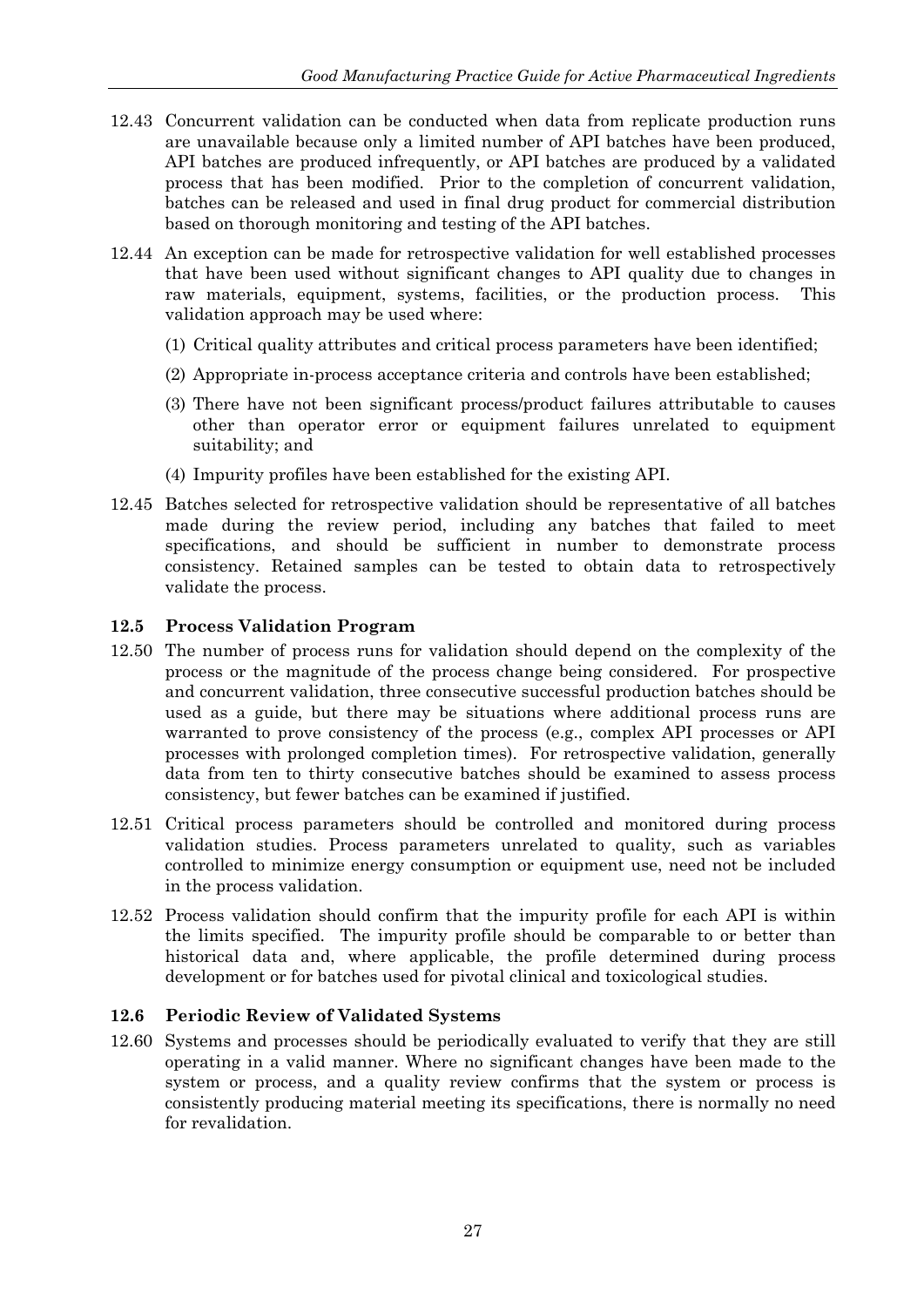## <span id="page-33-0"></span>**12.7 Cleaning Validation**

- 12.70 Cleaning procedures should normally be validated. In general, cleaning validation should be directed to situations or process steps where contamination or carryover of materials poses the greatest risk to API quality. For example, in early production it may be unnecessary to validate equipment cleaning procedures where residues are removed by subsequent purification steps.
- 12.71 Validation of cleaning procedures should reflect actual equipment usage patterns. If various APIs or intermediates are manufactured in the same equipment and the equipment is cleaned by the same process, a representative intermediate or API can be selected for cleaning validation. This selection should be based on the solubility and difficulty of cleaning and the calculation of residue limits based on potency, toxicity, and stability.
- 12.72 The cleaning validation protocol should describe the equipment to be cleaned, procedures, materials, acceptable cleaning levels, parameters to be monitored and controlled, and analytical methods. The protocol should also indicate the type of samples to be obtained and how they are collected and labelled.
- 12.73 Sampling should include swabbing, rinsing, or alternative methods (e.g., direct extraction), as appropriate, to detect both insoluble and soluble residues. The sampling methods used should be capable of quantitatively measuring levels of residues remaining on the equipment surfaces after cleaning. Swab sampling may be impractical when product contact surfaces are not easily accessible due to equipment design and/or process limitations (e.g., inner surfaces of hoses, transfer pipes, reactor tanks with small ports or handling toxic materials, and small intricate equipment such as micronizers and microfluidizers).
- 12.74 Validated analytical methods having sensitivity to detect residues or contaminants should be used. The detection limit for each analytical method should be sufficiently sensitive to detect the established acceptable level of the residue or contaminant. The method's attainable recovery level should be established. Residue limits should be practical, achievable, verifiable and based on the most deleterious residue. Limits can be established based on the minimum known pharmacological, toxicological, or physiological activity of the API or its most deleterious component.
- 12.75 Equipment cleaning/sanitization studies should address microbiological and endotoxin contamination for those processes where there is a need to reduce total microbiological count or endotoxins in the API, or other processes where such contamination could be of concern (e.g., non-sterile APIs used to manufacture sterile products).
- 12.76 Cleaning procedures should be monitored at appropriate intervals after validation to ensure that these procedures are effective when used during routine production. Equipment cleanliness can be monitored by analytical testing and visual examination, where feasible. Visual inspection can allow detection of gross contamination concentrated in small areas that could otherwise go undetected by sampling and/or analysis.

## **12.8 Validation of Analytical Methods**

12.80 Analytical methods should be validated unless the method employed is included in the relevant pharmacopoeia or other recognised standard reference. The suitability of all testing methods used should nonetheless be verified under actual conditions of use and documented.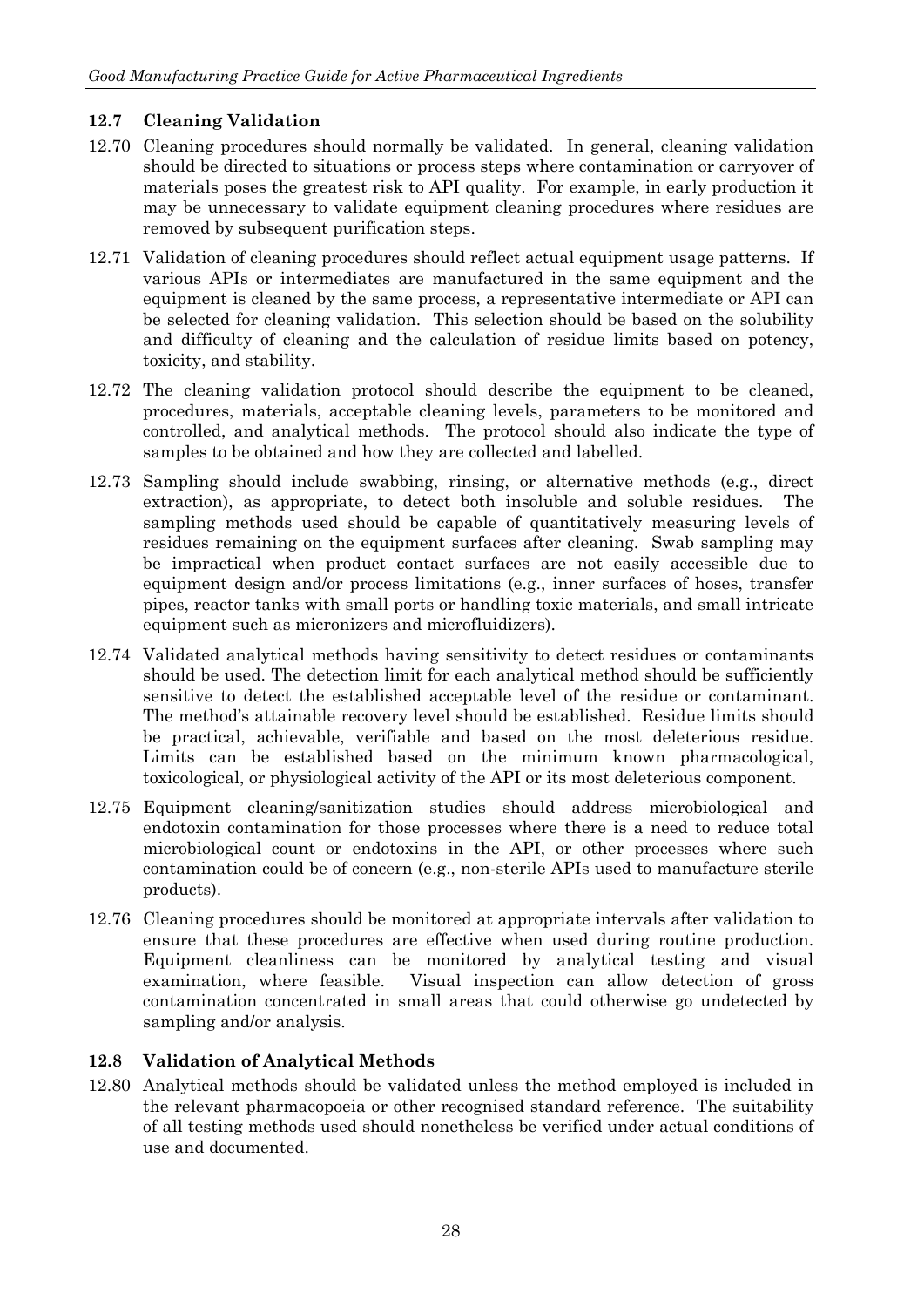- <span id="page-34-0"></span>12.81 Methods should be validated to include consideration of characteristics included within the ICH guidelines on validation of analytical methods. The degree of analytical validation performed should reflect the purpose of the analysis and the stage of the API production process.
- 12.82 Appropriate qualification of analytical equipment should be considered before starting validation of analytical methods.
- 12.83 Complete records should be maintained of any modification of a validated analytical method. Such records should include the reason for the modification and appropriate data to verify that the modification produces results that are as accurate and reliable as the established method.

### **13. CHANGE CONTROL**

- 13.10 A formal change control system should be established to evaluate all changes that may affect the production and control of the intermediate or API.
- 13.11 Written procedures should provide for the identification, documentation, appropriate review, and approval of changes in raw materials, specifications, analytical methods, facilities, support systems, equipment (including computer hardware), processing steps, labelling and packaging materials, and computer software.
- 13.12 Any proposals for GMP relevant changes should be drafted, reviewed, and approved by the appropriate organisational units, and reviewed and approved by the quality unit(s).
- 13.13 The potential impact of the proposed change on the quality of the intermediate or API should be evaluated. A classification procedure may help in determining the level of testing, validation, and documentation needed to justify changes to a validated process. Changes can be classified (e.g. as minor or major) depending on the nature and extent of the changes, and the effects these changes may impart on the process. Scientific judgement should determine what additional testing and validation studies are appropriate to justify a change in a validated process.
- 13.14 When implementing approved changes, measures should be taken to ensure that all documents affected by the changes are revised.
- 13.15 After the change has been implemented, there should be an evaluation of the first batches produced or tested under the change.
- 13.16 The potential for critical changes to affect established retest or expiry dates should be evaluated. If necessary, samples of the intermediate or API produced by the modified process can be placed on an accelerated stability program and/or can be added to the stability monitoring program.
- 13.17 Current dosage form manufacturers should be notified of changes from established production and process control procedures that can impact the quality of the API.

#### **14. REJECTION AND RE-USE OF MATERIALS**

#### **14.1 Rejection**

14.10 Intermediates and APIs failing to meet established specifications should be identified as such and quarantined. These intermediates or APIs can be reprocessed or reworked as described below. The final disposition of rejected materials should be recorded.

#### **14.2 Reprocessing**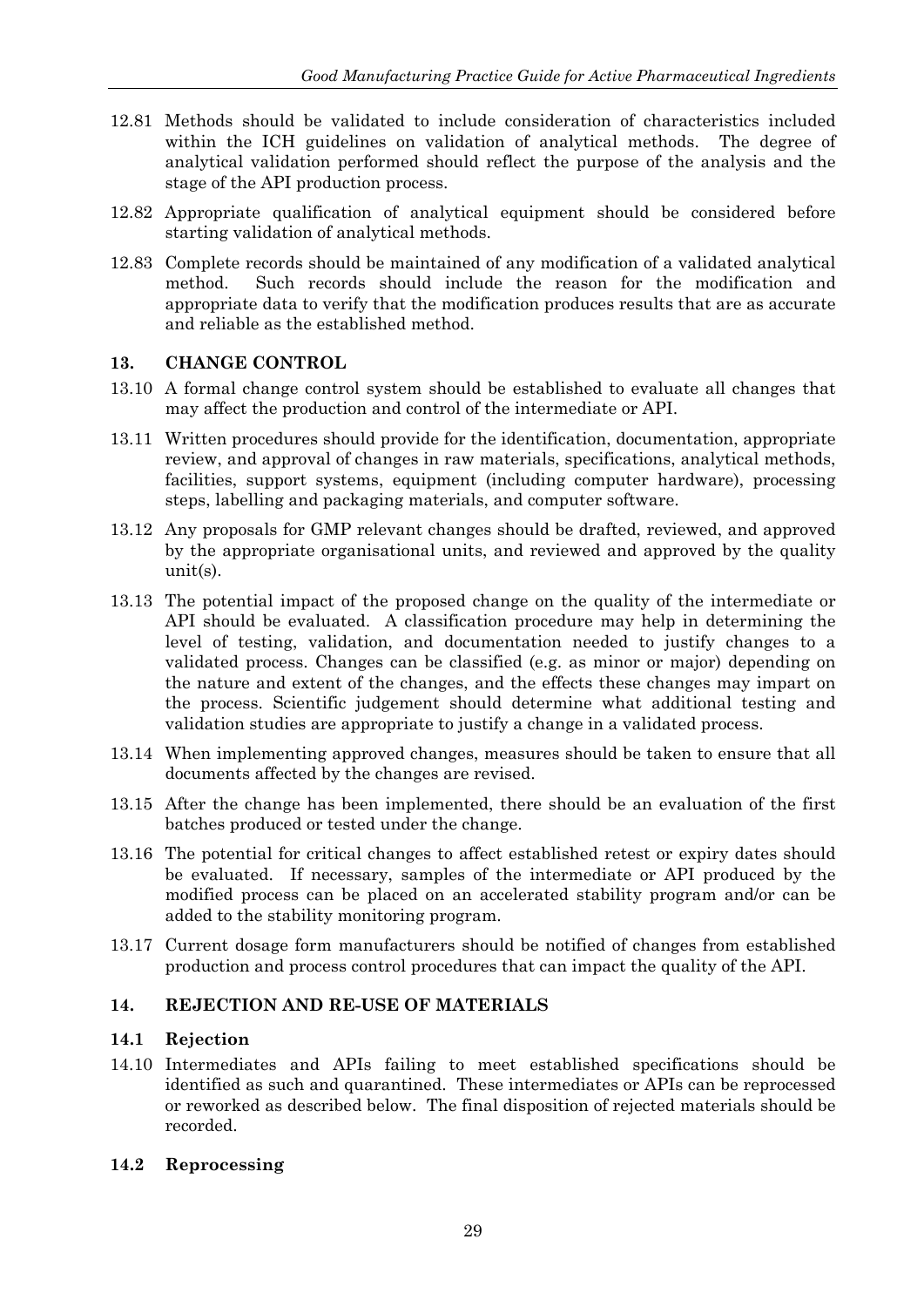- <span id="page-35-0"></span>14.20 Introducing an intermediate or API, including one that does not conform to standards or specifications, back into the process and reprocessing by repeating a crystallization step or other appropriate chemical or physical manipulation steps (e.g., distillation, filtration, chromatography, milling) that are part of the established manufacturing process is generally considered acceptable. However, if such reprocessing is used for a majority of batches, such reprocessing should be included as part of the standard manufacturing process.
- 14.21 Continuation of a process step after an in-process control test has shown that the step is incomplete is considered to be part of the normal process. This is not considered to be reprocessing.
- 14.22 Introducing unreacted material back into a process and repeating a chemical reaction is considered to be reprocessing unless it is part of the established process. Such reprocessing should be preceded by careful evaluation to ensure that the quality of the intermediate or API is not adversely impacted due to the potential formation of by-products and over-reacted materials.

#### **14.3 Reworking**

- 14.30 Before a decision is taken to rework batches that do not conform to established standards or specifications, an investigation into the reason for non-conformance should be performed.
- 14.31 Batches that have been reworked should be subjected to appropriate evaluation, testing, stability testing if warranted, and documentation to show that the reworked product is of equivalent quality to that produced by the original process. Concurrent validation is often the appropriate validation approach for rework procedures. This allows a protocol to define the rework procedure, how it will be carried out, and the expected results. If there is only one batch to be reworked, then a report can be written and the batch released once it is found to be acceptable.
- 14.32 Procedures should provide for comparing the impurity profile of each reworked batch against batches manufactured by the established process. Where routine analytical methods are inadequate to characterize the reworked batch, additional methods should be used.

#### **14.4 Recovery of Materials and Solvents**

- 14.40 Recovery (e.g. from mother liquor or filtrates) of reactants, intermediates, or the API is considered acceptable, provided that approved procedures exist for the recovery and the recovered materials meet specifications suitable for their intended use.
- 14.41 Solvents can be recovered and reused in the same processes or in different processes, provided that the recovery procedures are controlled and monitored to ensure that solvents meet appropriate standards before reuse or co-mingling with other approved materials.
- 14.42 Fresh and recovered solvents and reagents can be combined if adequate testing has shown their suitability for all manufacturing processes in which they may be used.
- 14.43 The use of recovered solvents, mother liquors, and other recovered materials should be adequately documented.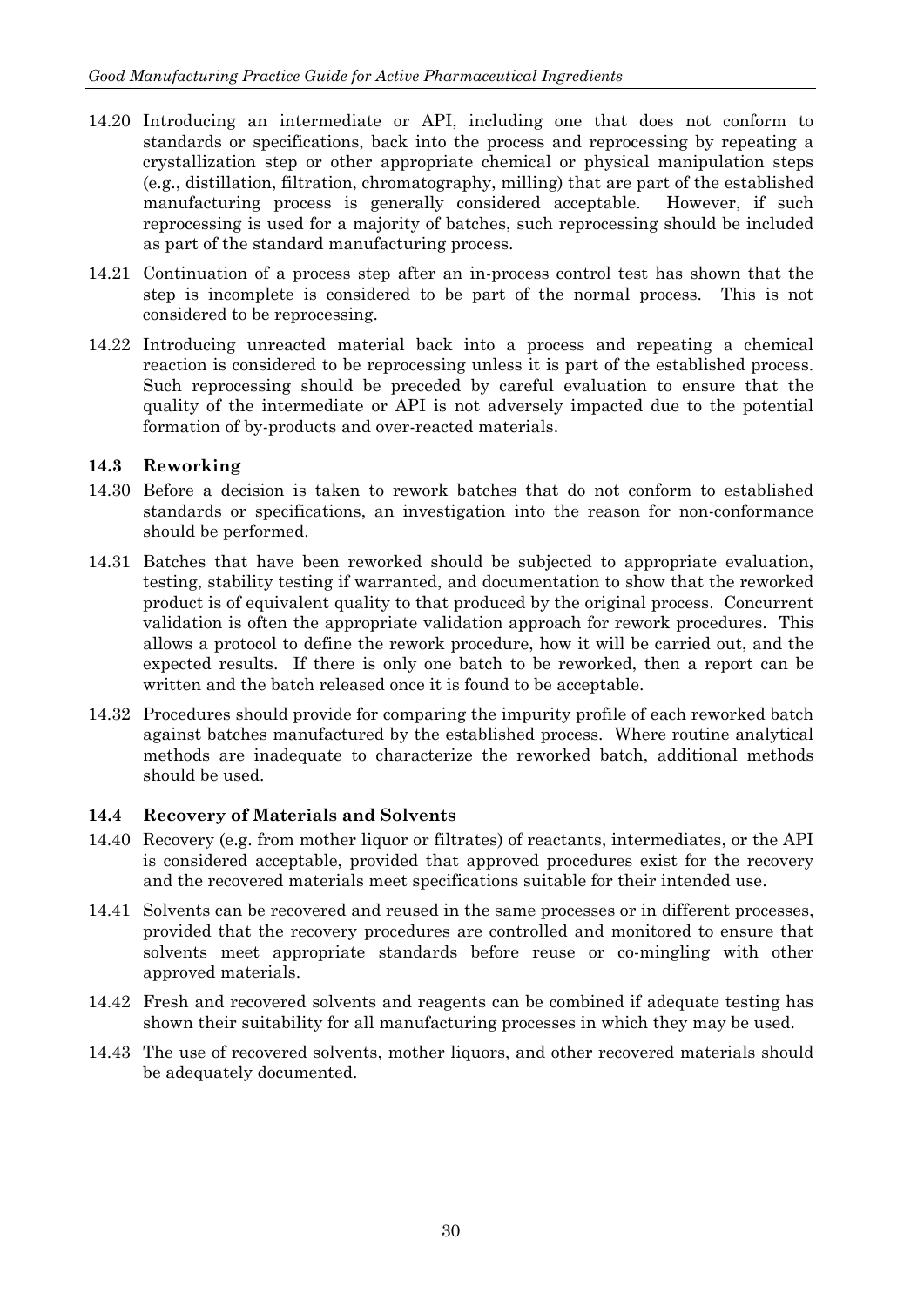## <span id="page-36-0"></span>**14.5 Returns**

- 14.50 Returned intermediates or APIs should be identified as such and quarantined.
- 14.51 If the conditions under which returned intermediates or APIs have been stored or shipped before or during their return or the condition of their containers casts doubt on their quality, the returned intermediates or APIs should be reprocessed, reworked, or destroyed, as appropriate.
- 14.52 Records of returned intermediates or APIs should be maintained. For each return, documentation should include:
	- − Name and address of the consignee
	- − Intermediate or API, batch number, and quantity returned
	- − Reason for return
	- − Use or disposal of the returned intermediate or API

## **15. COMPLAINTS AND RECALLS**

- 15.10 All quality related complaints, whether received orally or in writing, should be recorded and investigated according to a written procedure.
- 15.11 Complaint records should include:
	- − Name and address of complainant;
	- − Name (and, where appropriate, title) and phone number of person submitting the complaint;
	- − Complaint nature (including name and batch number of the API);
	- − Date complaint is received;
	- − Action initially taken (including dates and identity of person taking the action);
	- − Any follow-up action taken;
	- − Response provided to the originator of complaint (including date response sent); and
	- − Final decision on intermediate or API batch or lot.
- 15.12 Records of complaints should be retained in order to evaluate trends, product-related frequencies, and severity with a view to taking additional, and if appropriate, immediate corrective action.
- 15.13 There should be a written procedure that defines the circumstances under which a recall of an intermediate or API should be considered.
- 15.14 The recall procedure should designate who should be involved in evaluating the information, how a recall should be initiated, who should be informed about the recall, and how the recalled material should be treated.
- 15.15 In the event of a serious or potentially life-threatening situation, local, national, and/or international authorities should be informed and their advice sought.

## **16. CONTRACT MANUFACTURERS (INCLUDING LABORATORIES)**

16.10 All contract manufacturers (including laboratories) should comply with the GMP defined in this Guide. Special consideration should be given to the prevention of cross-contamination and to maintaining traceability.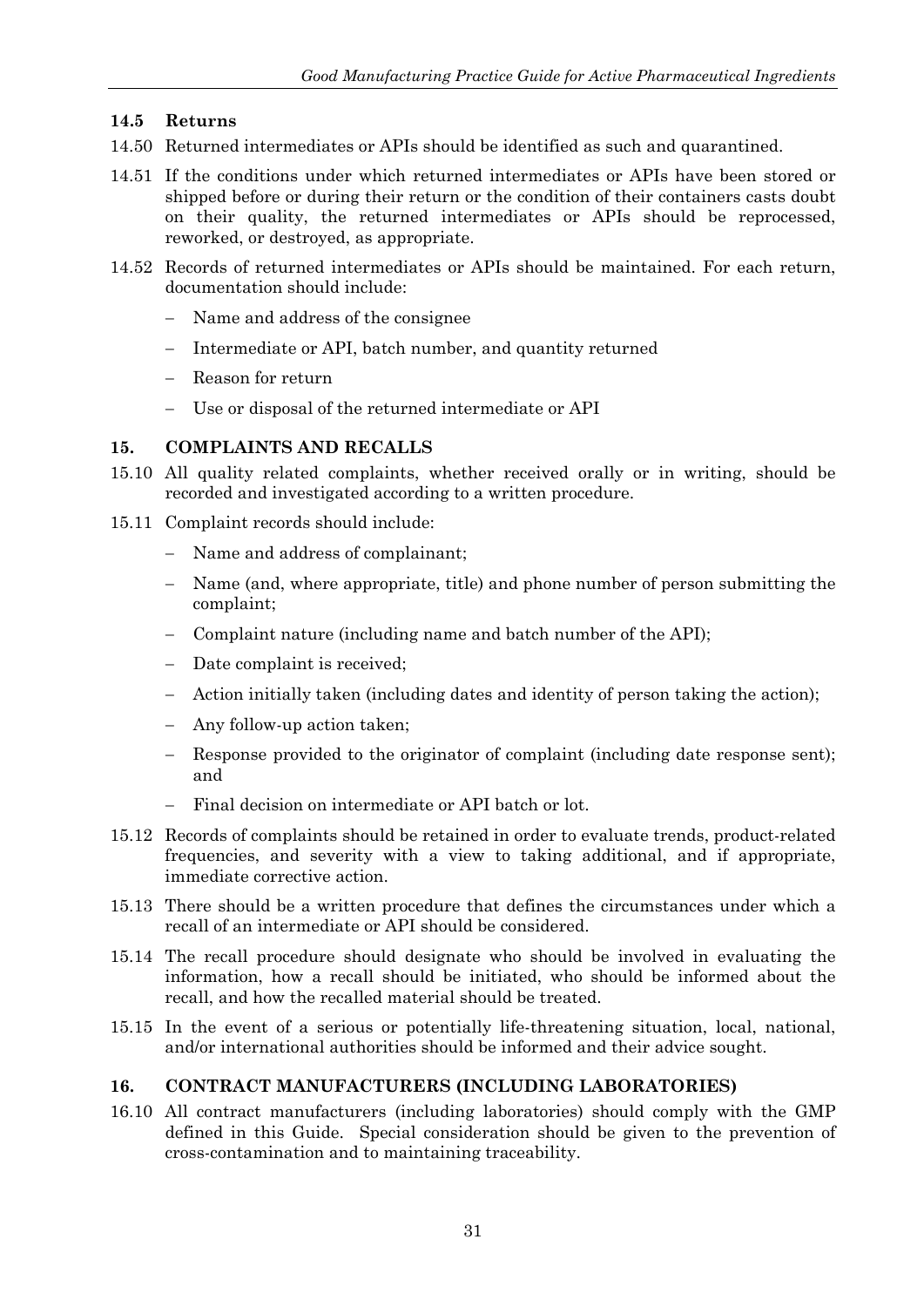- <span id="page-37-0"></span>16.11 Contract manufacturers (including laboratories) should be evaluated by the contract giver to ensure GMP compliance of the specific operations occurring at the contract sites.
- 16.12 There should be a written and approved contract or formal agreement between the contract giver and the contract acceptor that defines in detail the GMP responsibilities, including the quality measures, of each party.
- 16.13 The contract should permit the contract giver to audit the contract acceptor's facilities for compliance with GMP.
- 16.14 Where subcontracting is allowed, the contract acceptor should not pass to a third party any of the work entrusted to him under the contract without the contract giver's prior evaluation and approval of the arrangements.
- 16.15 Manufacturing and laboratory records should be kept at the site where the activity occurs and be readily available.
- 16.16 Changes in the process, equipment, test methods, specifications, or other contractual requirements should not be made unless the contract giver is informed and approves the changes.

#### **17. AGENTS, BROKERS, TRADERS, DISTRIBUTORS, REPACKERS, AND RELABELLERS**

### **17.1 Applicability**

- 17.10 This section applies to any party other than the original manufacturer who may trade and/or take possession, repack, relabel, manipulate, distribute or store an API or intermediate.
- 17.11 All agents, brokers, traders, distributors, repackers, and relabellers should comply with GMP as defined in this Guide.

#### **17.2 Traceability of Distributed APIs and Intermediates**

- 17.20 Agents, brokers, traders, distributors, repackers, or relabellers should maintain complete traceability of APIs and intermediates that they distribute. Documents that should be retained and available include:
	- − Identity of original manufacturer
	- − Address of original manufacturer
	- − Purchase orders
	- − Bills of lading (transportation documentation)
	- Receipt documents
	- − Name or designation of API or intermediate
	- − Manufacturer's batch number
	- − Transportation and distribution records
	- All authentic Certificates of Analysis, including those of the original manufacturer
	- Retest or expiry date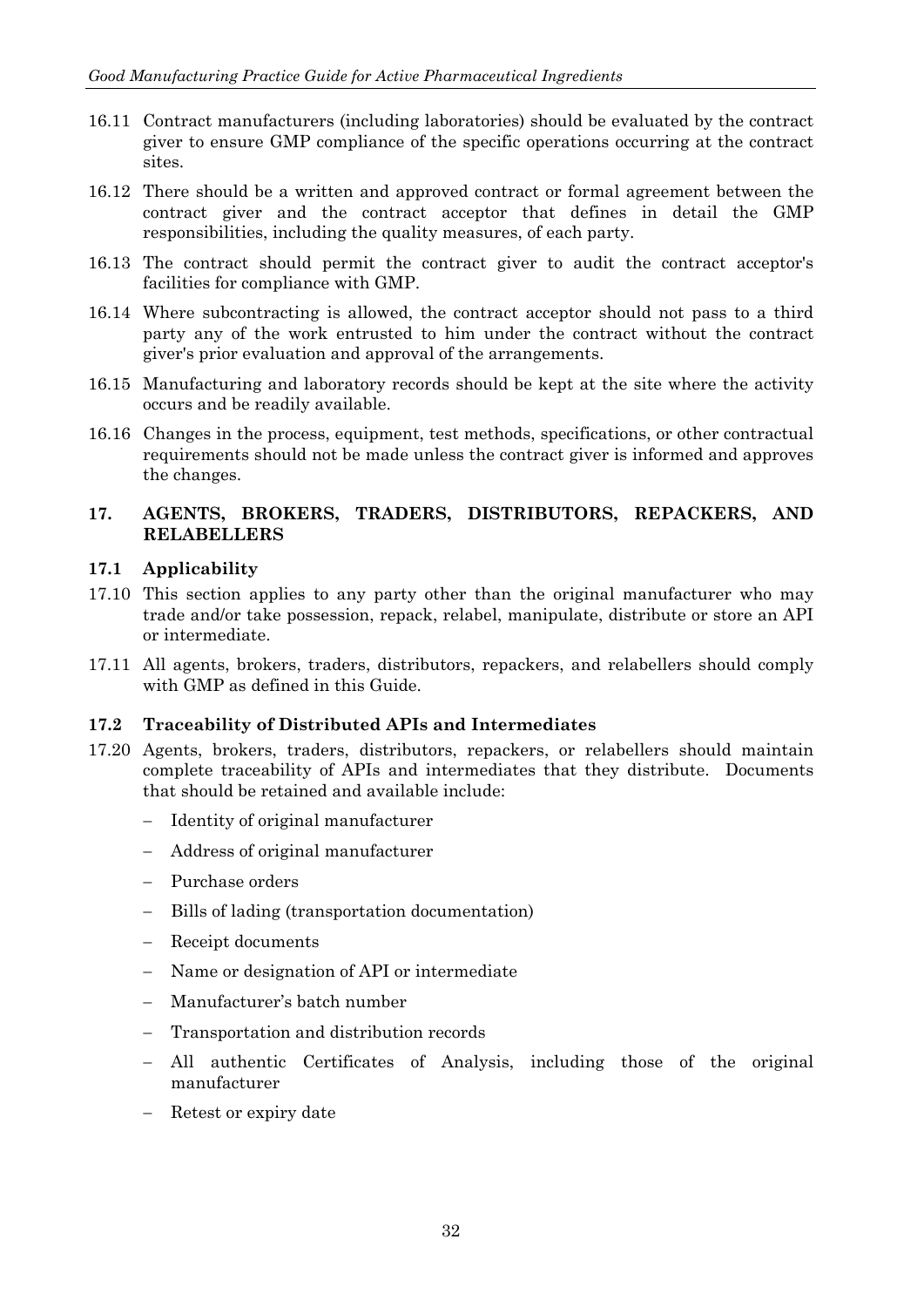## <span id="page-38-0"></span>**17.3 Quality Management**

17.30 Agents, brokers, traders, distributors, repackers, or relabellers should establish, document and implement an effective system of managing quality, as specified in Section 2.

## **17.4 Repackaging, Relabelling and Holding of APIs and Intermediates**

- 17.40 Repackaging, relabelling and holding of APIs and intermediates should be performed under appropriate GMP controls, as stipulated in this Guide, to avoid mix-ups and loss of API or intermediate identity or purity.
- 17.41 Repackaging should be conducted under appropriate environmental conditions to avoid contamination and cross-contamination.

## **17.5 Stability**

17.50 Stability studies to justify assigned expiration or retest dates should be conducted if the API or intermediate is repackaged in a different type of container than that used by the API or intermediate manufacturer.

## **17.6 Transfer of Information**

- 17.60 Agents, brokers, distributors, repackers, or relabellers should transfer all quality or regulatory information received from an API or intermediate manufacturer to the customer, and from the customer to the API or intermediate manufacturer.
- 17.61 The agent, broker, trader, distributor, repacker, or relabeller who supplies the API or intermediate to the customer should provide the name of the original API or intermediate manufacturer and the batch number(s) supplied.
- 17.62 The agent should also provide the identity of the original API or intermediate manufacturer to regulatory authorities upon request. The original manufacturer can respond to the regulatory authority directly or through its authorized agents, depending on the legal relationship between the authorized agents and the original API or intermediate manufacturer. (In this context "authorized" refers to authorized by the manufacturer.)
- 17.63 The specific guidance for Certificates of Analysis included in Section 11.4 should be met.

## **17.7 Handling of Complaints and Recalls**

- 17.70 Agents, brokers, traders, distributors, repackers, or relabellers should maintain records of complaints and recalls, as specified in Section 15, for all complaints and recalls that come to their attention.
- 17.71 If the situation warrants, the agents, brokers, traders, distributors, repackers, or relabellers should review the complaint with the original API or intermediate manufacturer in order to determine whether any further action, either with other customers who may have received this API or intermediate or with the regulatory authority, or both, should be initiated. The investigation into the cause for the complaint or recall should be conducted and documented by the appropriate party.
- 17.72 Where a complaint is referred to the original API or intermediate manufacturer, the record maintained by the agents, brokers, traders, distributors, repackers, or relabellers should include any response received from the original API or intermediate manufacturer (including date and information provided).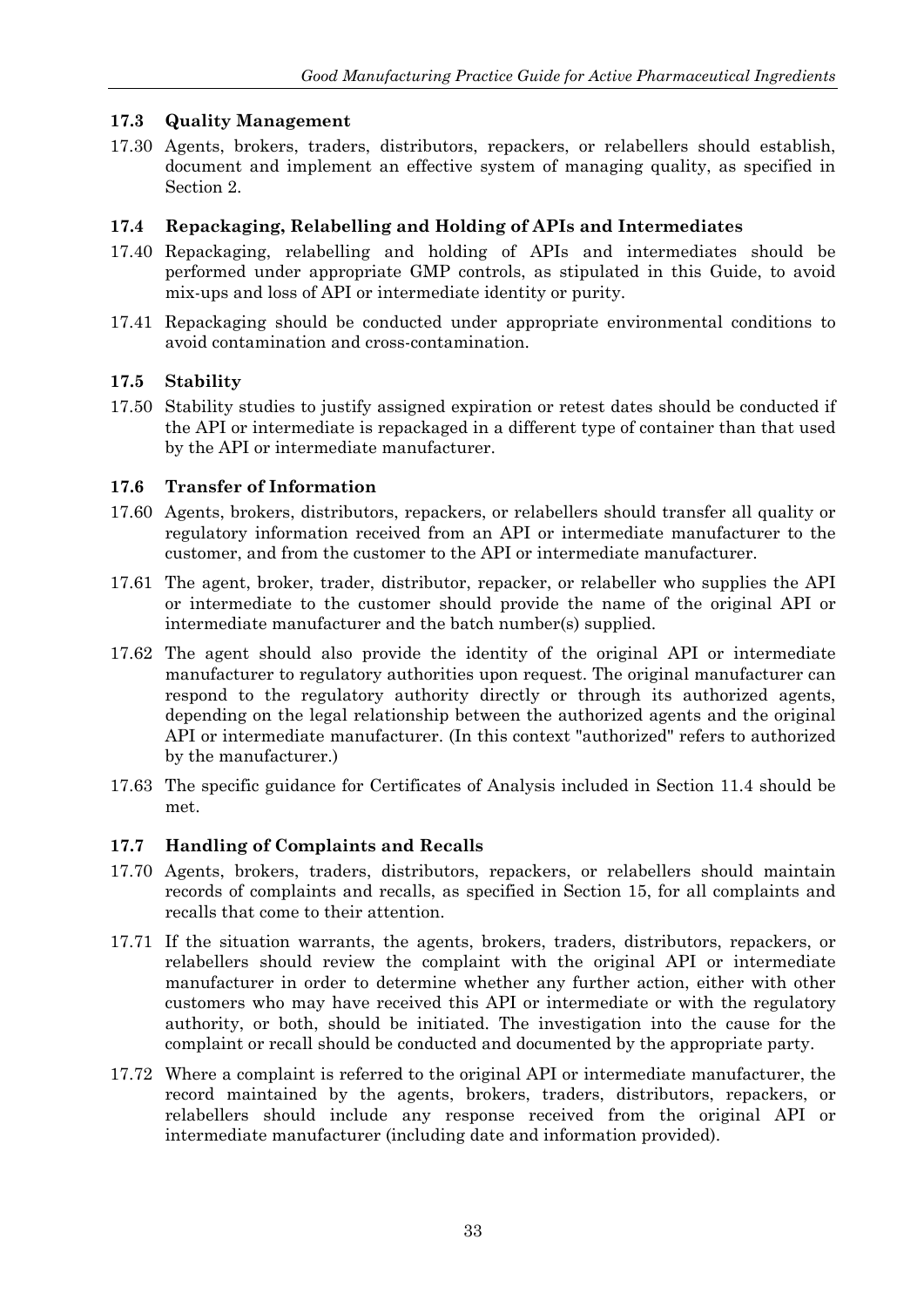#### <span id="page-39-0"></span>**17.8 Handling of Returns**

17.80 Returns should be handled as specified in Section 14.52. The agents, brokers, traders, distributors, repackers, or relabellers should maintain documentation of returned APIs and intermediates.

### **18. SPECIFIC GUIDANCE FOR APIs MANUFACTURED BY CELL CULTURE/FERMENTATION**

#### **18.1 General**

- 18.10 Section 18 is intended to address specific controls for APIs or intermediates manufactured by cell culture or fermentation using natural or recombinant organisms and that have not been covered adequately in the previous sections. It is not intended to be a stand-alone Section. In general, the GMP principles in the other sections of this document apply. Note that the principles of fermentation for "classical" processes for production of small molecules and for processes using recombinant and non-recombinant organisms for production of proteins and/or polypeptides are the same, although the degree of control will differ. Where practical, this section will address these differences. In general, the degree of control for biotechnological processes used to produce proteins and polypeptides is greater than that for classical fermentation processes.
- 18.11 The term "biotechnological process" (biotech) refers to the use of cells or organisms that have been generated or modified by recombinant DNA, hybridoma or other technology to produce APIs. The APIs produced by biotechnological processes normally consist of high molecular weight substances, such as proteins and polypeptides, for which specific guidance is given in this Section. Certain APIs of low molecular weight, such as antibiotics, amino acids, vitamins, and carbohydrates, can also be produced by recombinant DNA technology.The level of control for these types of APIs is similar to that employed for classical fermentation.
- 18.12 The term "classical fermentation" refers to processes that use microorganisms existing in nature and/or modified by conventional methods (e.g. irradiation or chemical mutagenesis) to produce APIs. APIs produced by "classical fermentation" are normally low molecular weight products such as antibiotics, amino acids, vitamins, and carbohydrates.
- 18.13 Production of APIs or intermediates from cell culture or fermentation involves biological processes such as cultivation of cells or extraction and purification of material from living organisms. Note that there may be additional process steps, such as physicochemical modification, that are part of the manufacturing process. The raw materials used (media, buffer components) may provide the potential for growth of microbiological contaminants. Depending on the source, method of preparation, and the intended use of the API or intermediate, control of bioburden, viral contamination, and/or endotoxins during manufacturing and monitoring of the process at appropriate stages may be necessary.
- 18.14 Appropriate controls should be established at all stages of manufacturing to assure intermediate and/or API quality. While this Guide starts at the cell culture/fermentation step, prior steps (e.g. cell banking) should be performed under appropriate process controls. This Guide covers cell culture/fermentation from the point at which a vial of the cell bank is retrieved for use in manufacturing.
- 18.15 Appropriate equipment and environmental controls should be used to minimize the risk of contamination. The acceptance criteria for quality of the environment and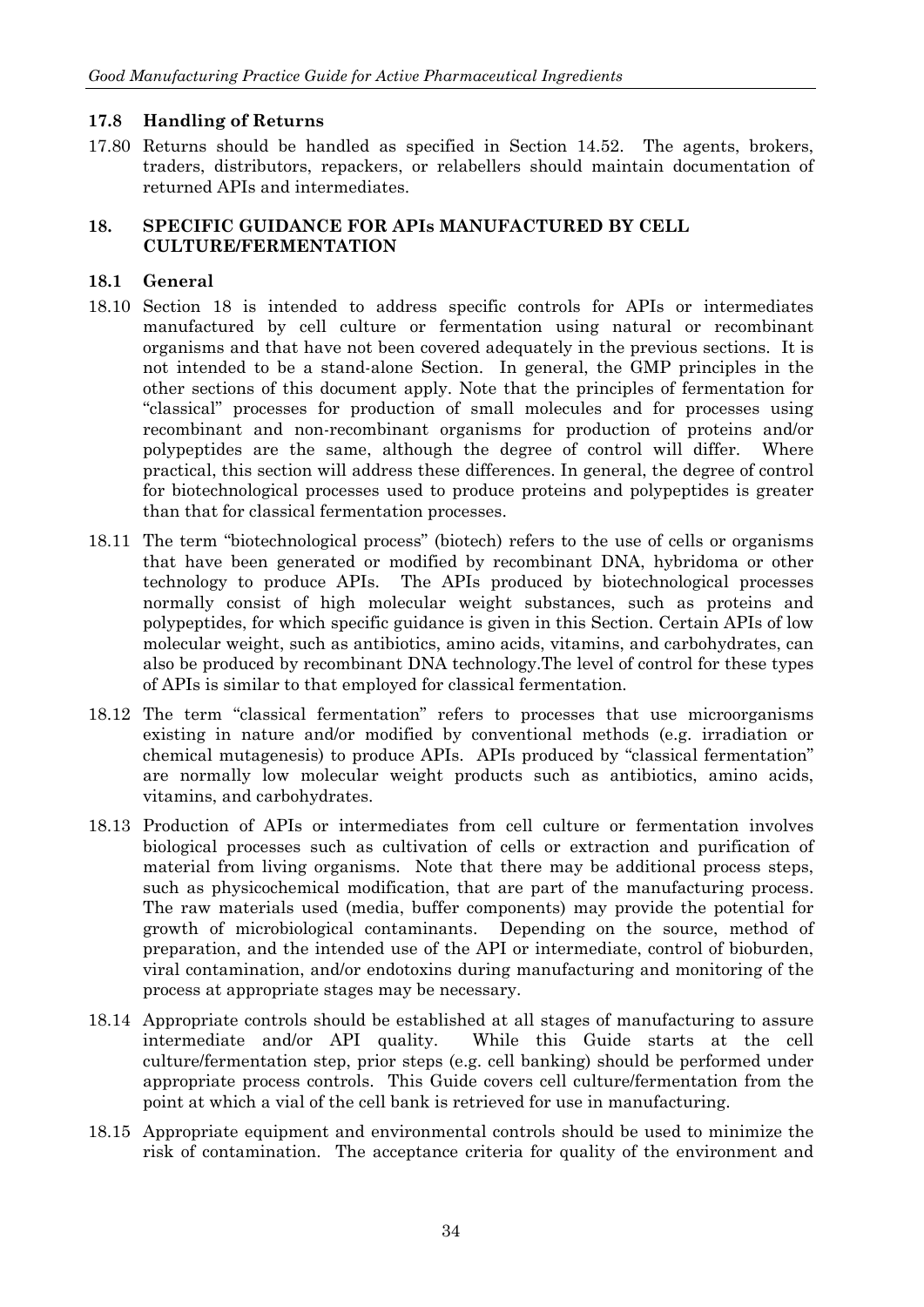the frequency of monitoring should depend on the step in production and the production conditions (open, closed, or contained systems).

- <span id="page-40-0"></span>18.16 In general, process controls should take into account:
	- − Maintenance of the Working Cell Bank (where appropriate);
	- − Proper inoculation and expansion of the culture;
	- − Control of the critical operating parameters during fermentation/cell culture;
	- − Monitoring of the process for cell growth, viability (for most cell culture processes) and productivity where appropriate;
	- − Harvest and purification procedures that remove cells, cellular debris and media components while protecting the intermediate or API from contamination (particularly of a microbiological nature) and from loss of quality;
	- − Monitoring of bioburden and, where needed, endotoxin levels at appropriate stages of production; and
	- − Viral safety concerns as described in ICH Guideline Q5A *Quality of Biotechnological Products: Viral Safety Evaluation of Biotechnology Products Derived from Cell Lines of Human or Animal Origin*.
- 18.17 Where appropriate, the removal of media components, host cell proteins, other process-related impurities, product-related impurities and contaminants should be demonstrated.

#### **18.2 Cell Bank Maintenance and Record Keeping**

- 18.20 Access to cell banks should be limited to authorized personnel.
- 18.21 Cell banks should be maintained under storage conditions designed to maintain viability and prevent contamination.
- 18.22 Records of the use of the vials from the cell banks and storage conditions should be maintained.
- 18.23 Where appropriate, cell banks should be periodically monitored to determine suitability for use.
- 18.24 See ICH Guideline Q5D *Quality of Biotechnological Products: Derivation and Characterization of Cell Substrates Used for Production of Biotechnological/Biological Products* for a more complete discussion of cell banking.

#### **18.3 Cell Culture/Fermentation**

- 18.30 Where aseptic addition of cell substrates, media, buffers, and gases is needed, closed or contained systems should be used where possible. If the inoculation of the initial vessel or subsequent transfers or additions (media, buffers) are performed in open vessels, there should be controls and procedures in place to minimize the risk of contamination.
- 18.31 Where the quality of the API can be affected by microbial contamination, manipulations using open vessels should be performed in a biosafety cabinet or similarly controlled environment.
- 18.32 Personnel should be appropriately gowned and take special precautions handling the cultures.
- 18.33 Critical operating parameters (for example temperature, pH, agitation rates, addition of gases, pressure) should be monitored to ensure consistency with the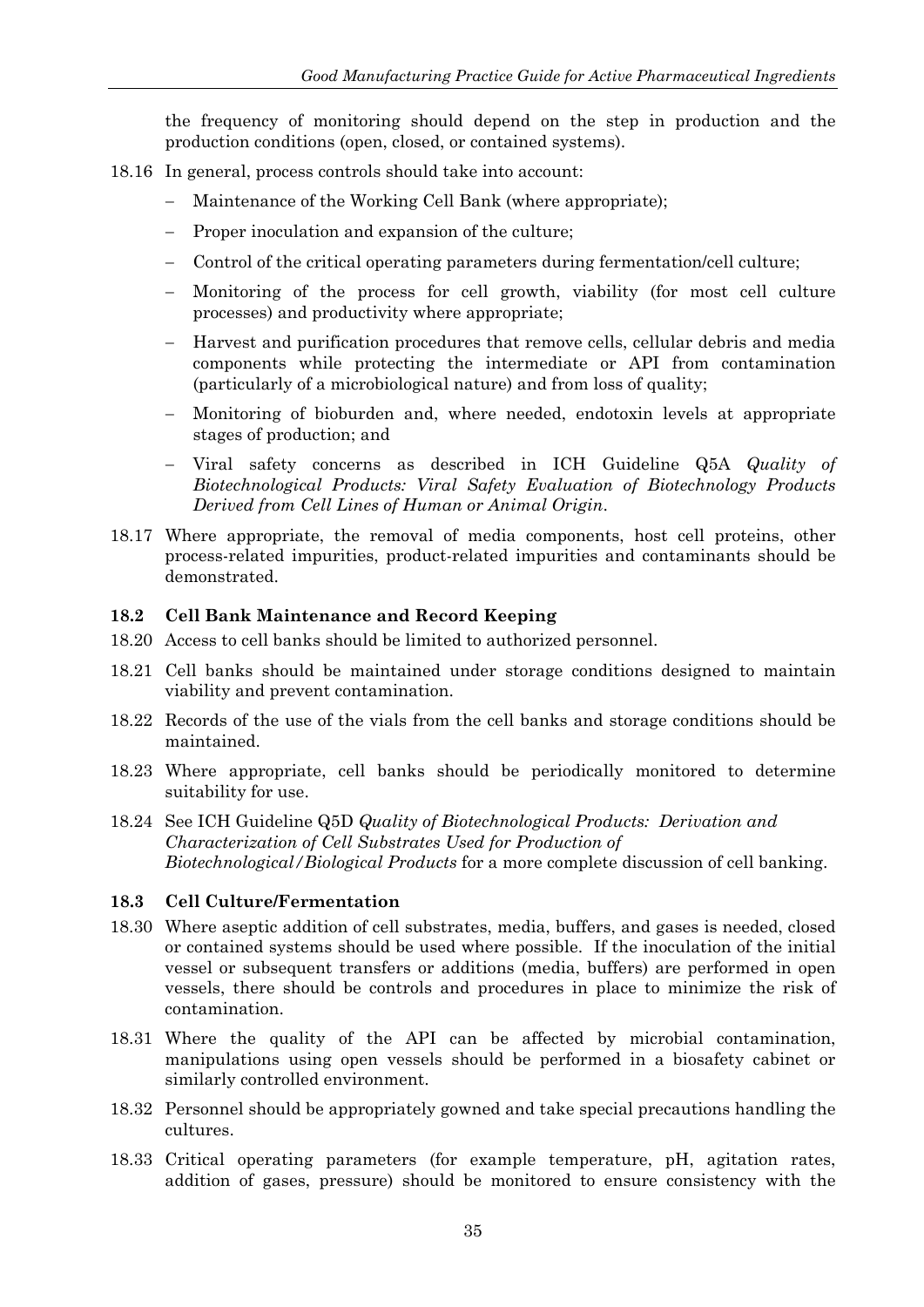<span id="page-41-0"></span>established process. Cell growth, viability (for most cell culture processes), and, where appropriate, productivity should also be monitored. Critical parameters will vary from one process to another, and for classical fermentation, certain parameters (cell viability, for example) may not need to be monitored.

- 18.34 Cell culture equipment should be cleaned and sterilized after use. As appropriate, fermentation equipment should be cleaned, and sanitized or sterilized.
- 18.35 Culture media should be sterilized before use when appropriate to protect the quality of the API.
- 18.36 There should be appropriate procedures in place to detect contamination and determine the course of action to be taken. This should include procedures to determine the impact of the contamination on the product and those to decontaminate the equipment and return it to a condition to be used in subsequent batches. Foreign organisms observed during fermentation processes should be identified as appropriate and the effect of their presence on product quality should be assessed, if necessary. The results of such assessments should be taken into consideration in the disposition of the material produced.
- 18.37 Records of contamination events should be maintained.
- 18.38 Shared (multi-product) equipment may warrant additional testing after cleaning between product campaigns, as appropriate, to minimize the risk of crosscontamination.

#### **18.4 Harvesting, Isolation and Purification**

- 18.40 Harvesting steps, either to remove cells or cellular components or to collect cellular components after disruption, should be performed in equipment and areas designed to minimize the risk of contamination.
- 18.41 Harvest and purification procedures that remove or inactivate the producing organism, cellular debris and media components (while minimizing degradation, contamination, and loss of quality) should be adequate to ensure that the intermediate or API is recovered with consistent quality.
- 18.42 All equipment should be properly cleaned and, as appropriate, sanitized after use. Multiple successive batching without cleaning can be used if intermediate or API quality is not compromised.
- 18.43 If open systems are used, purification should be performed under environmental conditions appropriate for the preservation of product quality.
- 18. 44 Additional controls, such as the use of dedicated chromatography resins or additional testing, may be appropriate if equipment is to be used for multiple products.

#### **18.5 Viral Removal/Inactivation steps**

- 18.50 See the ICH Guideline Q5A *Quality of Biotechnological Products: Viral Safety Evaluation of Biotechnology Products Derived from Cell Lines of Human or Animal Origin* for more specific information.
- 18.51 Viral removal and viral inactivation steps are critical processing steps for some processes and should be performed within their validated parameters.
- 18.52 Appropriate precautions should be taken to prevent potential viral contamination from pre-viral to post-viral removal/inactivation steps. Therefore, open processing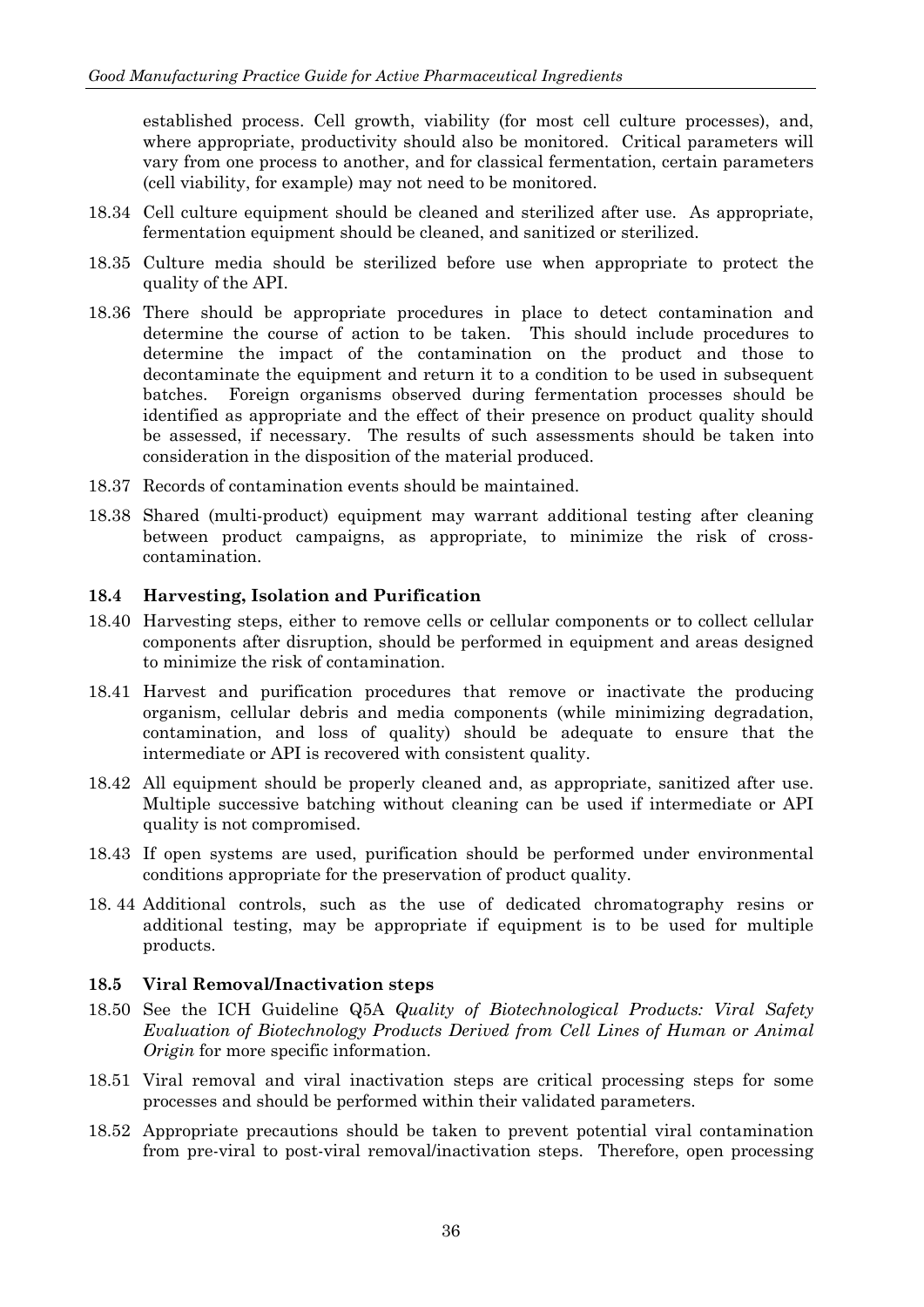should be performed in areas that are separate from other processing activities and have separate air handling units.

<span id="page-42-0"></span>18.53 The same equipment is not normally used for different purification steps. However, if the same equipment is to be used, the equipment should be appropriately cleaned and sanitized before reuse. Appropriate precautions should be taken to prevent potential virus carry-over (e.g. through equipment or environment) from previous steps.

## **19. APIs FOR USE IN CLINICAL TRIALS**

#### **19.1 General**

- 19.10 Not all the controls in the previous sections of this Guide are appropriate for the manufacture of a new API for investigational use during its development. Section 19 provides specific guidance unique to these circumstances.
- 19.11 The controls used in the manufacture of APIs for use in clinical trials should be consistent with the stage of development of the drug product incorporating the API. Process and test procedures should be flexible to provide for changes as knowledge of the process increases and clinical testing of a drug product progresses from preclinical stages through clinical stages. Once drug development reaches the stage where the API is produced for use in drug products intended for clinical trials, manufacturers should ensure that APIs are manufactured in suitable facilities using appropriate production and control procedures to ensure the quality of the API.

### **19.2 Quality**

- 19.20 Appropriate GMP concepts should be applied in the production of APIs for use in clinical trials with a suitable mechanism of approval of each batch.
- 19.21 A quality unit(s) independent from production should be established for the approval or rejection of each batch of API for use in clinical trials.
- 19.22 Some of the testing functions commonly performed by the quality unit(s) can be performed within other organizational units.
- 19.23 Quality measures should include a system for testing of raw materials, packaging materials, intermediates, and APIs.
- 19.24 Process and quality problems should be evaluated.
- 19.25 Labelling for APIs intended for use in clinical trials should be appropriately controlled and should identify the material as being for investigational use.

## **19.3 Equipment and Facilities**

- 19.30 During all phases of clinical development, including the use of small-scale facilities or laboratories to manufacture batches of APIs for use in clinical trials, procedures should be in place to ensure that equipment is calibrated, clean and suitable for its intended use.
- 19.31 Procedures for the use of facilities should ensure that materials are handled in a manner that minimizes the risk of contamination and cross-contamination.

## **19.4 Control of Raw Materials**

19.40 Raw materials used in production of APIs for use in clinical trials should be evaluated by testing, or received with a supplier's analysis and subjected to identity testing. When a material is considered hazardous, a supplier's analysis should suffice.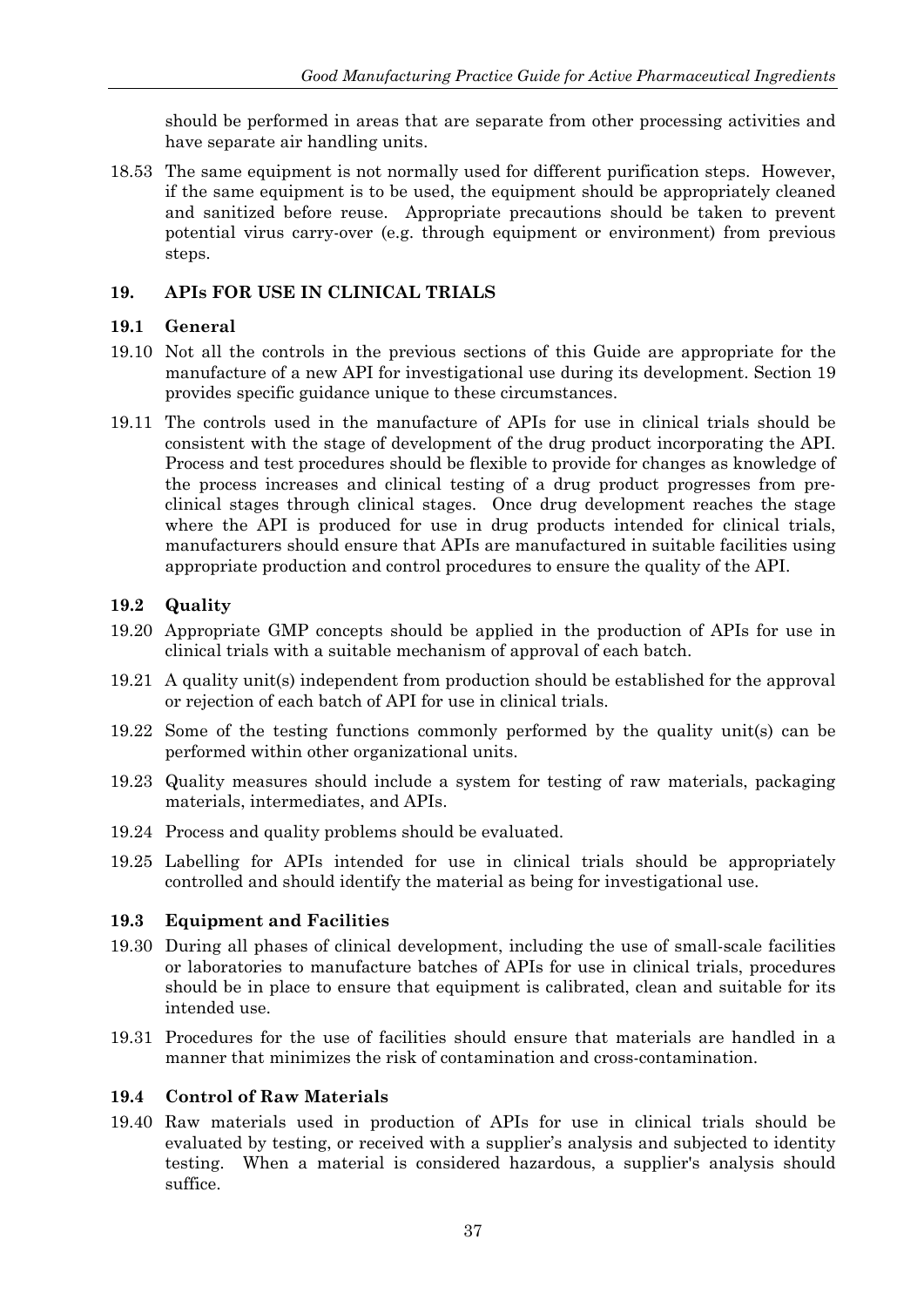<span id="page-43-0"></span>19.41 In some instances, the suitability of a raw material can be determined before use based on acceptability in small-scale reactions (i.e., use testing) rather than on analytical testing alone.

### **19.5 Production**

- 19.50 The production of APIs for use in clinical trials should be documented in laboratory notebooks, batch records, or by other appropriate means. These documents should include information on the use of production materials, equipment, processing, and scientific observations.
- 19.51 Expected yields can be more variable and less defined than the expected yields used in commercial processes. Investigations into yield variations are not expected.

### **19.6 Validation**

- 19.60 Process validation for the production of APIs for use in clinical trials is normally inappropriate, where a single API batch is produced or where process changes during API development make batch replication difficult or inexact. The combination of controls, calibration, and, where appropriate, equipment qualification assures API quality during this development phase.
- 19.61 Process validation should be conducted in accordance with Section 12 when batches are produced for commercial use, even when such batches are produced on a pilot or small scale.

### **19.7 Changes**

19.70 Changes are expected during development, as knowledge is gained and the production is scaled up. Every change in the production, specifications, or test procedures should be adequately recorded.

#### **19.8 Laboratory Controls**

- 19.80 While analytical methods performed to evaluate a batch of API for clinical trials may not yet be validated, they should be scientifically sound.
- 19.81 A system for retaining reserve samples of all batches should be in place. This system should ensure that a sufficient quantity of each reserve sample is retained for an appropriate length of time after approval, termination, or discontinuation of an application.
- 19.82 Expiry and retest dating as defined in Section 11.6 applies to existing APIs used in clinical trials. For new APIs, Section 11.6 does not normally apply in early stages of clinical trials.

#### **19.9 Documentation**

- 19.90 A system should be in place to ensure that information gained during the development and the manufacture of APIs for use in clinical trials is documented and available.
- 19.91 The development and implementation of the analytical methods used to support the release of a batch of API for use in clinical trials should be appropriately documented.
- 19.92 A system for retaining production and control records and documents should be used. This system should ensure that records and documents are retained for an appropriate length of time after the approval, termination, or discontinuation of an application.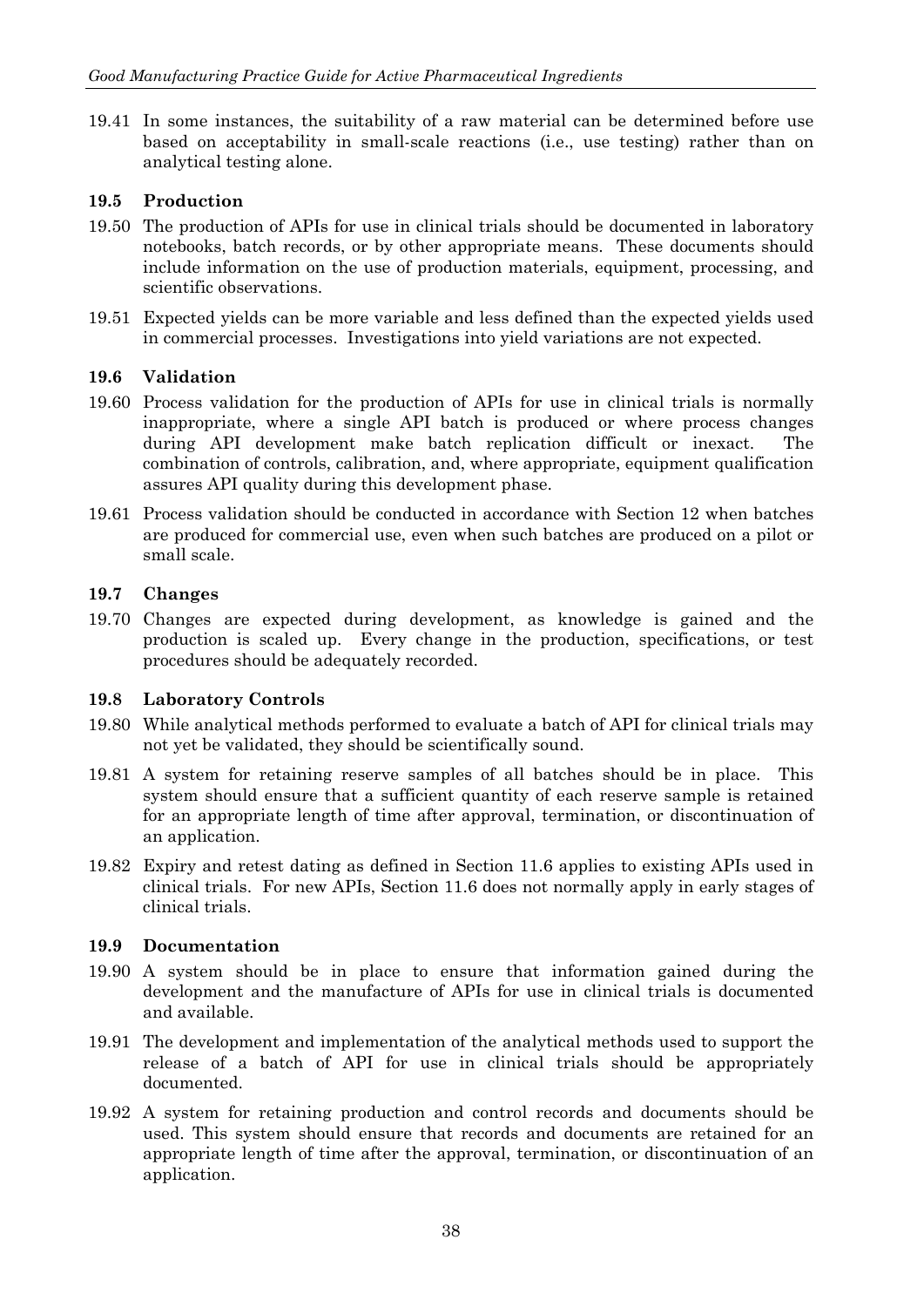## <span id="page-44-0"></span>**20. GLOSSARY**

#### **Acceptance Criteria**

Numerical limits, ranges, or other suitable measures for acceptance of test results.

## **Active Pharmaceutical Ingredient (API) (or Drug Substance)**

Any substance or mixture of substances intended to be used in the manufacture of a drug (medicinal) product and that, when used in the production of a drug, becomes an active ingredient of the drug product. Such substances are intended to furnish pharmacological activity or other direct effect in the diagnosis, cure, mitigation, treatment, or prevention of disease or to affect the structure and function of the body.

## **API Starting Material**

A raw material, intermediate, or an API that is used in the production of an API and that is incorporated as a significant structural fragment into the structure of the API. An API Starting Material can be an article of commerce, a material purchased from one or more suppliers under contract or commercial agreement, or produced in-house. API Starting Materials are normally of defined chemical properties and structure.

### **Batch (or Lot)**

A specific quantity of material produced in a process or series of processes so that it is expected to be homogeneous within specified limits. In the case of continuous production, a batch may correspond to a defined fraction of the production. The batch size can be defined either by a fixed quantity or by the amount produced in a fixed time interval.

### **Batch Number (or Lot Number)**

A unique combination of numbers, letters, and/or symbols that identifies a batch (or lot) and from which the production and distribution history can be determined.

#### **Bioburden**

The level and type (e.g. objectionable or not) of micro-organisms that can be present in raw materials, API starting materials, intermediates or APIs. Bioburden should not be considered contamination unless the levels have been exceeded or defined objectionable organisms have been detected.

#### **Calibration**

The demonstration that a particular instrument or device produces results within specified limits by comparison with those produced by a reference or traceable standard over an appropriate range of measurements.

#### **Computer System**

A group of hardware components and associated software, designed and assembled to perform a specific function or group of functions.

## **Computerized System**

A process or operation integrated with a computer system.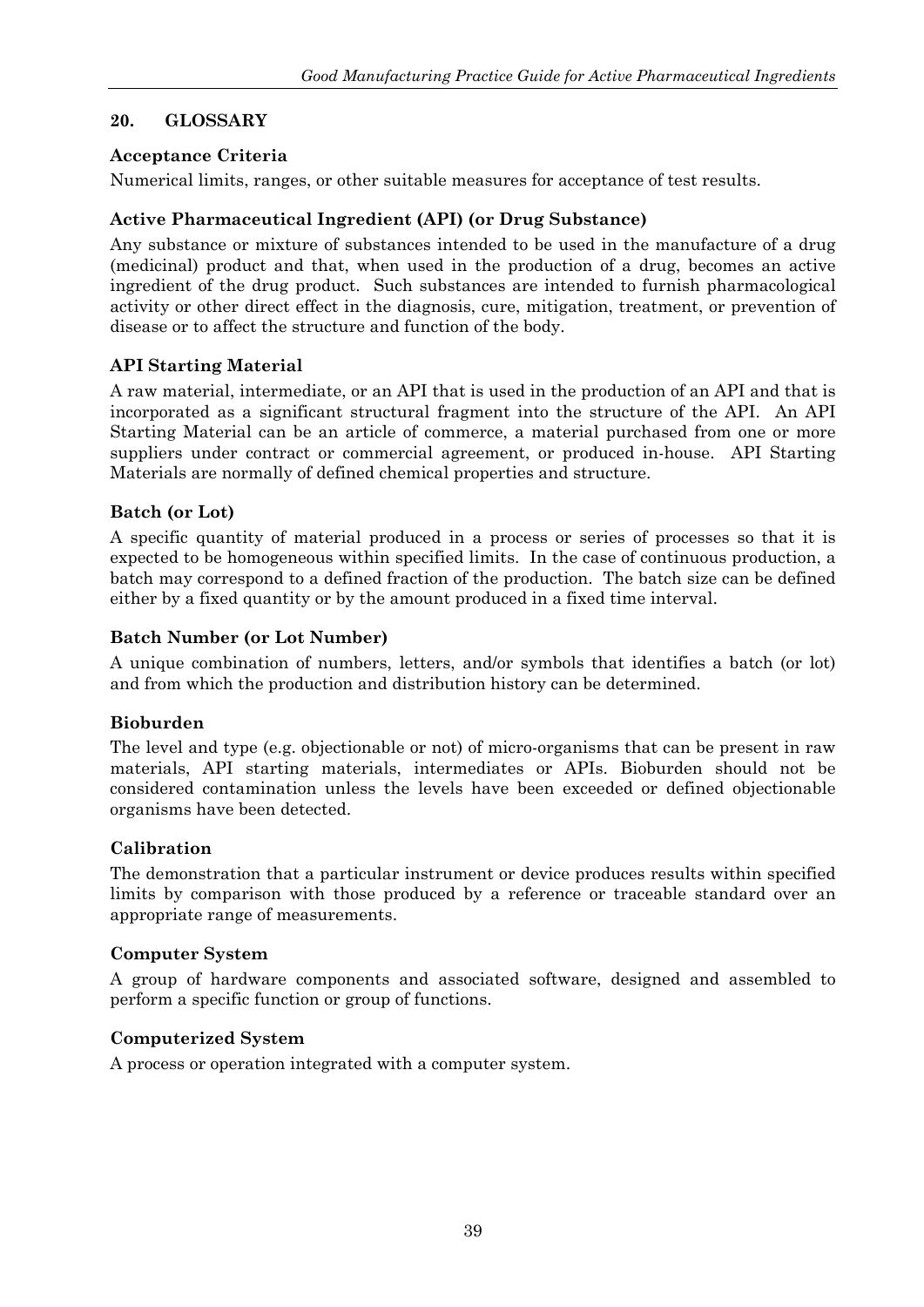## **Contamination**

The undesired introduction of impurities of a chemical or microbiological nature, or of foreign matter, into or onto a raw material, intermediate, or API during production, sampling, packaging or repackaging, storage or transport.

## **Contract Manufacturer**

A manufacturer performing some aspect of manufacturing on behalf of the original manufacturer.

## **Critical**

Describes a process step, process condition, test requirement, or other relevant parameter or item that must be controlled within predetermined criteria to ensure that the API meets its specification.

### **Cross-Contamination**

Contamination of a material or product with another material or product.

## **Deviation**

Departure from an approved instruction or established standard.

## **Drug (Medicinal) Product**

The dosage form in the final immediate packaging intended for marketing. (Reference Q1A)

### **Drug Substance**

See Active Pharmaceutical Ingredient

## **Expiry Date (or Expiration Date)**

The date placed on the container/labels of an API designating the time during which the API is expected to remain within established shelf life specifications if stored under defined conditions, and after which it should not be used.

## **Impurity**

Any component present in the intermediate or API that is not the desired entity.

## **Impurity Profile**

A description of the identified and unidentified impurities present in an API.

#### **In-Process Control (or Process Control)**

Checks performed during production in order to monitor and, if appropriate, to adjust the process and/or to ensure that the intermediate or API conforms to its specifications.

## **Intermediate**

A material produced during steps of the processing of an API that undergoes further molecular change or purification before it becomes an API. Intermediates may or may not be isolated. (Note: this Guide only addresses those intermediates produced after the point that the company has defined as the point at which the production of the API begins.)

**Lot** 

See Batch

#### **Lot Number**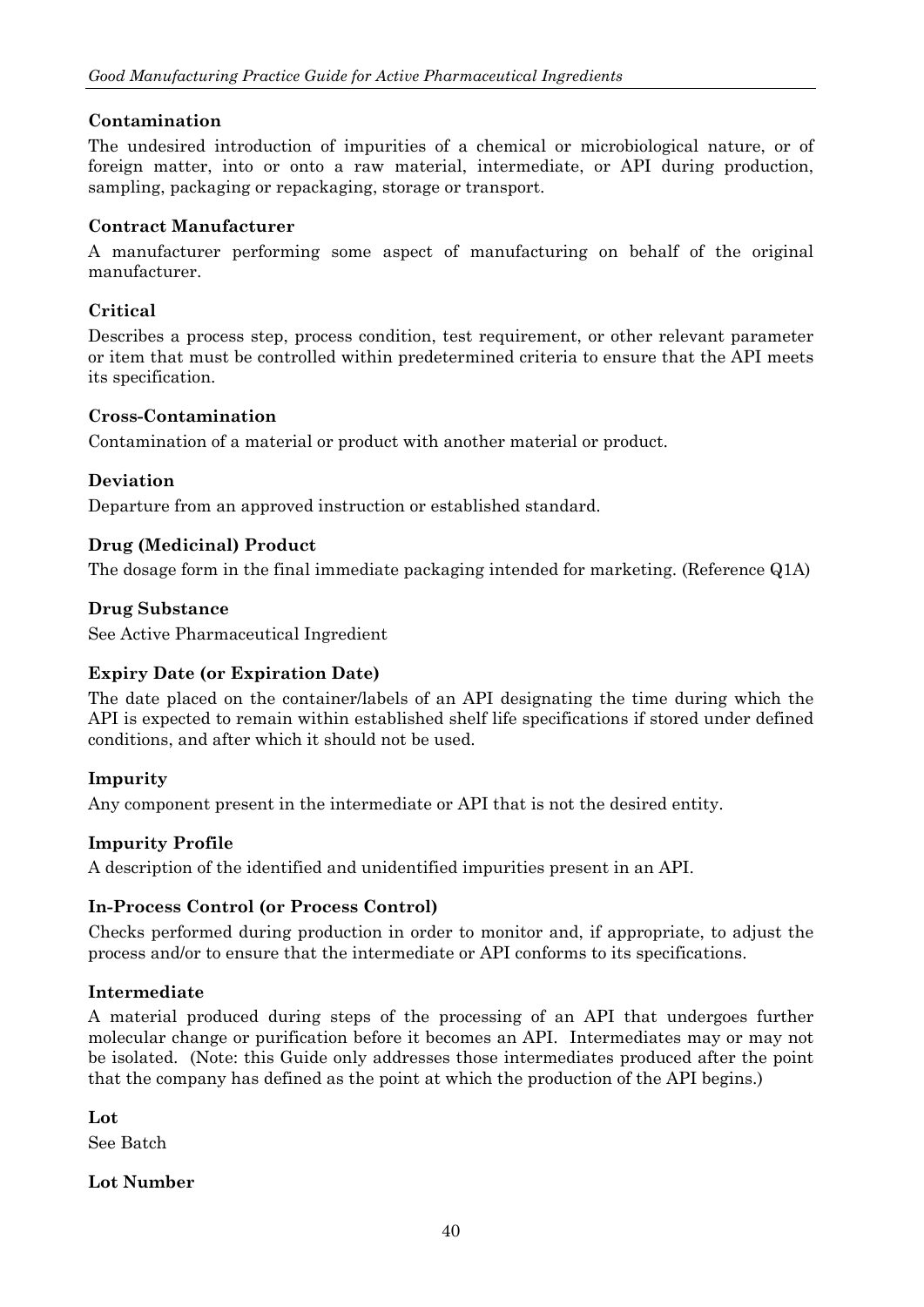See Batch Number

## **Manufacture**

All operations of receipt of materials, production, packaging, repackaging, labelling, relabelling, quality control, release, storage, and distribution of APIs and related controls.

## **Material**

A general term used to denote raw materials (starting materials, reagents, solvents), process aids, intermediates, APIs and packaging and labelling materials.

## **Mother Liquor**

The residual liquid which remains after the crystallization or isolation processes. A mother liquor may contain unreacted materials, intermediates, levels of the API and/or impurities. It may be used for further processing.

## **Packaging Material**

Any material intended to protect an intermediate or API during storage and transport.

## **Procedure**

A documented description of the operations to be performed, the precautions to be taken and measures to be applied directly or indirectly related to the manufacture of an intermediate or API.

## **Process Aids**

Materials, excluding solvents, used as an aid in the manufacture of an intermediate or API that do not themselves participate in a chemical or biological reaction (e.g. filter aid, activated carbon, etc).

## **Process Control**

See In-Process Control.

## **Production**

All operations involved in the preparation of an API from receipt of materials through processing and packaging of the API.

## **Qualification**

Action of proving and documenting that equipment or ancillary systems are properly installed, work correctly, and actually lead to the expected results. Qualification is part of validation, but the individual qualification steps alone do not constitute process validation.

## **Quality Assurance (QA)**

The sum total of the organised arrangements made with the object of ensuring that all APIs are of the quality required for their intended use and that quality systems are maintained.

## **Quality Control (QC)**

Checking or testing that specifications are met.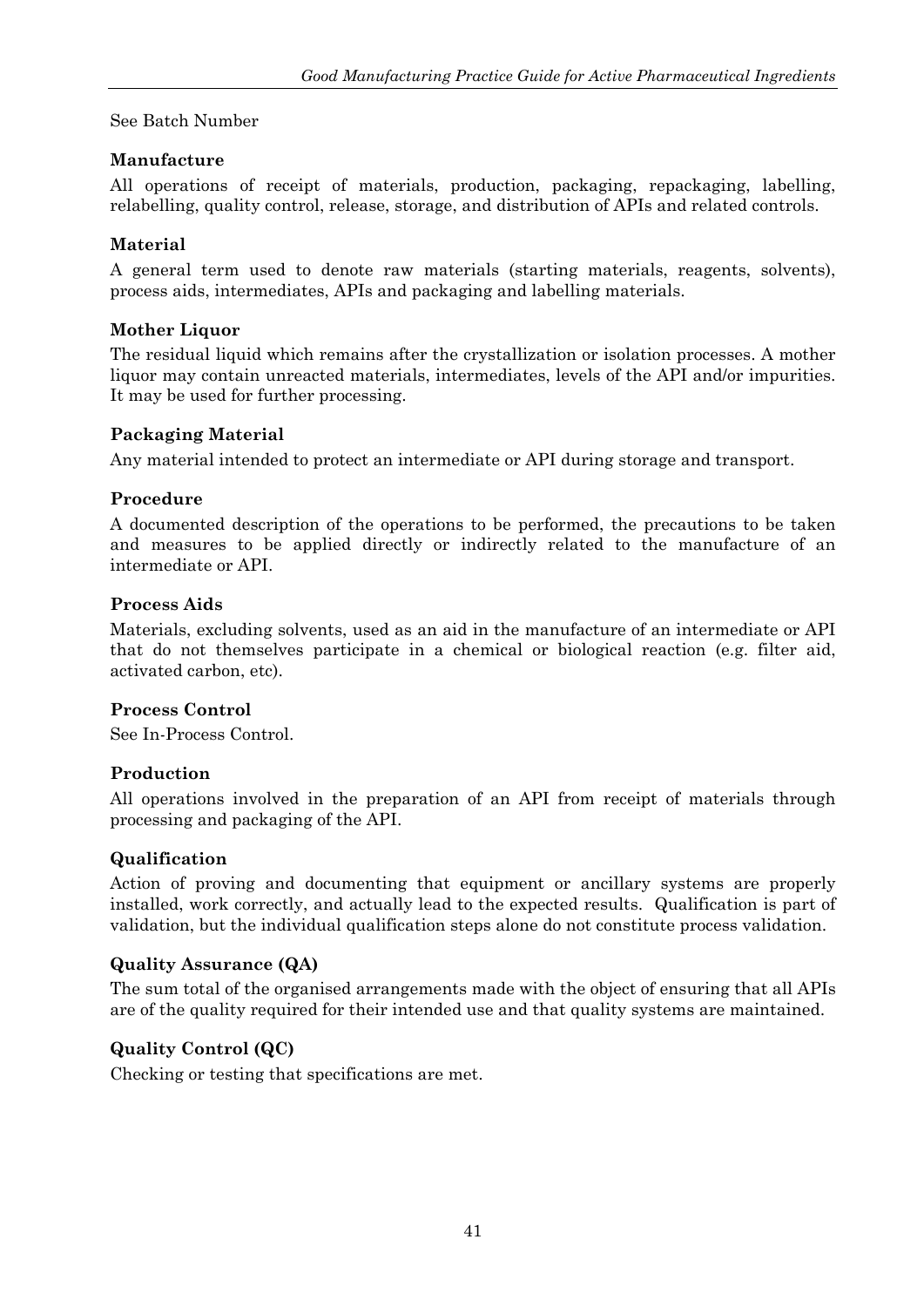## **Quality Unit(s)**

An organizational unit independent of production which fulfills both Quality Assurance and Quality Control responsibilities. This can be in the form of separate QA and QC units or a single individual or group, depending upon the size and structure of the organization.

## **Quarantine**

The status of materials isolated physically or by other effective means pending a decision on their subsequent approval or rejection.

## **Raw Material**

A general term used to denote starting materials, reagents, and solvents intended for use in the production of intermediates or APIs.

## **Reference Standard, Primary**

A substance that has been shown by an extensive set of analytical tests to be authentic material that should be of high purity. This standard can be: (1) obtained from an officially recognised source, or (2) prepared by independent synthesis, or (3) obtained from existing production material of high purity, or (4) prepared by further purification of existing production material.

## **Reference Standard, Secondary**

A substance of established quality and purity, as shown by comparison to a primary reference standard, used as a reference standard for routine laboratory analysis.

## **Reprocessing**

Introducing an intermediate or API, including one that does not conform to standards or specifications, back into the process and repeating a crystallization step or other appropriate chemical or physical manipulation steps (e.g., distillation, filtration, chromatography, milling) that are part of the established manufacturing process. Continuation of a process step after an in-process control test has shown that the step is incomplete is considered to be part of the normal process, and not reprocessing.

## **Retest Date**

The date when a material should be re-examined to ensure that it is still suitable for use.

## **Reworking**

Subjecting an intermediate or API that does not conform to standards or specifications to one or more processing steps that are different from the established manufacturing process to obtain acceptable quality intermediate or API (e.g., recrystallizing with a different solvent).

## **Signature (signed)**

See definition for signed

## **Signed (signature)**

The record of the individual who performed a particular action or review. This record can be initials, full handwritten signature, personal seal, or authenticated and secure electronic signature.